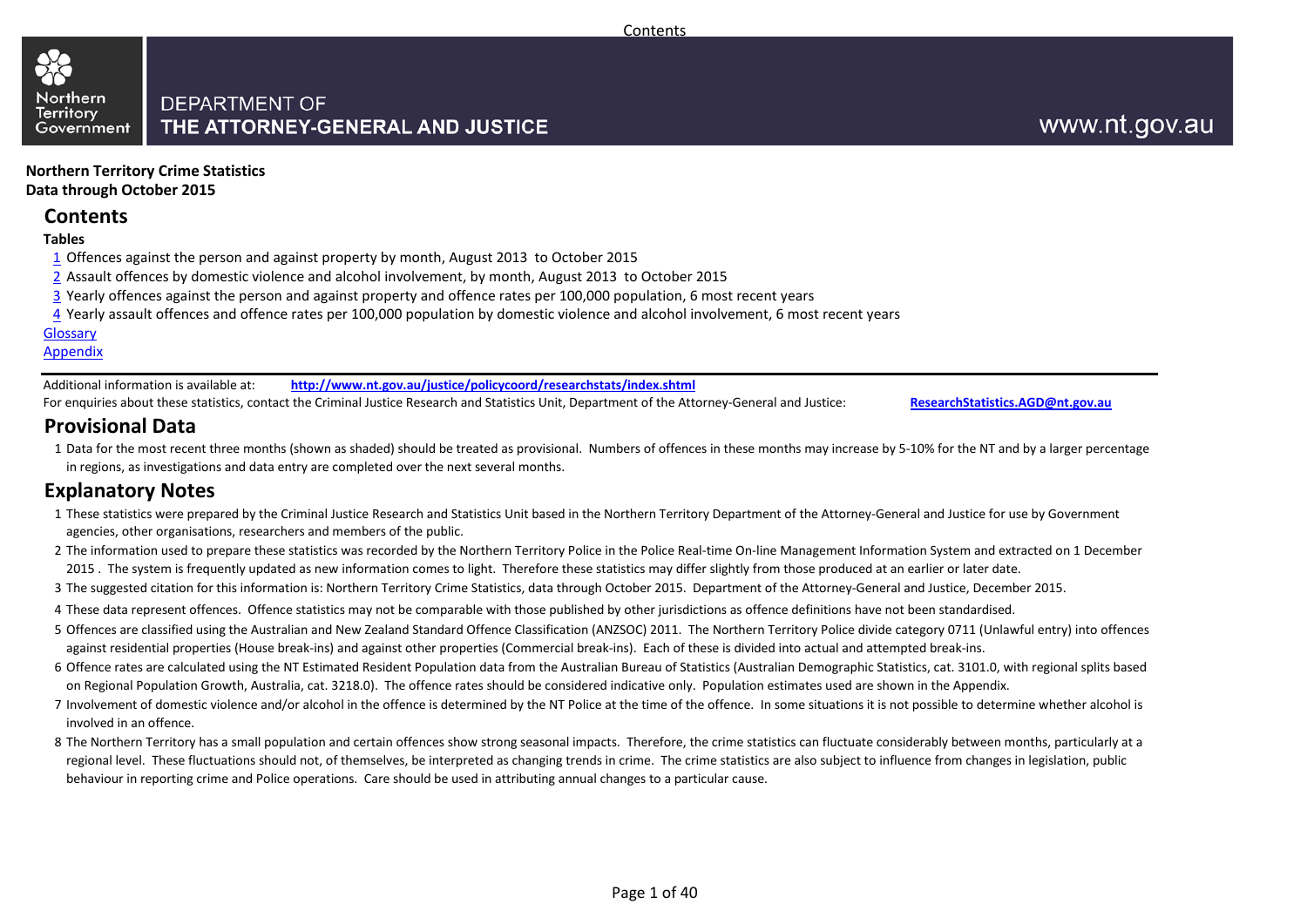

### **Northern Territory Crime Statistics**

**Data through October 2015**

| <b>Number of offences</b>                                 | Aug-13                 | $Sep-13$        | Oct-13         | <b>Nov-13</b>  | $Dec-13$                | $Jan-14$                | $Feb-14$ | Mar-14          | $Apr-14$          | $May-14$        | Jun-14           | <b>Jul-14</b> | <b>Aug-14</b>   | $Sen-14$ | Oct-14                  |
|-----------------------------------------------------------|------------------------|-----------------|----------------|----------------|-------------------------|-------------------------|----------|-----------------|-------------------|-----------------|------------------|---------------|-----------------|----------|-------------------------|
| 0111 Murder                                               |                        |                 |                |                |                         |                         |          |                 |                   |                 |                  |               |                 |          |                         |
| 0121 Attempted murder                                     |                        |                 |                |                |                         |                         |          |                 |                   |                 |                  |               |                 |          |                         |
| 0131 Manslaughter                                         |                        |                 |                |                |                         |                         |          |                 |                   |                 |                  |               |                 |          |                         |
| 0132 Driving causing death                                |                        |                 |                |                |                         |                         |          |                 |                   |                 |                  |               |                 |          | $\Omega$                |
| 01 Homicide and related offences                          | $\boldsymbol{\Lambda}$ | $\overline{0}$  | 3              | $\overline{2}$ | $\overline{\mathbf{3}}$ | $\mathbf{1}$            | $\Omega$ | $\mathbf{0}$    |                   | $\mathbf{1}$    | $\Omega$         | -1            |                 | ŋ        | $\mathbf{1}$            |
| 021 Assault                                               | 698                    | 648             | 659            | 615            | 679                     | 588                     | 509      | 576             | 615               | 590             | 500              | 584           | 599             | 604      | 639                     |
| 029 Acts intended to cause injury - other                 |                        |                 |                |                |                         |                         |          |                 | $\Omega$          | 6               | $\mathcal{P}$    |               |                 |          | $\overline{3}$          |
| 02 Acts intended to cause injury                          | 701                    | 652             | 661            | 620            | 681                     | 589                     | 513      | 578             | 615               | 596             | 502              | 587           | 603             | 604      | 642                     |
| 031 Sexual assault                                        | 27                     | 32              | 32             | 47             | 27                      | 21                      | 38       | 28              | 38                | 39              | 26               | 34            | 28              | 42       | 30                      |
| 032 Non-assaultive sexual offences                        |                        |                 |                |                |                         |                         | 9        |                 | 8                 |                 |                  |               |                 |          | $\overline{7}$          |
| 03 Sexual assault and related offences                    | 31                     | 37              | 32             | 55             | 29                      | $\overline{25}$         | 47       | $\overline{36}$ | 46                | 45              | 28               | 39            | 30 <sup>1</sup> | 45       | 37                      |
| 049 Other dangerous or negligent acts endangering persons | $\overline{14}$        | $\overline{7}$  | 10             | 11             | 7                       | 14                      | 8l       | 9               | 10                | $\overline{12}$ | $6 \overline{6}$ | 9             | 61              |          | $\overline{14}$         |
| 0511 Abduction and kidnapping                             | $\Omega$               | $\Omega$        |                |                |                         | $\mathbf 0$             | $\Omega$ | $\Omega$        | $\Omega$          | $\Omega$        | $\Omega$         | $\Omega$      | $\Omega$        |          | $\mathbf{0}$            |
| 0521 Deprivation of liberty/false imprisonment            |                        |                 |                |                |                         |                         |          |                 |                   |                 |                  |               |                 |          | $\overline{4}$          |
| 0531 Harassment and private nuisance                      |                        |                 |                |                |                         |                         |          |                 |                   |                 |                  |               |                 |          | 6                       |
| 0532 Threatening behaviour                                | 19                     | 40              | 29             | 32             | 20                      | 39                      | 27       | 25              | 18                | 34              | 26               | 26            | 35              | 29       | 30                      |
| 05 Abduction, harassment and other offences               | $\overline{26}$        | 50              | 35             | 36             | 29                      | 50                      | 35       | 31              | 20                | 46              | 34               | 35            | 47              | 35       | 40                      |
| 061 Robbery                                               |                        | $\overline{2}$  |                |                |                         | 5                       |          |                 |                   | 10              | q                | 10            |                 |          | $\overline{\mathbf{z}}$ |
| 0621 Blackmail and extortion                              |                        | $\Omega$        |                |                | 0                       | 0                       |          |                 |                   |                 |                  |               |                 |          | $\Omega$                |
| 06 Robbery, extortion and related offences                | 6                      | $\overline{2}$  | $\overline{7}$ | $\overline{7}$ | 9                       | $\overline{\mathbf{5}}$ | 8        | 6               | 5                 | $\overline{11}$ | 9                | 11            |                 | q        | $\overline{\mathbf{1}}$ |
| Total offences against the person                         | 782                    | 748             | 748            | 731            | 758                     | 684                     | 611      | 660             | 698               | 711             | 579              | 682           | 696             | 698      | 741                     |
| House break-ins, actual                                   | 83                     | 73              | 97             | 118            | 113                     | 136                     | 91       | 147             | 155               | 141             | 173              | 146           | 105             | 97       | 96                      |
| House break-ins, attempted                                | 11                     | $\overline{7}$  | 11             | ٩              | 15                      | 15                      | 15       | 9               | 12                | 10              | 14               |               |                 |          | 8                       |
| 0711 House break-ins                                      | 94                     | 80              | 108            | 127            | 128                     | 151                     | 106      | 156             | 167               | 151             | 187              | 154           | 113             | 99       | 104                     |
| Commercial break-ins, actual                              | 88                     | $\overline{72}$ | 103            | 126            | 113                     | 162                     | 101      | 161             | 162               | 121             | 133              | 94            | 96              | 91       | 102                     |
| Commercial break-ins, attempted                           |                        | 6               |                | 10             |                         | 14                      | 13       | 12              | 13                | 18              | 14               | 18            | 10              |          | 12                      |
| 0711 Commercial break-ins                                 | 96                     | 78              | 108            | 136            | 120                     | 176                     | 114      | 173             | $\frac{175}{175}$ | 139             | 147              | 112           | 106             | 100      | 114                     |
| 0812 Illegal use of a motor vehicle                       | 87                     | 77              | 83             | 70             | 74                      | 68                      | 81       | 117             | 96                | 93              | 112              | 86            | 92              | 77       | 90                      |
| 0813 Theft of motor vehicle parts or contents             | 82                     | 83              | 79             | 81             | 63                      | 73                      | 75       | 101             | 72                | 101             | 91               | 128           | 110             | 89       | 99                      |
| 081 Motor vehicle theft and related offences              | 169                    | 160             | 162            | 151            | 137                     | 141                     | 156      | 218             | 168               | 194             | 203              | 214           | 202             | 166      | 189                     |
| 08* Theft and related offences (other than MV)            | 434                    | 427             | 423            | 518            | 531                     | 562                     | 483      | 633             | 640               | 610             | 628              | 611           | <b>579</b>      | 552      | 576                     |
| 12 Property damage offences                               | 447                    | 429             | 431            | 517            | 468                     | 587                     | 493      | 608             | 581               | 522             | 616              | 572           | 501             | 473      | 495                     |
| <b>Total property offences</b>                            | 1,240                  | 1,174           | 1,232          | 1,449          | 1,384                   | 1,617                   | 1,352    | 1,788           | 1,731             | 1,616           | 1,781            | 1,663         | 1,501           | 1,390    | 1,478                   |

Table 1

Data extracted from PROMIS on 01/12/2015

Shaded months should be treated as provisional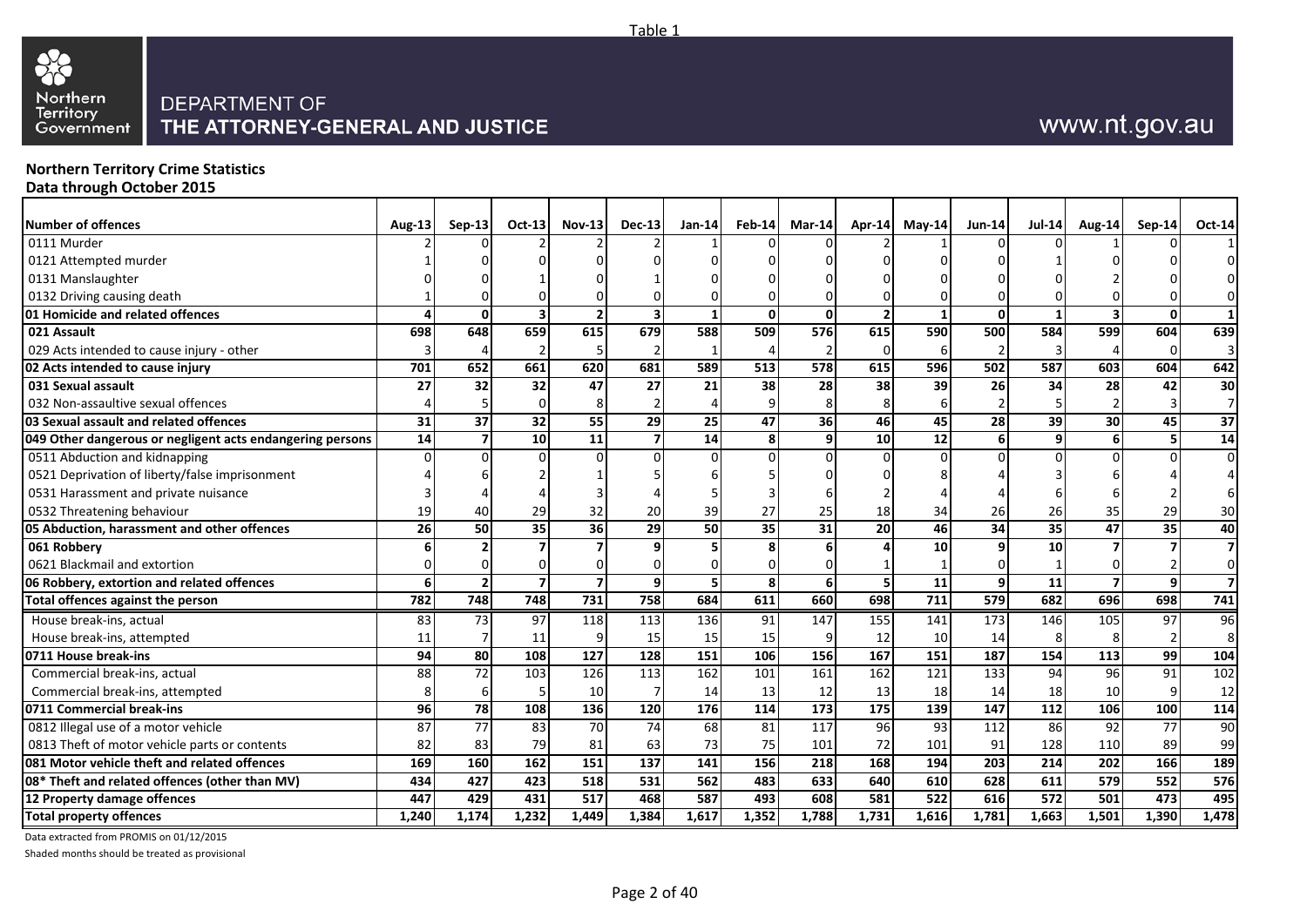

### **Northern Territory Crime Statistics**

**Data through October 2015**

| <b>Number of offences</b>                                 | <b>Nov-14</b>  | <b>Dec-14</b>  | $Jan-15$     | <b>Feb-15</b>  | $Mar-15$       |              | Apr-15 May-15 | <b>Jun-15</b> | <b>Jul-15</b>  | <b>Aug-15</b>           | Sep-15         | <b>Oct-15</b>    |
|-----------------------------------------------------------|----------------|----------------|--------------|----------------|----------------|--------------|---------------|---------------|----------------|-------------------------|----------------|------------------|
| 0111 Murder                                               |                |                |              |                |                |              |               |               |                |                         |                |                  |
| 0121 Attempted murder                                     |                |                |              |                |                |              |               |               |                |                         |                |                  |
| 0131 Manslaughter                                         |                |                |              |                |                |              |               |               |                |                         |                |                  |
| 0132 Driving causing death                                |                |                |              |                |                | n            |               |               |                |                         |                |                  |
| 01 Homicide and related offences                          | $\overline{2}$ | $\overline{2}$ |              | $\overline{2}$ | $\mathbf{1}$   | $\mathbf{0}$ | 3             | Δ             |                | $\overline{\mathbf{z}}$ | $\mathbf{1}$   |                  |
| 021 Assault                                               | 646            | 633            | 569          | 524            | 611            | 523          | 511           | 530           | 490            | 553                     | 572            | 672              |
| 029 Acts intended to cause injury - other                 | 0              | $\Omega$       |              |                | $\Omega$       | $\mathbf{1}$ |               |               |                |                         | $\Omega$       | $\overline{2}$   |
| 02 Acts intended to cause injury                          | 646            | 633            | 571          | 528            | 611            | 524          | 512           | 531           | 491            | 555                     | 572            | 674              |
| 031 Sexual assault                                        | 36             | 34             | 28           | 29             | 45             | 34           | 26            | 36            | 26             | 28                      | 28             | 20               |
| 032 Non-assaultive sexual offences                        | 3              |                |              |                | 8              |              |               |               |                |                         |                | $\overline{3}$   |
| 03 Sexual assault and related offences                    | 39             | 38             | 30           | 34             | 53             | 38           | 31            | 38            | 28             | 33                      | 32             | $\overline{23}$  |
| 049 Other dangerous or negligent acts endangering persons | 6              | 6              | $\mathbf{9}$ | 6 <sup>1</sup> | $\overline{ }$ | 8            | 9             | 9             | 14             | 10                      | $\overline{7}$ | $\overline{13}$  |
| 0511 Abduction and kidnapping                             | $\Omega$       | $\Omega$       |              | $\Omega$       | $\Omega$       | $\Omega$     | $\Omega$      |               |                |                         | $\Omega$       | $\Omega$         |
| 0521 Deprivation of liberty/false imprisonment            |                |                |              |                |                |              |               |               |                |                         |                | 3                |
| 0531 Harassment and private nuisance                      | ٩              |                |              |                | 11             | 15           | 16            | 15            | 12             |                         | 14             | 10               |
| 0532 Threatening behaviour                                | 30             | 23             | 31           | 32             | 22             | 29           | 30            | 27            | 22             | 30                      | 31             | 24               |
| 05 Abduction, harassment and other offences               | 40             | 36             | 38           | 40             | 36             | 49           | 49            | 44            | 39             | 41                      | 46             | $\overline{37}$  |
| 061 Robbery                                               | 15             | 6              | 11           | 9              | 11             | 14           |               | 11            | 6              | 8                       | 11             | 6                |
| 0621 Blackmail and extortion                              | 0              | $\Omega$       |              |                | $\Omega$       | $\Omega$     |               |               |                |                         | $\Omega$       | $\mathbf{0}$     |
| 06 Robbery, extortion and related offences                | 15             | 6              | 12           | 9 <sub>l</sub> | 11             | 14           | 5             | 11            | 6 <sup>1</sup> | 8                       | 11             | 6                |
| Total offences against the person                         | 748            | 721            | 663          | 619            | 719            | 633          | 609           | 637           | 580            | 649                     | 669            | 754              |
| House break-ins, actual                                   | 129            | 190            | 226          | 120            | 169            | 156          | 139           | 123           | 118            | 97                      | 106            | 93               |
| House break-ins, attempted                                | 11             | 11             | 10           | 8              | 13             | 5            | 11            | 6             |                |                         | 10             | $\overline{4}$   |
| 0711 House break-ins                                      | 140            | 201            | 236          | 128            | 182            | 161          | 150           | 129           | 122            | 104                     | 116            | 97               |
| Commercial break-ins, actual                              | 133            | 165            | 171          | 139            | 120            | 108          | 89            | 123           | 94             | 111                     | 116            | 115              |
| Commercial break-ins, attempted                           | 8              | 6              | 21           | 15             | 14             | 5            | 6             | 14            |                | 8                       | 11             | 7                |
| 0711 Commercial break-ins                                 | 141            | 171            | 192          | 154            | 134            | 113          | 95            | 137           | 102            | 119                     | 127            | $\overline{122}$ |
| 0812 Illegal use of a motor vehicle                       | 94             | 131            | 149          | 69             | 89             | 76           | 84            | 79            | 82             | 68                      | 64             | 86               |
| 0813 Theft of motor vehicle parts or contents             | 101            | 122            | 148          | 85             | 134            | 109          | 105           | 99            | 76             | 78                      | 91             | 83               |
| 081 Motor vehicle theft and related offences              | 195            | 253            | 297          | 154            | 223            | 185          | 189           | 178           | 158            | 146                     | 155            | 169              |
| 08* Theft and related offences (other than MV)            | 607            | 695            | 741          | <b>526</b>     | 627            | 640          | 582           | 649           | 585            | 542                     | 523            | 523              |
| 12 Property damage offences                               | 451            | 624            | 644          | 517            | 570            | 576          | 496           | 565           | 466            | 527                     | 503            | 511              |
| <b>Total property offences</b>                            | 1,534          | 1,944          | 2,110        | 1,479          | 1,736          | 1,675        | 1,512         | 1,658         | 1,433          | 1,438                   | 1,424          | 1,422            |

Data extracted from PROMIS on 01/12/2015

Shaded months should be treated as provisional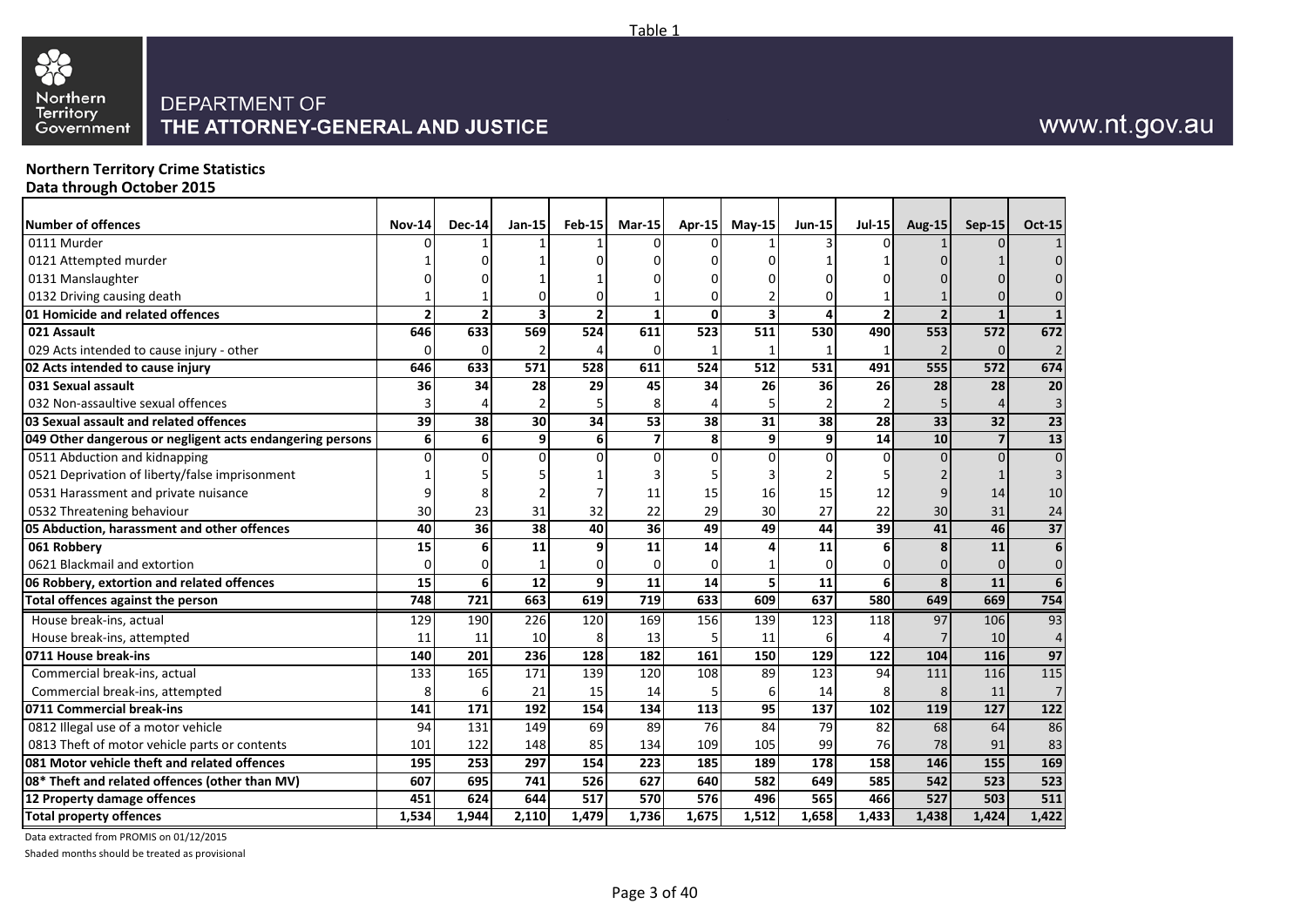

### **Darwin Crime Statistics**

**Data through October 2015**

| Number of offences                                        | Aug-13         | $Sep-13$       | Oct-13          | $Nov-13$                | $Dec-13$                | $Jan-14$         |                         | Feb-14 Mar-14           | $Apr-14$                | May-14            | $Jun-14$         | <b>Jul-14</b>    | <b>Aug-14</b> | $Sep-14$                 | <b>Oct-14</b>            |
|-----------------------------------------------------------|----------------|----------------|-----------------|-------------------------|-------------------------|------------------|-------------------------|-------------------------|-------------------------|-------------------|------------------|------------------|---------------|--------------------------|--------------------------|
| 0111 Murder                                               |                |                |                 |                         |                         |                  |                         |                         |                         |                   |                  |                  |               |                          | $\overline{0}$           |
| 0121 Attempted murder                                     |                |                |                 |                         |                         |                  |                         |                         |                         |                   |                  |                  |               |                          |                          |
| 0131 Manslaughter                                         |                |                |                 |                         |                         |                  |                         |                         |                         |                   |                  |                  |               |                          | $\overline{0}$           |
| 0132 Driving causing death                                |                |                |                 |                         |                         |                  |                         |                         |                         |                   |                  |                  |               |                          | $\overline{0}$           |
| 01 Homicide and related offences                          | $\overline{2}$ | $\Omega$       | 3               | $\mathbf 1$             | $\Omega$                | $\mathbf{0}$     | $\Omega$                | $\mathbf{0}$            | $\Omega$                | $\mathbf{1}$      | $\mathbf{0}$     | $\mathbf{0}$     |               | $\Omega$                 | 0                        |
| 021 Assault                                               | 160            | 137            | 145             | 126                     | 169                     | 135              | 137                     | 177                     | 163                     | $\frac{167}{167}$ | 133              | 178              | 174           | 144                      | 167                      |
| 029 Acts intended to cause injury - other                 |                | $\Omega$       | U               | U                       |                         | $\Omega$         | $\overline{2}$          |                         | $\Omega$                | $\overline{2}$    | $\Omega$         | $\Omega$         |               | $\Omega$                 | $\overline{3}$           |
| 02 Acts intended to cause injury                          | 162            | 137            | 145             | 126                     | 171                     | 135              | 139                     | 179                     | 163                     | 169               | 133              | 178              | 176           | 144                      | 170                      |
| 031 Sexual assault                                        | 12             | q              | 11              | 13                      | 10 <sup>1</sup>         | 6                | 14                      | 11                      | 14                      | 10                | 12               |                  |               | 17                       | 10                       |
| 032 Non-assaultive sexual offences                        |                |                |                 |                         |                         |                  |                         |                         |                         |                   |                  |                  |               |                          | 2 <sub>1</sub>           |
| 03 Sexual assault and related offences                    | 14             | 9              | 11              | 14                      | 11                      | 8                | 22                      | 14                      | 19                      | 12                | 13               | 9                |               | 17                       | 12                       |
| 049 Other dangerous or negligent acts endangering persons | 51             | $\overline{4}$ | 1               | 3                       | $\overline{2}$          | 2 <sup>1</sup>   | 1                       | $\overline{2}$          | $\overline{\mathbf{3}}$ | $\mathbf{1}$      | $\mathbf{1}$     | $\mathbf{0}$     |               | $\overline{\phantom{a}}$ | $\overline{4}$           |
| 0511 Abduction and kidnapping                             |                |                |                 |                         |                         | $\Omega$         |                         |                         |                         | $\Omega$          | $\Omega$         |                  |               |                          | $\overline{0}$           |
| 0521 Deprivation of liberty/false imprisonment            |                |                |                 |                         |                         |                  |                         |                         |                         |                   |                  |                  |               |                          |                          |
| 0531 Harassment and private nuisance                      |                |                |                 |                         |                         |                  |                         |                         |                         |                   |                  |                  |               |                          | $\overline{\phantom{a}}$ |
| 0532 Threatening behaviour                                |                | 10             |                 |                         |                         | 12               | 13                      | 15                      | 10                      | 11                |                  |                  |               |                          | 10                       |
| 05 Abduction, harassment and other offences               |                | 10             | 6               | 7                       | 11                      | 13               | 14                      | 17                      | 10                      | 15                | 6                | 10               | 10            | Q                        | 14                       |
| 061 Robbery                                               |                |                |                 |                         |                         |                  |                         |                         |                         |                   |                  |                  |               |                          |                          |
| 0621 Blackmail and extortion                              |                |                |                 |                         | 0                       | 0                |                         |                         |                         |                   |                  |                  |               |                          | $\overline{0}$           |
| 06 Robbery, extortion and related offences                | 51             | $\overline{2}$ | $\overline{2}$  | $\overline{\mathbf{3}}$ | $\overline{\mathbf{5}}$ | 4                | $\overline{\mathbf{3}}$ | $\overline{\mathbf{3}}$ | $\Delta$                | 6                 | 5                | 8                | 5             | Δ                        | 5 <sub>1</sub>           |
| Total offences against the person                         | 190            | <b>162</b>     | 168             | 154                     | 200                     | 162              | 179                     | $\overline{215}$        | 199                     | 204               | 158              | $\overline{205}$ | 201           | 176                      | 205                      |
| House break-ins, actual                                   | 26             | 22             | 30              | 43                      | 50                      | 34               | 41                      | 48                      | 57                      | 49                | 78               | 81               | 63            | 42                       | 36                       |
| House break-ins, attempted                                | U              |                |                 |                         | $\Omega$                |                  | 3                       |                         |                         | $\mathbf{3}$      |                  |                  |               | ∩                        | 2 <sub>l</sub>           |
| 0711 House break-ins                                      | 26             | 23             | 33              | 43                      | 50                      | 35               | 44                      | 50                      | 61                      | 52                | 82               | 83               | 67            | 42                       | 38                       |
| Commercial break-ins, actual                              | 27             | 15             | 28              | 45                      | 35                      | $\overline{34}$  | $\overline{25}$         | 40                      | 31                      | 31                | 31               | 27               | 24            | 33                       | 18                       |
| Commercial break-ins, attempted                           |                |                |                 |                         | $\Omega$                | 3                |                         |                         |                         | $\Omega$          |                  |                  |               |                          | $\mathbf{1}$             |
| 0711 Commercial break-ins                                 | 29             | 17             | $\overline{29}$ | 48                      | 35                      | 37               | $\overline{28}$         | $\overline{43}$         | 32                      | 31                | 34               | 29               | 25            | 36                       | 19                       |
| 0812 Illegal use of a motor vehicle                       | 38             | 38             | 38              | 32                      | 27                      | 26               | 34                      | 40                      | 43                      | 33                | 50               | 35               | 43            | 40                       | 34                       |
| 0813 Theft of motor vehicle parts or contents             | 39             | 50             | 32              | 32                      | 27                      | 40               | 36                      | 55                      | 29                      | 51                | 49               | 64               | 57            | 50                       | 54                       |
| 081 Motor vehicle theft and related offences              | 77             | 88             | 70              | 64                      | 54                      | 66               | 70                      | 95                      | 72                      | 84                | 99               | 99               | 100           | 90                       | 88                       |
| 08* Theft and related offences (other than MV)            | 210            | 219            | 192             | 212                     | 230                     | $\overline{226}$ | $\overline{210}$        | 246                     | $\overline{278}$        | 269               | $\overline{293}$ | 304              | 281           | $\overline{257}$         | 255                      |
| 12 Property damage offences                               | 160            | 180            | 122             | 164                     | 134                     | 184              | $\frac{174}{x}$         | 223                     | 197                     | 209               | 259              | 241              | 205           | 171                      | 172                      |
| <b>Total property offences</b>                            | 502            | 527            | 446             | $\overline{531}$        | 503                     | 548              | 526                     | 657                     | 640                     | 645               | 767              | 756              | 678           | 596                      | 572                      |

Table 1

Data extracted from PROMIS on 01/12/2015

Shaded months should be treated as provisional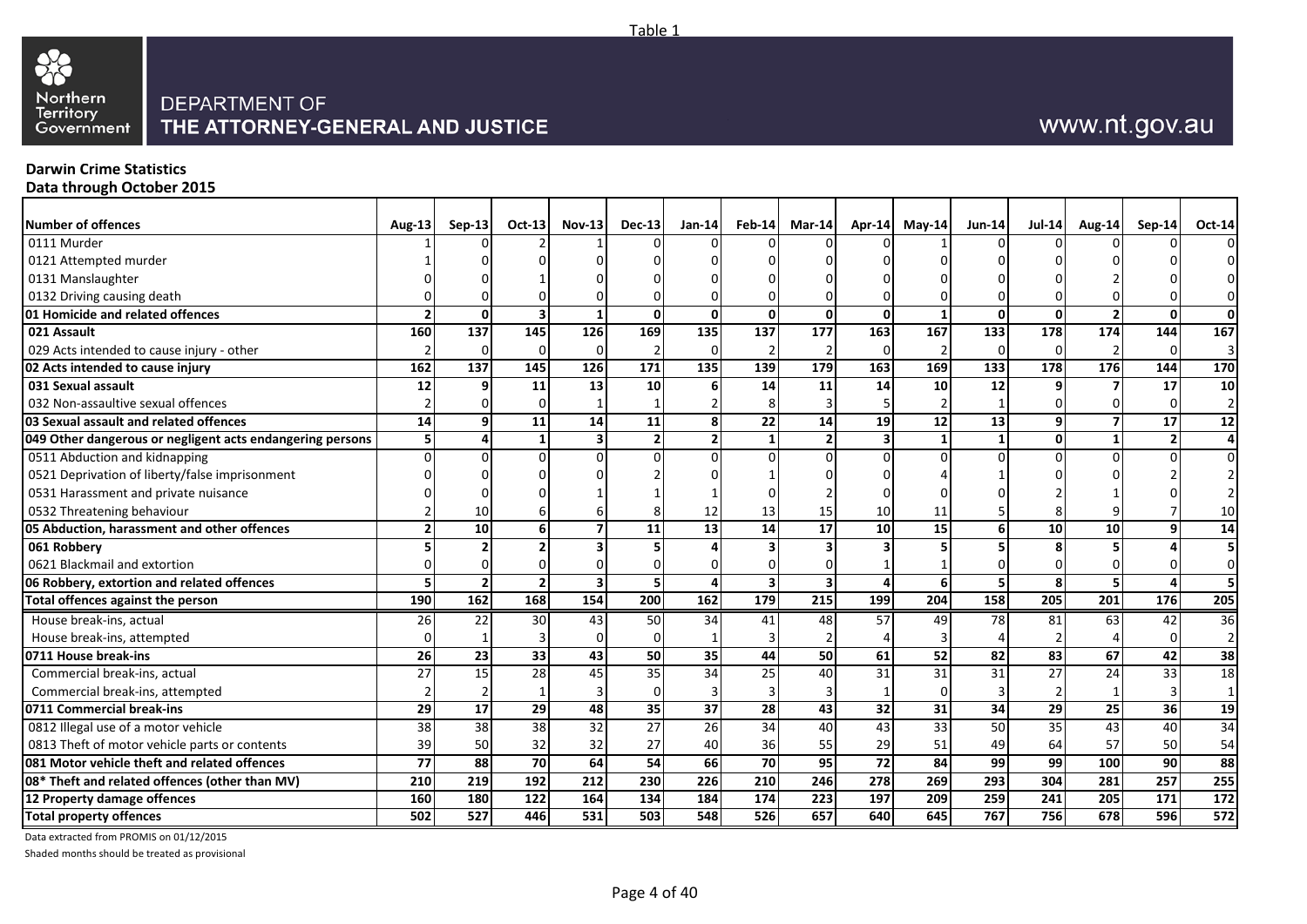

### **Darwin Crime Statistics**

**Data through October 2015**

| Number of offences                                        | <b>Nov-14</b>  | $Dec-14$        | Jan-15          | $Feb-15$        | $Mar-15$       |                 | Apr-15 May-15           | <b>Jun-15</b>            | $Jul-15$        | <b>Aug-15</b>           | <b>Sep-15</b> | <b>Oct-15</b>   |
|-----------------------------------------------------------|----------------|-----------------|-----------------|-----------------|----------------|-----------------|-------------------------|--------------------------|-----------------|-------------------------|---------------|-----------------|
| 0111 Murder                                               |                |                 |                 |                 |                |                 |                         |                          |                 |                         |               |                 |
| 0121 Attempted murder                                     |                |                 |                 |                 |                |                 |                         |                          |                 |                         |               |                 |
| 0131 Manslaughter                                         |                |                 |                 |                 |                |                 |                         |                          |                 |                         |               |                 |
| 0132 Driving causing death                                |                |                 |                 |                 |                | U               |                         |                          |                 |                         |               |                 |
| 01 Homicide and related offences                          | 1              | 0               |                 | $\overline{2}$  | 1              | 0               | 0                       |                          | 0               | $\Omega$                | $\mathbf{1}$  | $\Omega$        |
| 021 Assault                                               | 163            | 182             | 173             | 152             | 183            | 141             | 130                     | 154                      | 129             | 131                     | 119           | 140             |
| 029 Acts intended to cause injury - other                 | $\Omega$       | $\Omega$        | $\Omega$        |                 | $\Omega$       | $\Omega$        | 0                       |                          | <sup>0</sup>    |                         | $\Omega$      | $\mathbf 1$     |
| 02 Acts intended to cause injury                          | 163            | 182             | 173             | <b>155</b>      | 183            | 141             | 130                     | 155                      | 129             | 132                     | 119           | 141             |
| 031 Sexual assault                                        | 9              | 12              | 11              | 12              | 14             | 12              | 12                      |                          | 12              |                         | 11            | 8               |
| 032 Non-assaultive sexual offences                        | 3              |                 |                 |                 |                |                 |                         |                          |                 |                         |               |                 |
| 03 Sexual assault and related offences                    | 12             | 16              | 13              | 15              | 16             | 14              | 16                      | q                        | 13              |                         | 15            | 11              |
| 049 Other dangerous or negligent acts endangering persons | $\overline{2}$ | 4               | 3               | $\mathbf{1}$    | 5              | $\overline{2}$  | $\mathbf{1}$            |                          | 4               | $\overline{\mathbf{3}}$ | $\mathbf{1}$  | $\Delta$        |
| 0511 Abduction and kidnapping                             | $\Omega$       | O               | $\Omega$        |                 | U              | $\Omega$        | $\Omega$                |                          |                 |                         | $\Omega$      |                 |
| 0521 Deprivation of liberty/false imprisonment            |                |                 |                 |                 |                |                 |                         |                          |                 |                         |               |                 |
| 0531 Harassment and private nuisance                      |                |                 |                 |                 |                |                 | 13                      | 13                       |                 |                         | 10            |                 |
| 0532 Threatening behaviour                                |                |                 |                 | 13              |                | 6               | 13                      | 10                       |                 | 11                      | 8             |                 |
| 05 Abduction, harassment and other offences               | 10             |                 | 10              | 15              | 16             | 14              | 27                      | 24                       | 15              | 16                      | 19            | 15              |
| 061 Robbery                                               | 10             |                 |                 |                 |                | $\overline{2}$  |                         |                          | U               | 5                       |               | 3               |
| 0621 Blackmail and extortion                              | $\Omega$       | $\Omega$        |                 |                 |                | $\Omega$        |                         |                          |                 |                         | $\Omega$      | $\Omega$        |
| 06 Robbery, extortion and related offences                | 10             | 3               | 5               | 5 <sup>1</sup>  | $\overline{7}$ | $\mathbf{2}$    | $\overline{\mathbf{3}}$ | $\overline{\phantom{a}}$ | 0               | 5                       | 4             | 3               |
| <b>Total offences against the person</b>                  | 198            | 212             | 206             | 193             | 228            | 173             | 177                     | 197                      | 161             | 163                     | 159           | 174             |
| House break-ins, actual                                   | 52             | 77              | 102             | 47              | 66             | 52              | 60                      | 52                       | 29              | 27                      | 38            | 26              |
| House break-ins, attempted                                |                |                 |                 |                 | 0              | $\Omega$        | $\Omega$                |                          |                 |                         |               |                 |
| 0711 House break-ins                                      | 54             | 81              | 106             | 49              | 66             | 52              | 60                      | 53                       | 29              | 27                      | 40            | $\overline{27}$ |
| Commercial break-ins, actual                              | 32             | 32              | 38              | $\overline{27}$ | 29             | $\overline{11}$ | 23                      | $\overline{35}$          | $\overline{17}$ | 29                      | 26            | $\overline{31}$ |
| Commercial break-ins, attempted                           | $\Omega$       | $\Omega$        | 6               |                 | 4              | $\mathbf{1}$    | $\Omega$                |                          |                 |                         | 3             | $\mathbf 0$     |
| 0711 Commercial break-ins                                 | 32             | 32              | 44              | 31              | 33             | 12              | $\overline{23}$         | 40                       | $\overline{17}$ | 30                      | 29            | $\overline{31}$ |
| 0812 Illegal use of a motor vehicle                       | 37             | $\overline{51}$ | $\overline{72}$ | 30              | 34             | 23              | 39                      | 37                       | 26              | $\overline{23}$         | 31            | 29              |
| 0813 Theft of motor vehicle parts or contents             | 62             | 74              | 98              | 52              | 67             | 54              | 71                      | 36                       | 33              | 36                      | 30            | 37              |
| 081 Motor vehicle theft and related offences              | 99             | 125             | 170             | 82              | 101            | $\overline{77}$ | 110                     | 73                       | 59              | 59                      | 61            | 66              |
| 08* Theft and related offences (other than MV)            | 262            | 310             | 358             | 203             | 282            | 276             | 270                     | 293                      | 242             | 246                     | 222           | 186             |
| 12 Property damage offences                               | 154            | 215             | 270             | 185             | 216            | 185             | 201                     | 225                      | 162             | 203                     | 159           | 192             |
| <b>Total property offences</b>                            | 601            | 763             | 948             | 550             | 698            | 602             | 664                     | 684                      | 509             | 565                     | 511           | 502             |

Data extracted from PROMIS on 01/12/2015

Shaded months should be treated as provisional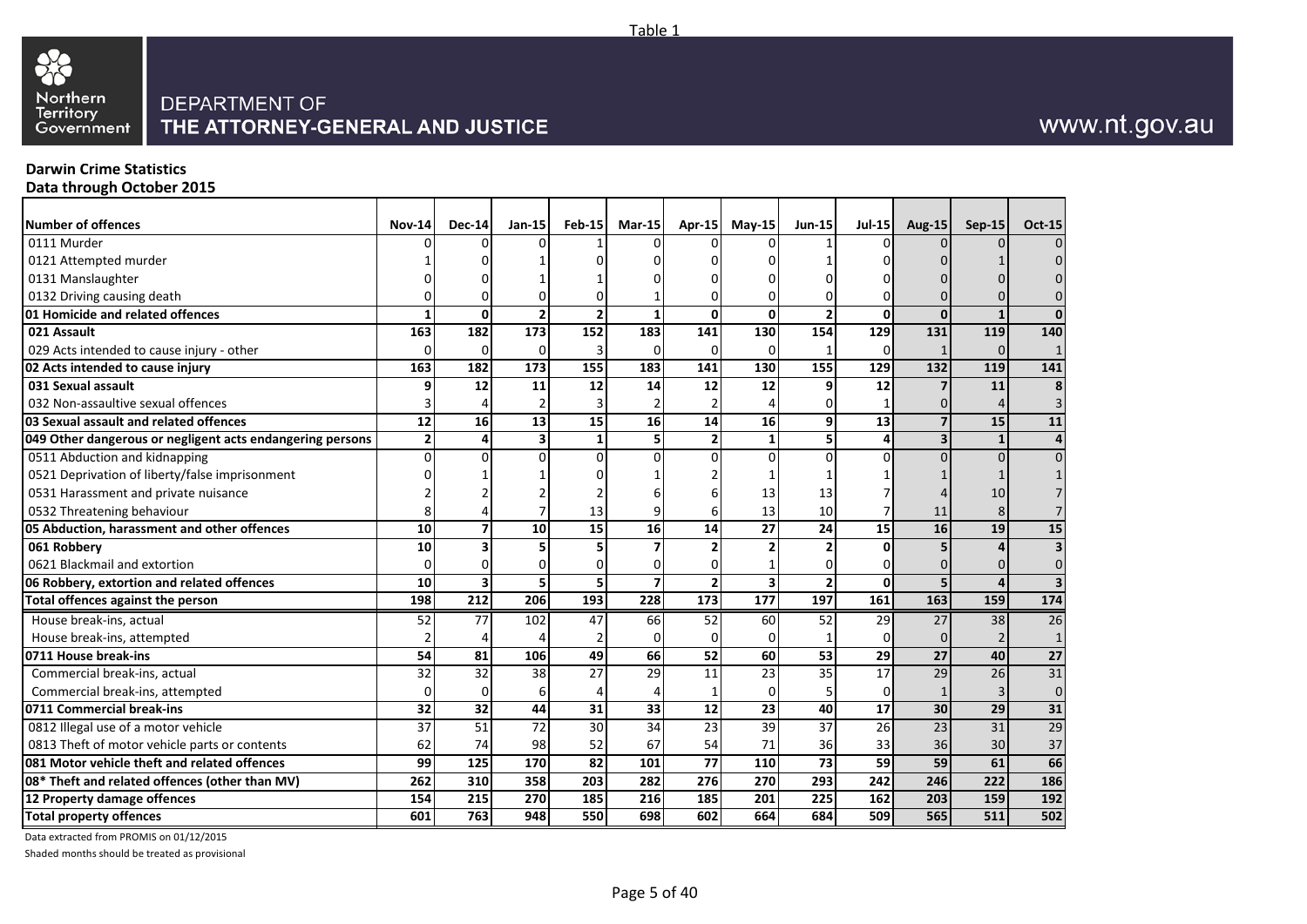

#### **Palmerston Crime Statistics Data through October 2015**

| <b>Number of offences</b>                                 | <b>Aug-13</b>           | $Sep-13$     | $Oct-13$     | <b>Nov-13</b>   | <b>Dec-13</b> | $Jan-14$        | $Feb-14$                 | $Mar-14$         |                 | Apr-14 May-14  | <b>Jun-14</b>   | <b>Jul-14</b> | <b>Aug-14</b>    | Sep-14 | Oct-14          |
|-----------------------------------------------------------|-------------------------|--------------|--------------|-----------------|---------------|-----------------|--------------------------|------------------|-----------------|----------------|-----------------|---------------|------------------|--------|-----------------|
| 0111 Murder                                               |                         |              |              |                 |               |                 |                          |                  |                 |                |                 |               |                  |        |                 |
| 0121 Attempted murder                                     |                         |              |              |                 |               |                 |                          |                  |                 |                |                 |               |                  |        |                 |
| 0131 Manslaughter                                         |                         |              |              |                 |               |                 |                          |                  |                 |                |                 |               |                  |        |                 |
| 0132 Driving causing death                                |                         |              |              |                 |               |                 |                          |                  |                 |                |                 |               |                  |        | $\overline{0}$  |
| 01 Homicide and related offences                          | $\mathbf{0}$            | O            | <sup>0</sup> |                 |               | $\mathbf{0}$    | Οl                       | O                | U               | $\Omega$       | $\Omega$        | O             |                  |        | 1               |
| 021 Assault                                               | 37                      | 34           | 41           | 52              | 31            | 36              | 41                       | 44               | 35              | 41             | 33              | 31            | 33               | 48     | 50              |
| 029 Acts intended to cause injury - other                 |                         |              |              |                 |               | $\Omega$        |                          |                  |                 |                |                 |               |                  |        | $\overline{0}$  |
| 02 Acts intended to cause injury                          | 37                      | 36           | 41           | 55              | 31            | 36              | 41                       | 44               | 35              | 42             | 33              | 32            | 34               | 48     | 50              |
| 031 Sexual assault                                        |                         |              |              | 18              |               | ΩI              |                          |                  |                 |                |                 |               |                  |        |                 |
| 032 Non-assaultive sexual offences                        |                         |              |              |                 |               |                 |                          |                  |                 |                |                 |               |                  |        |                 |
| 03 Sexual assault and related offences                    | $\overline{\mathbf{3}}$ |              |              | 21              |               | $\mathbf{0}$    |                          | 6                |                 | 6              | $\overline{2}$  |               |                  |        |                 |
| 049 Other dangerous or negligent acts endangering persons | $\overline{2}$          | 0            |              | ΩI              |               | οI              | $\overline{\phantom{a}}$ |                  |                 | $\overline{2}$ | $\Omega$        |               |                  |        | 2 <sub>l</sub>  |
| 0511 Abduction and kidnapping                             | $\Omega$                |              |              |                 |               | $\Omega$        |                          |                  |                 | $\Omega$       |                 |               |                  |        | $\overline{0}$  |
| 0521 Deprivation of liberty/false imprisonment            |                         |              |              |                 |               |                 |                          |                  |                 |                |                 |               |                  |        |                 |
| 0531 Harassment and private nuisance                      |                         |              |              |                 |               |                 |                          |                  |                 |                |                 |               |                  |        |                 |
| 0532 Threatening behaviour                                |                         |              |              |                 |               |                 |                          |                  |                 |                |                 |               |                  |        |                 |
| 05 Abduction, harassment and other offences               | 3                       |              |              |                 |               | $6 \mid$        |                          |                  |                 | 3              |                 |               |                  |        |                 |
| 061 Robbery                                               | n                       |              |              |                 |               | $\Omega$        |                          |                  |                 |                |                 |               |                  |        |                 |
| 0621 Blackmail and extortion                              |                         |              |              |                 |               |                 |                          |                  |                 |                |                 |               |                  |        | $\overline{0}$  |
| 06 Robbery, extortion and related offences                | $\mathbf{0}$            | $\mathbf{0}$ |              | 0               |               | $\mathbf{0}$    |                          |                  | U               | 3              | $\mathbf 0$     |               | O                |        | $\mathbf{1}$    |
| <b>Total offences against the person</b>                  | 45                      | 42           | 46           | $\overline{80}$ | 34            | 42              | 55                       | 53               | 42              | 56             | 40              | 37            | 44               | 58     | 65              |
| House break-ins, actual                                   | 10                      | 16           | 11           |                 |               | 11              | 12                       | 29               | 21              | 13             | 19              | 13            | 13               | 12     | 14              |
| House break-ins, attempted                                |                         |              |              |                 |               |                 |                          |                  |                 | $\Omega$       | 3               |               |                  |        |                 |
| 0711 House break-ins                                      | 13                      | 17           | 13           | 10 <sup>1</sup> | 11            | 12              | 13                       | 29               | 22              | 13             | 22              | 14            | 15               | 12     | $\overline{15}$ |
| Commercial break-ins, actual                              |                         |              |              |                 |               |                 |                          | 10               |                 |                | $\overline{13}$ | 22            |                  | 12     | 8 <sup>1</sup>  |
| Commercial break-ins, attempted                           |                         |              |              |                 |               |                 |                          |                  |                 |                |                 |               |                  |        |                 |
| 0711 Commercial break-ins                                 | 5                       |              |              |                 |               | $\overline{7}$  | 8 <sup>1</sup>           | 10               |                 | $\overline{7}$ | $\overline{13}$ | 22            |                  | 14     | $\overline{9}$  |
| 0812 Illegal use of a motor vehicle                       | 19                      | 16           | 10           | 13              | 20            | $\overline{11}$ | 13                       | 39               | 16              | 20             | $\overline{27}$ | 21            | 17               | 16     | 19              |
| 0813 Theft of motor vehicle parts or contents             | 17                      | 19           | 22           |                 |               | 16              | 18                       | 24               | 14              | 22             | 17              | 39            | 23               | 15     | 22              |
| 081 Motor vehicle theft and related offences              | 36                      | 35           | 32           | <b>20</b>       | 29            | 27              | 31                       | 63               | 30 <sup>1</sup> | 42             | 44              | 60            | 40               | 31     | 41              |
| 08* Theft and related offences (other than MV)            | 44                      | 58           | 52           | 79              | 84            | 75              | 77                       | 90               | 79              | 72             | 80              | 109           | 93               | 76     | 70              |
| 12 Property damage offences                               | 54                      | 49           | 50           | 45              | 48            | 42              | 64                       | 70               | 48              | 52             | $\overline{77}$ | 88            | 50               | 47     | 63              |
| <b>Total property offences</b>                            | 152                     | 164          | 148          | 157             | 175           | 163             | 193                      | $\overline{262}$ | 185             | 186            | 236             | 293           | $\overline{207}$ | 180    | 198             |

Data extracted from PROMIS on 01/12/2015

Shaded months should be treated as provisional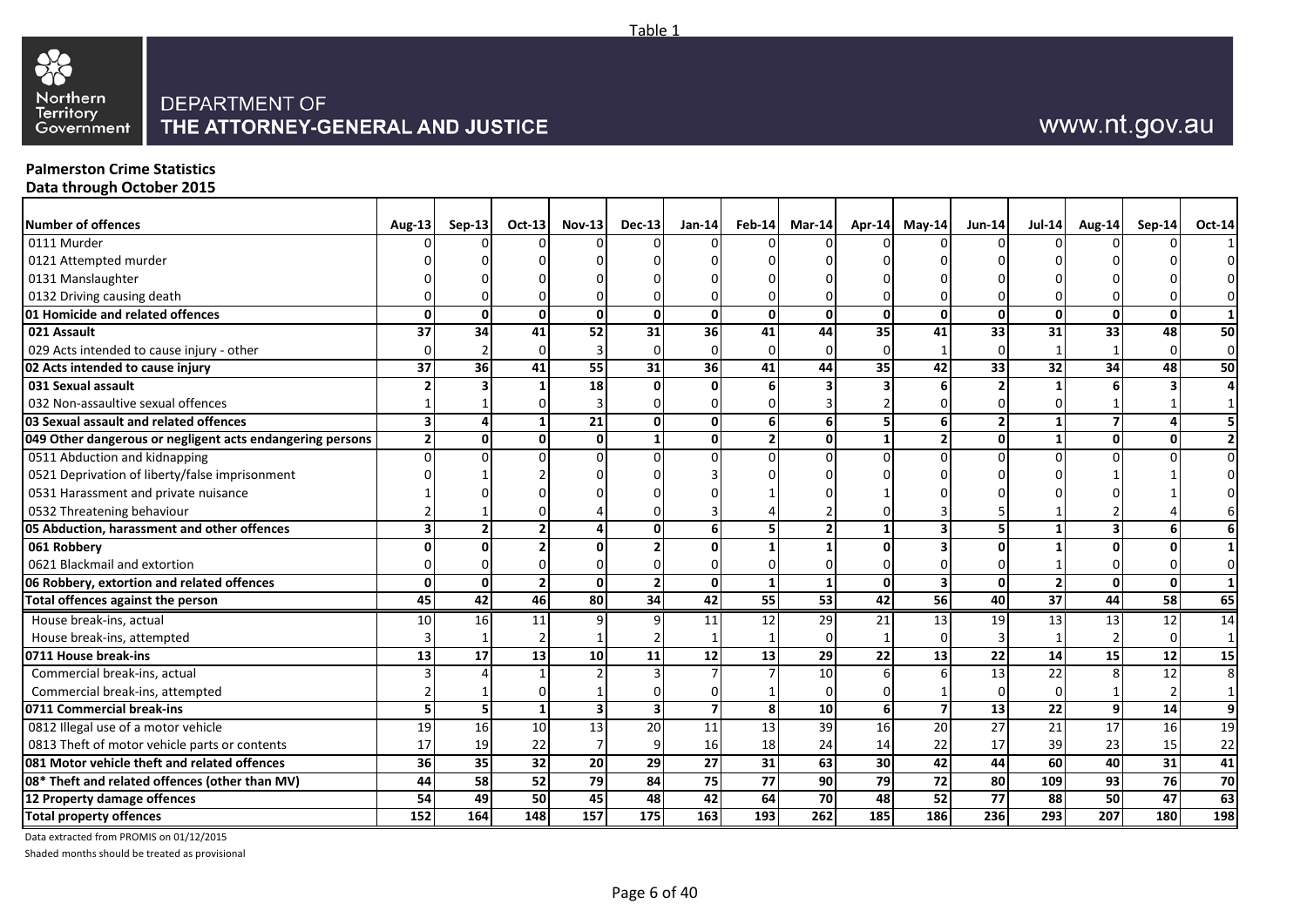

#### **Palmerston Crime Statistics Data through October 2015**

| Number of offences                                        | <b>Nov-14</b> | <b>Dec-14</b>   | $Jan-15$        | <b>Feb-15</b>    | Mar-15 $\vert$  | Apr-15           | $May-15$ | <b>Jun-15</b>   | $Jul-15$         | Aug-15          | <b>Sep-15</b>  | <b>Oct-15</b>  |
|-----------------------------------------------------------|---------------|-----------------|-----------------|------------------|-----------------|------------------|----------|-----------------|------------------|-----------------|----------------|----------------|
| 0111 Murder                                               |               |                 |                 |                  |                 |                  |          |                 |                  |                 |                |                |
| 0121 Attempted murder                                     |               |                 |                 |                  |                 |                  |          |                 |                  |                 |                |                |
| 0131 Manslaughter                                         |               |                 |                 |                  |                 |                  |          |                 |                  |                 |                |                |
| 0132 Driving causing death                                |               |                 |                 |                  |                 |                  |          |                 |                  |                 |                |                |
| 01 Homicide and related offences                          |               | O               | 0               | 0                | 0               | $\mathbf 0$      |          | 0               | 0                | $\mathbf{0}$    | $\Omega$       |                |
| 021 Assault                                               | 51            | 43              | 38              | 45               | 54              | 32               | 35       | 21              | 20               | 21              | 28             | 44             |
| 029 Acts intended to cause injury - other                 |               | ŋ               |                 | U.               | U               | $\Omega$         |          | U               | $\Omega$         | $\Omega$        | $\Omega$       | 0              |
| 02 Acts intended to cause injury                          | 51            | 43              | 39              | 45               | 54              | 32               | 35       | 21              | 20               | 21              | 28             | 44             |
| 031 Sexual assault                                        |               |                 |                 |                  |                 |                  |          |                 |                  |                 |                | $\mathbf{1}$   |
| 032 Non-assaultive sexual offences                        |               |                 |                 |                  |                 |                  |          |                 | U                |                 |                |                |
| 03 Sexual assault and related offences                    | 4             | $\overline{2}$  | 1               | $\overline{2}$   | 9               | 1                | 0        | $\mathbf{2}$    | $\mathbf{1}$     | 3 <sup>1</sup>  | 4              | $\mathbf{1}$   |
| 049 Other dangerous or negligent acts endangering persons | 0             | 0               | Οl              | $\mathbf{0}$     | 0               | $\mathbf 0$      | $\Omega$ | $\mathbf{0}$    | $\mathbf{1}$     | $\mathbf{1}$    | $\mathbf{1}$   | 0              |
| 0511 Abduction and kidnapping                             |               |                 | <sup>0</sup>    |                  |                 |                  |          | 0               | $\Omega$         |                 |                |                |
| 0521 Deprivation of liberty/false imprisonment            |               |                 |                 |                  |                 |                  |          |                 |                  |                 |                |                |
| 0531 Harassment and private nuisance                      |               |                 |                 |                  |                 |                  |          |                 |                  |                 |                |                |
| 0532 Threatening behaviour                                |               |                 |                 |                  |                 |                  |          |                 |                  |                 |                |                |
| 05 Abduction, harassment and other offences               |               |                 |                 |                  | 2               | 3                |          | 6               | 0                | $\overline{2}$  |                |                |
| 061 Robbery                                               |               |                 |                 |                  |                 |                  |          |                 | $\Omega$         | U               |                |                |
| 0621 Blackmail and extortion                              |               |                 |                 |                  |                 |                  |          |                 | 0                | $\Omega$        |                |                |
| 06 Robbery, extortion and related offences                |               | $\Omega$        | $\overline{2}$  | $\overline{2}$   | 2               | $\mathbf{1}$     | 0        | $\overline{2}$  | 0                | $\mathbf{0}$    | $\mathbf{1}$   | $\overline{3}$ |
| Total offences against the person                         | 63            | $\overline{47}$ | $\overline{47}$ | 52               | 67              | $\overline{37}$  | 40       | $\overline{31}$ | $\overline{22}$  | $\overline{27}$ | 39             | 50             |
| House break-ins, actual                                   | 23            | 45              | 38              | 23               | 34              | 31               | 24       |                 | 14               | 16              | $\overline{7}$ | 18             |
| House break-ins, attempted                                | n             |                 |                 |                  |                 |                  |          |                 | $\Omega$         | $\Omega$        |                | 0              |
| 0711 House break-ins                                      | 23            | 46              | 39              | 24               | 40              | 32               | 26       |                 | 14               | 16              | $\overline{7}$ | 18             |
| Commercial break-ins, actual                              | 25            | 25              | 12              | 10               | 11              | 8                |          |                 | 15               |                 | 24             | 14             |
| Commercial break-ins, attempted                           |               |                 | $\Omega$        |                  |                 |                  |          |                 | 0                | $\Omega$        | $\Omega$       | 1              |
| 0711 Commercial break-ins                                 | 26            | 27              | 12              | 11               | 13              | 8                |          |                 | 15               | $\overline{7}$  | 24             | 15             |
| 0812 Illegal use of a motor vehicle                       | 19            | 40              | 21              | 16               | $\overline{28}$ | 19               | 15       | 8               | 18               | 16              | $\overline{9}$ | 19             |
| 0813 Theft of motor vehicle parts or contents             | 15            | 20              | 24              | 11               | 32              | 20               | 10       | 28              | 22               | 15              | 30             | 19             |
| 081 Motor vehicle theft and related offences              | 34            | 60              | 45              | $\overline{27}$  | 60              | 39               | 25       | 36              | 40               | 31              | 39             | 38             |
| 08* Theft and related offences (other than MV)            | 94            | 110             | 98              | 87               | 95              | 89               | 75       | 70              | 87               | 71              | 86             | 90             |
| 12 Property damage offences                               | 54            | 91              | 78              | 75               | 73              | 51               | 44       | 65              | 56               | 54              | 88             | 66             |
| <b>Total property offences</b>                            | 231           | 334             | 272             | $\overline{224}$ | 281             | $\overline{219}$ | 175      | 178             | $\overline{212}$ | 179             | 244            | 227            |

Data extracted from PROMIS on 01/12/2015

Shaded months should be treated as provisional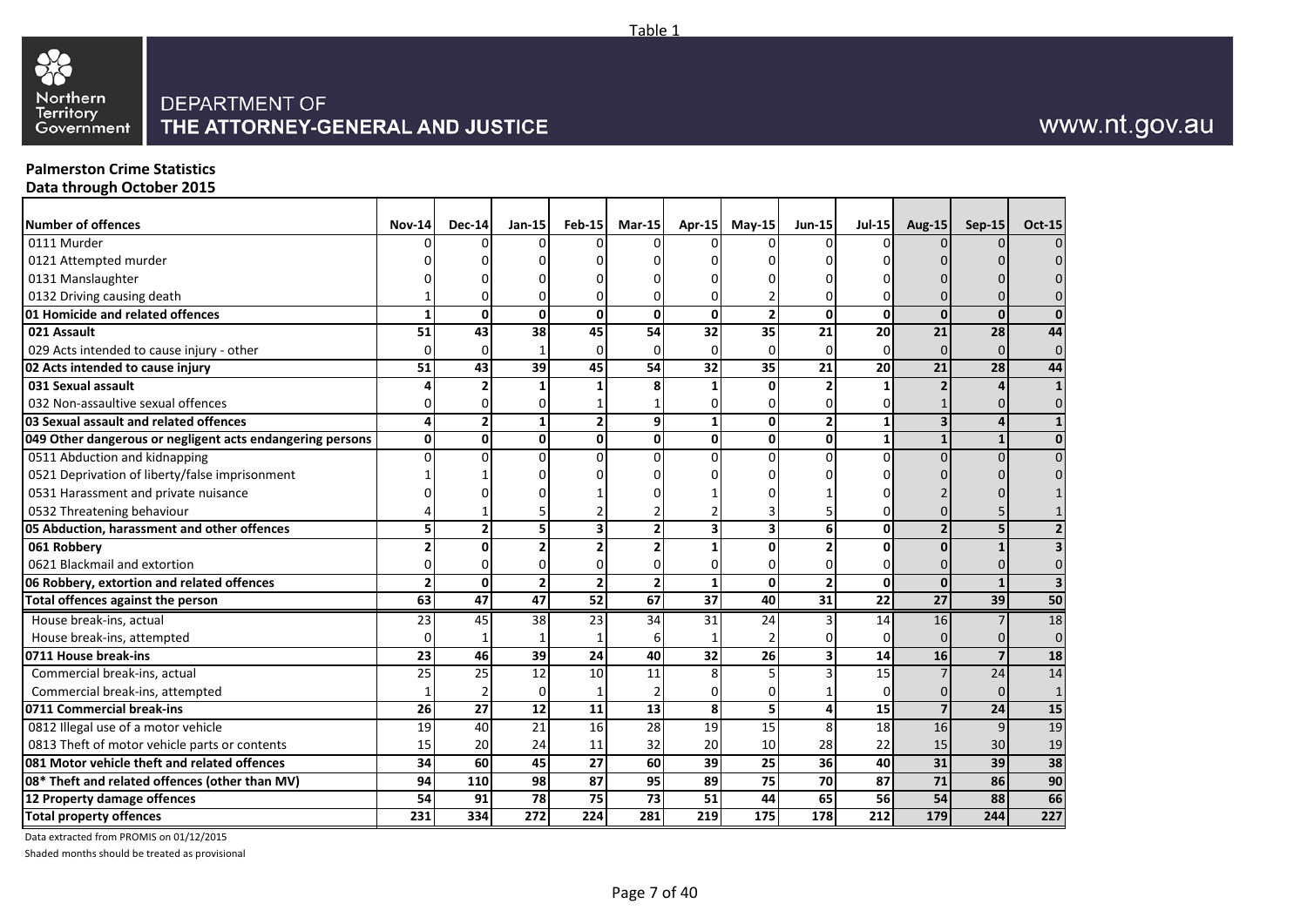

#### **Alice Springs Crime Statistics Data through October 2015**

| Number of offences                                        | <b>Aug-13</b>           | $Sep-13$       | Oct-13           | $Nov-13$        | <b>Dec-13</b> | $Jan-14$                | $Feb-14$     | $Mar-14$ |           | Apr-14 May-14   | <b>Jun-14</b>   | <b>Jul-14</b>  | <b>Aug-14</b>     | Sep-14           | Oct-14         |
|-----------------------------------------------------------|-------------------------|----------------|------------------|-----------------|---------------|-------------------------|--------------|----------|-----------|-----------------|-----------------|----------------|-------------------|------------------|----------------|
| 0111 Murder                                               |                         |                |                  |                 |               |                         |              |          |           |                 |                 |                |                   |                  | $\Omega$       |
| 0121 Attempted murder                                     |                         |                |                  |                 |               |                         |              |          |           |                 |                 |                |                   |                  | 01             |
| 0131 Manslaughter                                         |                         |                |                  |                 |               |                         |              |          |           |                 |                 |                |                   |                  | $\overline{0}$ |
| 0132 Driving causing death                                |                         |                |                  |                 |               |                         |              |          |           |                 |                 |                |                   |                  | $\overline{0}$ |
| 01 Homicide and related offences                          | -1                      | $\mathbf{0}$   | $\Omega$         | ΩI              |               | $\mathbf{1}$            | Οl           | ŋ        | U         | $\mathbf{0}$    | $\Omega$        | 0              | ŋ                 | $\Omega$         | 0              |
| 021 Assault                                               | 180                     | 174            | 151              | 144             | 169           | 149                     | 116          | 96       | 145       | 119             | 98              | 111            | 115               | 136              | 129            |
| 029 Acts intended to cause injury - other                 |                         |                |                  |                 |               | $\Omega$                |              |          |           |                 | $\Omega$        |                |                   |                  | $\overline{0}$ |
| 02 Acts intended to cause injury                          | 181                     | 176            | 153              | 145             | 169           | 149                     | 118          | 96       | 145       | 121             | 98              | 111            | 116               | 136              | $\boxed{129}$  |
| 031 Sexual assault                                        |                         | 12             |                  |                 |               |                         |              |          |           |                 |                 |                |                   |                  |                |
| 032 Non-assaultive sexual offences                        |                         |                |                  |                 |               |                         |              |          |           |                 |                 |                |                   |                  |                |
| 03 Sexual assault and related offences                    | $\overline{\mathbf{3}}$ | 12             |                  | 12              |               | $\overline{a}$          | 8            | 5        |           | 9               |                 |                |                   |                  |                |
| 049 Other dangerous or negligent acts endangering persons | $\mathbf{1}$            | $\overline{2}$ | ĥ                | $\overline{2}$  |               | $\overline{\mathbf{3}}$ | $\mathbf{2}$ |          |           | $\mathbf{1}$    | $\overline{2}$  |                |                   |                  |                |
| 0511 Abduction and kidnapping                             | $\Omega$                |                |                  |                 |               | $\Omega$                |              |          |           | $\Omega$        |                 | $\Omega$       |                   |                  | $\Omega$       |
| 0521 Deprivation of liberty/false imprisonment            |                         |                |                  |                 |               |                         |              |          |           |                 |                 |                |                   |                  |                |
| 0531 Harassment and private nuisance                      |                         |                |                  |                 |               |                         |              |          |           |                 |                 |                |                   |                  |                |
| 0532 Threatening behaviour                                |                         |                | 13               |                 |               |                         |              |          |           |                 |                 |                | 10                |                  |                |
| 05 Abduction, harassment and other offences               | 10                      |                | 13               |                 |               | 11                      |              |          |           | $\overline{11}$ |                 |                | 11                |                  |                |
| 061 Robbery                                               |                         |                |                  |                 |               | $\Omega$                |              |          |           | $\Omega$        |                 |                |                   |                  | 0              |
| 0621 Blackmail and extortion                              |                         |                |                  |                 |               |                         |              |          |           | $\Omega$        |                 |                |                   |                  | $\overline{0}$ |
| 06 Robbery, extortion and related offences                | $\mathbf{1}$            | $\mathbf 0$    | $\overline{2}$   | οl              |               | $\overline{0}$          | $\Delta$     |          | $\Omega$  | $\mathbf{0}$    | $\overline{2}$  | $\mathbf{1}$   | $\Omega$          |                  | 0              |
| Total offences against the person                         | 197                     | 199            | 179              | 165             | 175           | 168                     | 136          | 110      | 157       | $\frac{142}{x}$ | 107             | $\frac{1}{23}$ | $\frac{135}{135}$ | 149              | 140            |
| House break-ins, actual                                   | 22                      | 13             | 23               | 31              | 24            | 40                      | 22           | 40       | 49        | 46              | 37              | 31             | 12                | 14               | 20             |
| House break-ins, attempted                                |                         |                |                  |                 |               | 6                       |              |          |           |                 |                 |                |                   |                  |                |
| 0711 House break-ins                                      | 24                      | 17             | 26               | 36 <sup>l</sup> | 32            | 46                      | 27           | 43       | 52        | 50              | 39              | 33             | 14                | 14               | 23             |
| Commercial break-ins, actual                              | 17                      | 10             | 16               | 25              | 16            | $\overline{17}$         | 14           | 31       | 32        | 23              | $\overline{27}$ | 23             | 18                | 13               | 17             |
| Commercial break-ins, attempted                           | $\Omega$                | $\Omega$       |                  |                 |               |                         |              |          |           | 8               | 5               | 14             |                   |                  | $\mathbf{1}$   |
| 0711 Commercial break-ins                                 | 17                      | 10             | 18               | 28              | 17            | 20 <sup>1</sup>         | 16           | 34       | 35        | 31              | 32              | 37             | 19                | 14               | 18             |
| 0812 Illegal use of a motor vehicle                       | q                       |                | 10               | 13              | 14            | 16                      | 19           | 19       | 18        | 16              | $\overline{11}$ |                |                   |                  | 8 <sup>1</sup> |
| 0813 Theft of motor vehicle parts or contents             | 14                      |                | 10               | 21              | 16            | 9                       | 12           |          | 18        | 9               | 11              | 13             |                   | 10               | $6 \mid$       |
| 081 Motor vehicle theft and related offences              | 23                      | 8              | 20               | 34              | 30            | 25                      | 31           | 28       | <b>36</b> | 25              | 22              | 21             | 13                | 16               | 14             |
| 08* Theft and related offences (other than MV)            | 73                      | 59             | 67               | 99              | 85            | 105                     | 82           | 136      | 133       | 104             | 111             | 113            | 76                | 113              | 92             |
| 12 Property damage offences                               | 74                      | 65             | 98               | 143             | 138           | 149                     | <b>118</b>   | 146      | 188       | 116             | 122             | 133            | 101               | 115              | 104            |
| <b>Total property offences</b>                            | 211                     | 159            | $\overline{229}$ | 340             | 302           | 345                     | 274          | 387      | 444       | 326             | 326             | 337            | $\overline{223}$  | $\overline{272}$ | 251            |

Data extracted from PROMIS on 01/12/2015

Shaded months should be treated as provisional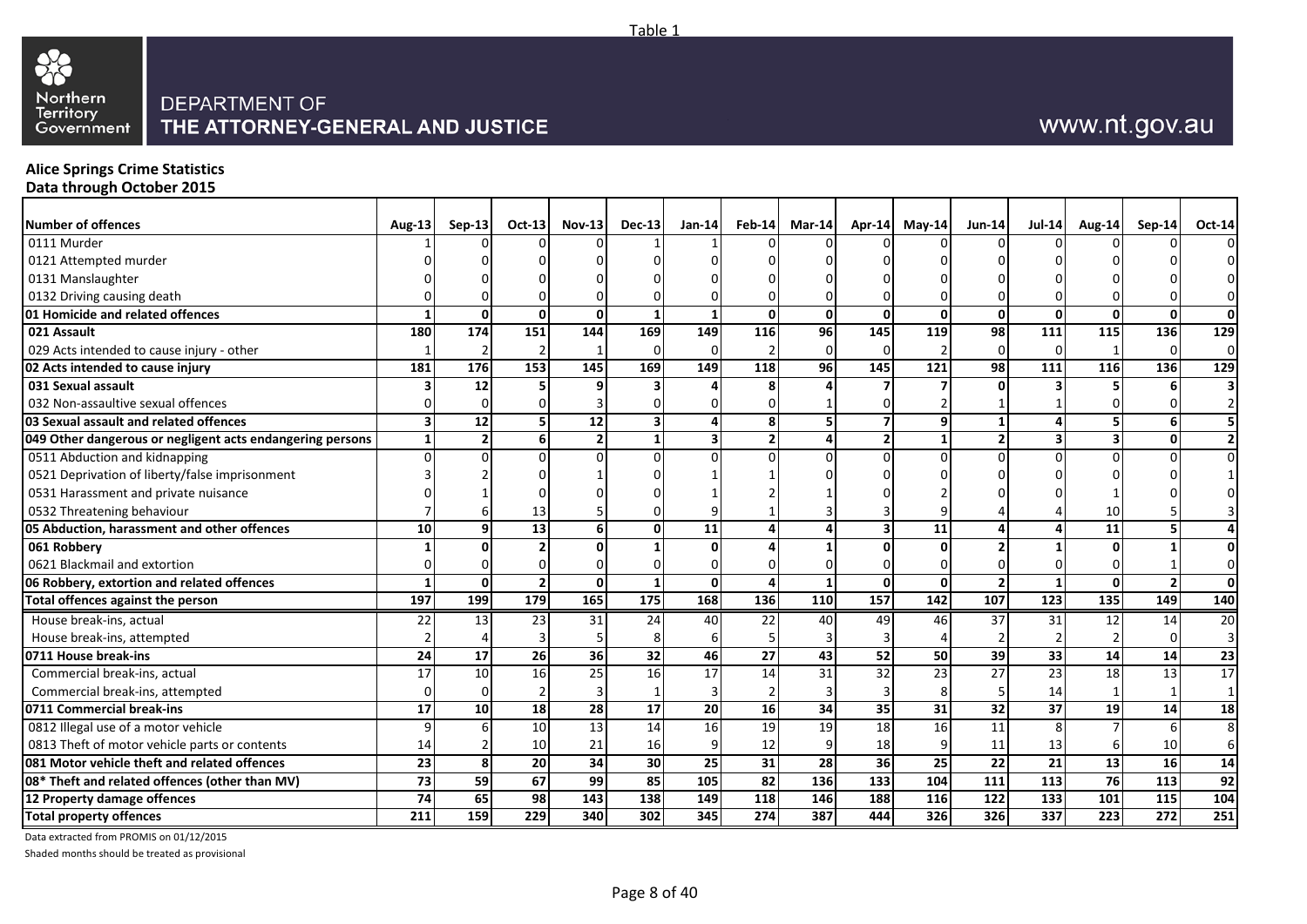

#### **Alice Springs Crime Statistics Data through October 2015**

| Number of offences                                        | <b>Nov-14</b>  | <b>Dec-14</b> | $Jan-15$        | <b>Feb-15</b> | $Mar-15$     | <b>Apr-15</b>   | May-15       | <b>Jun-15</b> | $Jul-15$ | Aug-15   | <b>Sep-15</b> | <b>Oct-15</b>           |
|-----------------------------------------------------------|----------------|---------------|-----------------|---------------|--------------|-----------------|--------------|---------------|----------|----------|---------------|-------------------------|
| 0111 Murder                                               |                |               |                 |               |              |                 |              |               |          |          |               | $\Omega$                |
| 0121 Attempted murder                                     |                |               |                 |               |              |                 |              |               |          |          |               |                         |
| 0131 Manslaughter                                         |                |               |                 |               |              |                 |              |               |          |          |               |                         |
| 0132 Driving causing death                                |                |               |                 |               |              |                 |              |               |          |          |               |                         |
| 01 Homicide and related offences                          | 0              |               | 0               | $\Omega$      | $\Omega$     | $\mathbf{0}$    | $\mathbf{0}$ |               |          | $\Omega$ |               | $\Omega$                |
| 021 Assault                                               | 120            | 126           | 123             | 134           | 141          | 128             | 113          | 129           | 136      | 160      | 167           | 179                     |
| 029 Acts intended to cause injury - other                 | 0              | 0             | $\Omega$        |               |              | $\Omega$        | ſ            |               |          |          | $\Omega$      | $\mathbf{0}$            |
| 02 Acts intended to cause injury                          | 120            | 126           | 123             | 134           | 141          | 128             | 113          | 129           | 137      | 161      | 167           | 179                     |
| 031 Sexual assault                                        |                |               |                 |               | q            | 3               | q            | 10            |          |          |               | $\overline{\mathbf{3}}$ |
| 032 Non-assaultive sexual offences                        |                |               |                 |               |              |                 |              |               |          |          |               | 0                       |
| 03 Sexual assault and related offences                    | $\overline{ }$ | 6             |                 |               | 13           | 4               | 9            | 11            |          | 6        | 6             | $\overline{\mathbf{3}}$ |
| 049 Other dangerous or negligent acts endangering persons | 1              | 1             | Δ               |               | $\mathbf{0}$ | 4               |              |               | Δ        | 6        | 5             | 4                       |
| 0511 Abduction and kidnapping                             | $\Omega$       |               | U               |               |              |                 |              |               |          |          |               | $\mathbf{0}$            |
| 0521 Deprivation of liberty/false imprisonment            |                |               |                 |               |              |                 |              |               |          |          |               | 0                       |
| 0531 Harassment and private nuisance                      |                |               |                 |               |              |                 |              |               |          |          |               |                         |
| 0532 Threatening behaviour                                |                |               |                 |               |              | 10              |              |               |          |          |               |                         |
| 05 Abduction, harassment and other offences               | 6              | 3             | 9               |               |              | 12              |              |               |          |          |               | $\overline{2}$          |
| 061 Robbery                                               |                |               | 3               |               |              |                 |              |               |          |          |               | $\mathbf 0$             |
| 0621 Blackmail and extortion                              |                |               | 0               |               |              |                 |              |               |          |          |               | $\mathbf{0}$            |
| 06 Robbery, extortion and related offences                |                |               | 3               | 1             | 1            | $\overline{7}$  |              |               |          |          | 6             | $\mathbf{0}$            |
| <b>Total offences against the person</b>                  | 136            | 139           | 143             | 145           | 163          | 155             | 130          | 148           | 155      | 182      | 190           | 188                     |
| House break-ins, actual                                   | 28             | 20            | 46              | 25            | 31           | 40              | 25           | 45            | 41       | 36       | 30            | 16                      |
| House break-ins, attempted                                |                |               |                 | $\Omega$      |              |                 | $\Omega$     |               |          |          |               | $\mathbf 0$             |
| 0711 House break-ins                                      | 30             | 23            | $\overline{47}$ | 25            | 35           | $\overline{41}$ | 25           | 48            | 43       | 39       | 34            | $\overline{16}$         |
| Commercial break-ins, actual                              | 26             | 27            | $\overline{25}$ | 20            | 17           | $\overline{32}$ | 15           | 21            | 21       | 13       | 18            | 12                      |
| Commercial break-ins, attempted                           |                |               |                 | $\Omega$      |              |                 |              |               |          |          |               | 3                       |
| 0711 Commercial break-ins                                 | 27             | 27            | 27              | 20            | 19           | 34              | 17           | 24            | 23       | 14       | 22            | 15                      |
| 0812 Illegal use of a motor vehicle                       | 12             | 13            | 23              | 9             | 9            | 23              | 8            | 14            | 14       | 6        | 10            | 15                      |
| 0813 Theft of motor vehicle parts or contents             | 13             | 12            | 10              | 12            | 19           | 19              | 13           | 25            | 10       | 12       | 20            | 9                       |
| 081 Motor vehicle theft and related offences              | 25             | 25            | 33              | 21            | 28           | 42              | 21           | 39            | 24       | 18       | 30            | $\overline{24}$         |
| 08* Theft and related offences (other than MV)            | 110            | 94            | 116             | 108           | 119          | 140             | 103          | 136           | 117      | 93       | 97            | 104                     |
| 12 Property damage offences                               | 81             | 129           | 114             | 108           | 142          | 200             | 109          | 139           | 125      | 121      | 127           | 102                     |
| <b>Total property offences</b>                            | 273            | 298           | 337             | 282           | 343          | 457             | 275          | 386           | 332      | 285      | 310           | 261                     |

Data extracted from PROMIS on 01/12/2015

Shaded months should be treated as provisional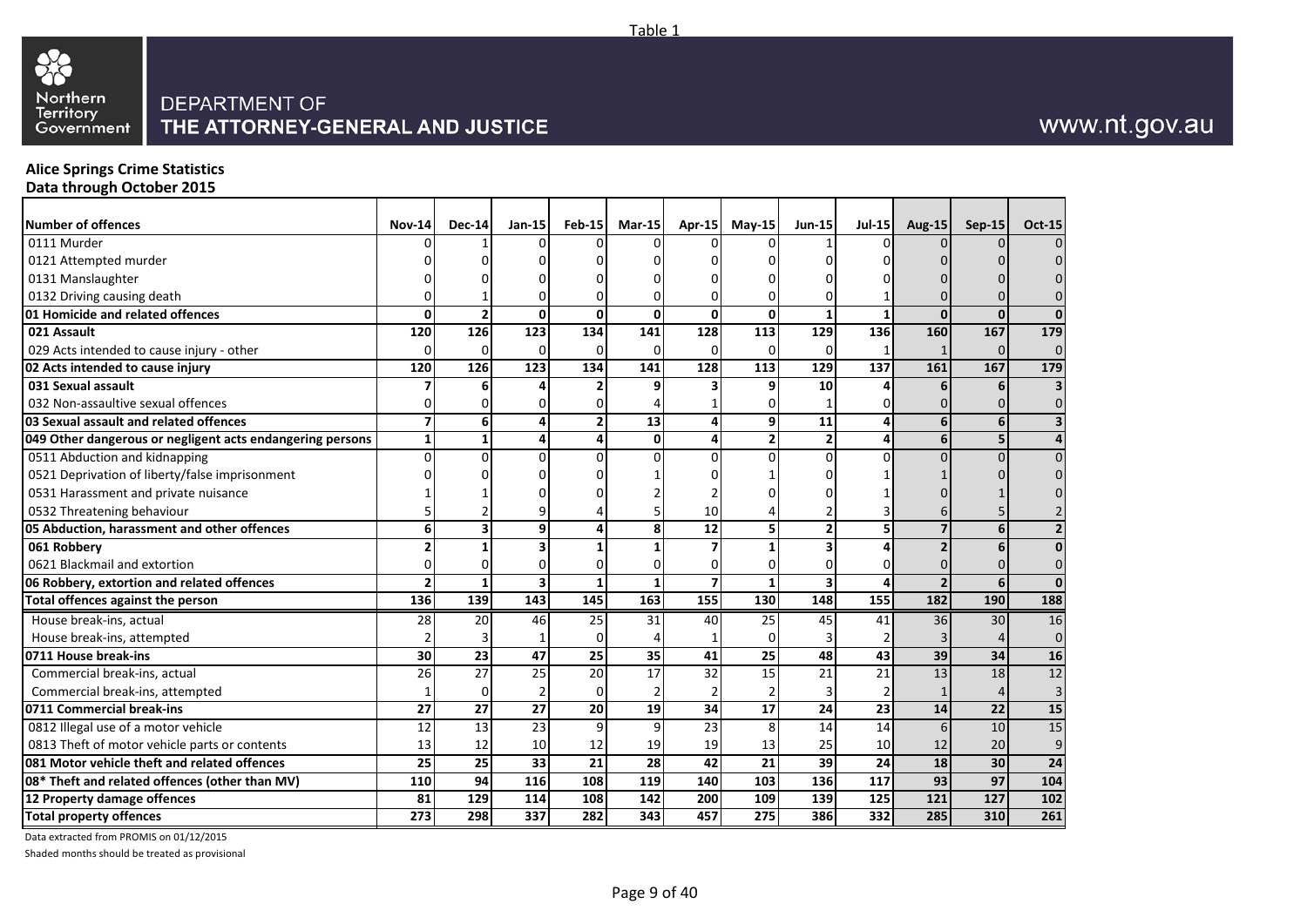

#### **Katherine Crime Statistics Data through October 2015**

| <b>Number of offences</b>                                 | <b>Aug-13</b>            | <b>Sep-13</b>   | Oct-13 | <b>Nov-13</b> | $Dec-13$       | <b>Jan-14</b>   | <b>Feb-14</b> | $Mar-14$       |     | Apr-14 May-14 | $Jun-14$        | <b>Jul-14</b> | Aug-14   | Sep-14 | Oct-14          |
|-----------------------------------------------------------|--------------------------|-----------------|--------|---------------|----------------|-----------------|---------------|----------------|-----|---------------|-----------------|---------------|----------|--------|-----------------|
| 0111 Murder                                               |                          |                 |        |               |                |                 |               |                |     |               |                 |               |          |        |                 |
| 0121 Attempted murder                                     |                          |                 |        |               |                |                 |               |                |     |               |                 |               |          |        |                 |
| 0131 Manslaughter                                         |                          |                 |        |               |                |                 |               |                |     |               |                 |               |          |        |                 |
| 0132 Driving causing death                                |                          |                 |        |               |                |                 |               |                |     |               |                 |               |          |        |                 |
| 01 Homicide and related offences                          | $\mathbf 0$              | $\mathbf{0}$    |        | U             |                |                 |               | $\Omega$       |     | 0             | $\Omega$        |               |          |        |                 |
| 021 Assault                                               | 75                       | 69              | 59     | 30            | 59             | 51              | 32            | 51             | 61  | 46            | 40              | 61            | 59       | 51     | 68              |
| 029 Acts intended to cause injury - other                 | $\Omega$                 | $\Omega$        |        |               |                |                 |               |                |     |               | U               |               | $\Omega$ |        |                 |
| 02 Acts intended to cause injury                          | 75                       | 69              | 59     | 30            | 59             | 51              | 32            | 51             | 61  | 46            | 40              | 62            | 59       | 51     | 68              |
| 031 Sexual assault                                        | $\overline{\phantom{a}}$ |                 |        |               |                |                 |               |                |     |               |                 |               |          |        |                 |
| 032 Non-assaultive sexual offences                        | O                        |                 |        |               |                |                 |               |                |     |               |                 |               |          |        |                 |
| 03 Sexual assault and related offences                    | $\overline{2}$           |                 |        |               |                |                 |               |                |     | 3             |                 |               |          |        |                 |
| 049 Other dangerous or negligent acts endangering persons | 1                        | οl              |        | U             |                |                 |               |                |     | 1             | 0               |               |          |        |                 |
| 0511 Abduction and kidnapping                             | $\Omega$                 | $\Omega$        |        |               |                |                 |               |                |     |               |                 |               |          |        |                 |
| 0521 Deprivation of liberty/false imprisonment            |                          |                 |        |               |                |                 |               |                |     |               |                 |               |          |        |                 |
| 0531 Harassment and private nuisance                      |                          |                 |        |               |                |                 |               |                |     |               |                 |               |          |        |                 |
| 0532 Threatening behaviour                                |                          |                 |        |               |                |                 |               |                |     |               |                 |               |          |        |                 |
| 05 Abduction, harassment and other offences               | $\mathbf{1}$             |                 |        |               |                |                 |               |                |     | 3             |                 |               |          |        |                 |
| 061 Robbery                                               | O                        | O               |        |               |                |                 |               |                |     |               |                 |               |          |        |                 |
| 0621 Blackmail and extortion                              |                          |                 |        |               |                |                 |               |                |     |               |                 |               |          |        |                 |
| 06 Robbery, extortion and related offences                | $\mathbf{0}$             | $\mathbf{0}$    | ŋ      |               |                |                 |               | $\mathbf{0}$   |     | 0             |                 | O             | O        |        |                 |
| Total offences against the person                         | 79                       | $\overline{74}$ | 67     | 39            | 66             | 60              | 36            | 55             | 67  | 53            | $\overline{47}$ | 68            | 62       | 61     | 80              |
| House break-ins, actual                                   |                          |                 |        |               |                |                 |               |                |     |               |                 |               |          |        |                 |
| House break-ins, attempted                                |                          |                 |        |               |                |                 |               |                |     |               |                 |               |          |        |                 |
| 0711 House break-ins                                      | $\overline{2}$           | 6               |        |               | 6 <sup>1</sup> |                 | R             | $6 \mid$       |     | 8             | 3               |               |          |        |                 |
| Commercial break-ins, actual                              |                          |                 | 12     |               | 11             | 15              |               | 15             | 15  |               |                 |               |          |        | 10              |
| Commercial break-ins, attempted                           |                          |                 |        |               |                |                 |               |                |     |               |                 |               |          |        |                 |
| 0711 Commercial break-ins                                 | $\overline{2}$           | 10 <sup>1</sup> | 12     |               | 11             | 18              | 10            | 16             | 16  |               |                 |               |          |        | 11              |
| 0812 Illegal use of a motor vehicle                       |                          |                 |        |               |                |                 |               |                |     |               |                 |               |          |        |                 |
| 0813 Theft of motor vehicle parts or contents             |                          |                 |        | 14            |                |                 |               |                |     |               |                 |               | 12       |        |                 |
| 081 Motor vehicle theft and related offences              | 9                        | 6               | 11     | 16            | 6              |                 |               | 6 <sup>1</sup> |     | 8             | 9               | 8             | 21       | 11     |                 |
| 08* Theft and related offences (other than MV)            | 21                       | 29              | 27     | 30            | 25             | $\overline{28}$ | 30            | 34             | 44  | 31            | $\overline{29}$ | 18            | 25       | 26     | 40              |
| 12 Property damage offences                               | 28                       | 27              | 40     | 30            | 39             | 31              | 34            | 39             | 31  | 20            | 28              | 29            | 34       | 34     | $\overline{32}$ |
| <b>Total property offences</b>                            | 62                       | $\overline{78}$ | 91     | 91            | 87             | 83              | 87            | 101            | 103 | 71            | 75              | 61            | 93       | 82     | 95              |

Data extracted from PROMIS on 01/12/2015

Shaded months should be treated as provisional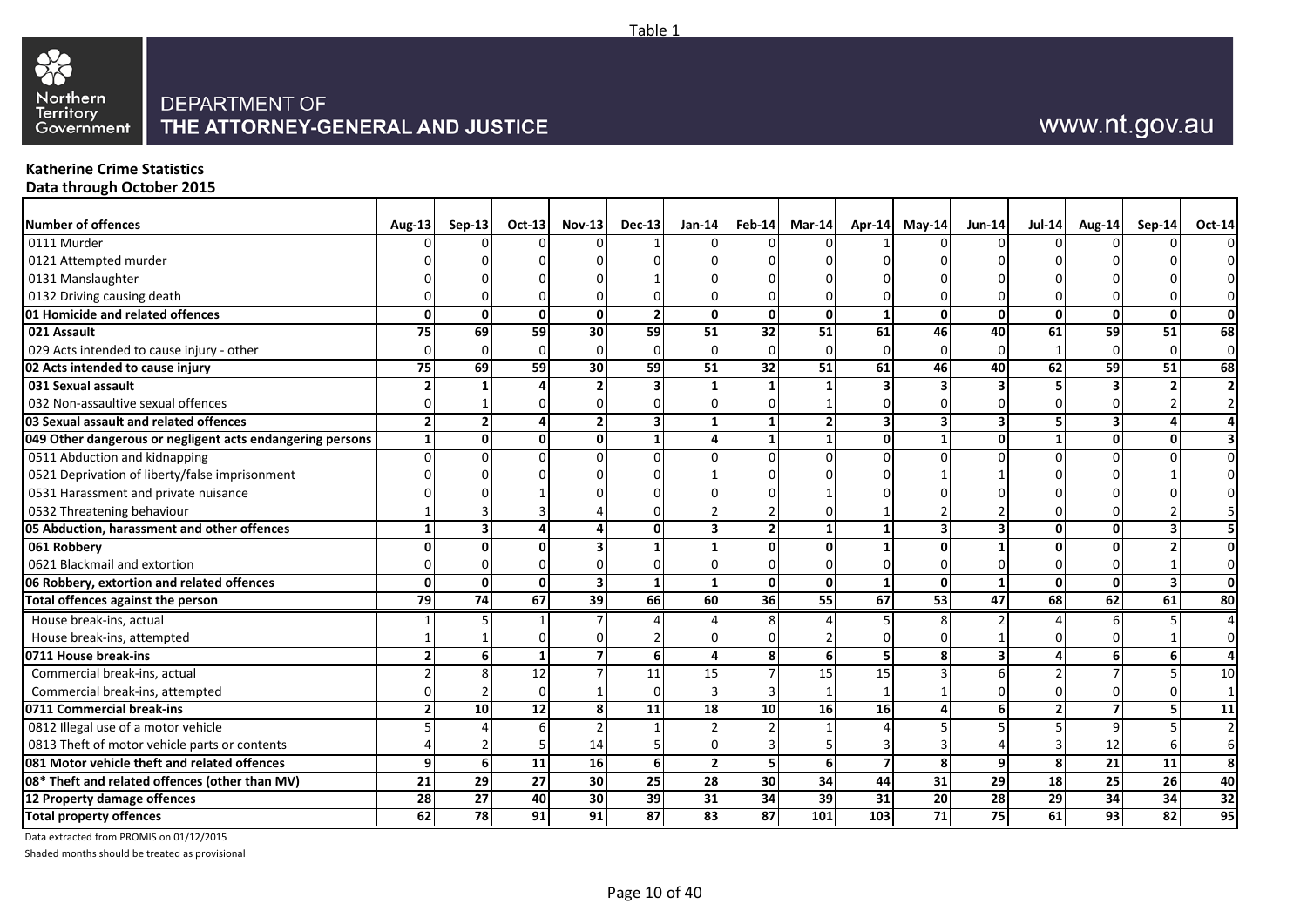

#### **Katherine Crime Statistics Data through October 2015**

| <b>Number of offences</b><br>0111 Murder                  | <b>Nov-14</b> | <b>Dec-14</b>   | $Jan-15$        | Feb-15          | $Mar-15$        | Apr-15                  | $M$ ay-15       | <b>Jun-15</b>   | <b>Jul-15</b> | <b>Aug-15</b>   | <b>Sep-15</b>   | <b>Oct-15</b>  |
|-----------------------------------------------------------|---------------|-----------------|-----------------|-----------------|-----------------|-------------------------|-----------------|-----------------|---------------|-----------------|-----------------|----------------|
|                                                           |               |                 |                 |                 |                 |                         |                 |                 |               |                 |                 |                |
| 0121 Attempted murder                                     |               |                 |                 |                 |                 |                         |                 |                 |               |                 |                 |                |
| 0131 Manslaughter                                         |               |                 |                 |                 |                 |                         |                 |                 |               |                 |                 |                |
| 0132 Driving causing death                                |               |                 |                 |                 |                 |                         |                 |                 |               |                 |                 |                |
| 01 Homicide and related offences                          | 0             | O               | 0               | $\mathbf{0}$    | 0               | 0                       |                 | 0               | $\mathbf 0$   | $\mathbf{0}$    | $\mathbf{0}$    |                |
| 021 Assault                                               | 50            | 45              | 27              | 26              | 24              | 38                      | 48              | 33              | 36            | 38              | $\overline{27}$ | 50             |
| 029 Acts intended to cause injury - other                 |               |                 | $\Omega$        |                 |                 |                         |                 | 0               | $\Omega$      | $\Omega$        | $\Omega$        | 0              |
| 02 Acts intended to cause injury                          | 50            | 45              | 27              | 27              | 24              | 39                      | 48              | 33              | 36            | 38              | 27              | 50             |
| 031 Sexual assault                                        |               |                 |                 |                 | 5               |                         |                 |                 | 1             | <sup>0</sup>    |                 | $\overline{2}$ |
| 032 Non-assaultive sexual offences                        |               |                 |                 |                 |                 |                         |                 |                 | $\Omega$      |                 |                 | 0              |
| 03 Sexual assault and related offences                    |               |                 |                 |                 | 5               | 1                       |                 | 3               | $\mathbf{1}$  | $\mathbf{0}$    | $\mathbf{1}$    | $\overline{2}$ |
| 049 Other dangerous or negligent acts endangering persons | 0             | O               | 0               |                 | 0               | $\mathbf{1}$            | O               | $\mathbf{0}$    | $\mathbf{0}$  | 0               | $\mathbf{0}$    | $\mathbf 0$    |
| 0511 Abduction and kidnapping                             |               |                 | U               |                 |                 |                         |                 | U               | U             |                 |                 |                |
| 0521 Deprivation of liberty/false imprisonment            |               |                 |                 |                 |                 |                         |                 |                 |               |                 |                 |                |
| 0531 Harassment and private nuisance                      |               |                 |                 |                 |                 |                         |                 |                 |               |                 |                 |                |
| 0532 Threatening behaviour                                |               |                 |                 |                 |                 |                         |                 |                 |               |                 |                 |                |
| 05 Abduction, harassment and other offences               |               |                 |                 | 0               | 2               |                         | ŋ               |                 |               | $\Omega$        |                 |                |
| 061 Robbery                                               |               |                 |                 |                 |                 |                         |                 |                 |               | U               | $\Omega$        |                |
| 0621 Blackmail and extortion                              |               |                 |                 |                 |                 |                         |                 |                 | $\Omega$      | $\Omega$        |                 | 0              |
| 06 Robbery, extortion and related offences                |               | O               |                 | $\Omega$        | 0               | $\mathbf{1}$            |                 |                 | $\mathbf{1}$  | $\mathbf{0}$    | $\mathbf 0$     | $\overline{0}$ |
| Total offences against the person                         | 56            | $\overline{51}$ | $\overline{32}$ | 29              | $\overline{31}$ | 46                      | $\overline{51}$ | $\overline{39}$ | 39            | $\overline{38}$ | $\overline{29}$ | 54             |
| House break-ins, actual                                   |               | 14              |                 |                 |                 | 10                      |                 |                 |               |                 | 10              | 10             |
| House break-ins, attempted                                |               | O               |                 |                 |                 |                         |                 |                 |               |                 |                 | $\mathbf 0$    |
| 0711 House break-ins                                      | Δ             | 14              | 6               | 8               | 2               | 10                      |                 | 5               | 7             | $\overline{2}$  | 11              | 10             |
| Commercial break-ins, actual                              | 12            | 22              | a               | $\overline{12}$ | 15              |                         |                 | 13              | 4             | 16              |                 | $\overline{7}$ |
| Commercial break-ins, attempted                           |               |                 |                 | $\Omega$        |                 |                         |                 |                 | $\Omega$      | $\Omega$        |                 |                |
| 0711 Commercial break-ins                                 | 12            | 24              | 10              | 12              | 16              | $\overline{\mathbf{3}}$ |                 | 13              | 4             | 16              |                 | 8              |
| 0812 Illegal use of a motor vehicle                       |               |                 |                 |                 |                 |                         |                 |                 |               |                 |                 | 6              |
| 0813 Theft of motor vehicle parts or contents             |               |                 |                 |                 |                 |                         |                 |                 | 0             |                 |                 | 6              |
| 081 Motor vehicle theft and related offences              | 6             | 15              | 6               |                 | 3               | 11                      | 6               | 8               | 4             | 9               | $\overline{7}$  | 12             |
| 08* Theft and related offences (other than MV)            | 38            | 47              | 31              | 23              | 26              | 11                      | 35              | 31              | 29            | 24              | 14              | 40             |
| 12 Property damage offences                               | 39            | 50              | 26              | 17              | 14              | 23                      | 32              | 21              | 18            | 22              | 9               | 18             |
| <b>Total property offences</b>                            | 99            | 150             | 79              | 65              | 61              | 58                      | 88              | 78              | 62            | $\overline{73}$ | 44              | 88             |
|                                                           |               |                 |                 |                 |                 |                         |                 |                 |               |                 |                 |                |

Data extracted from PROMIS on 01/12/2015

Shaded months should be treated as provisional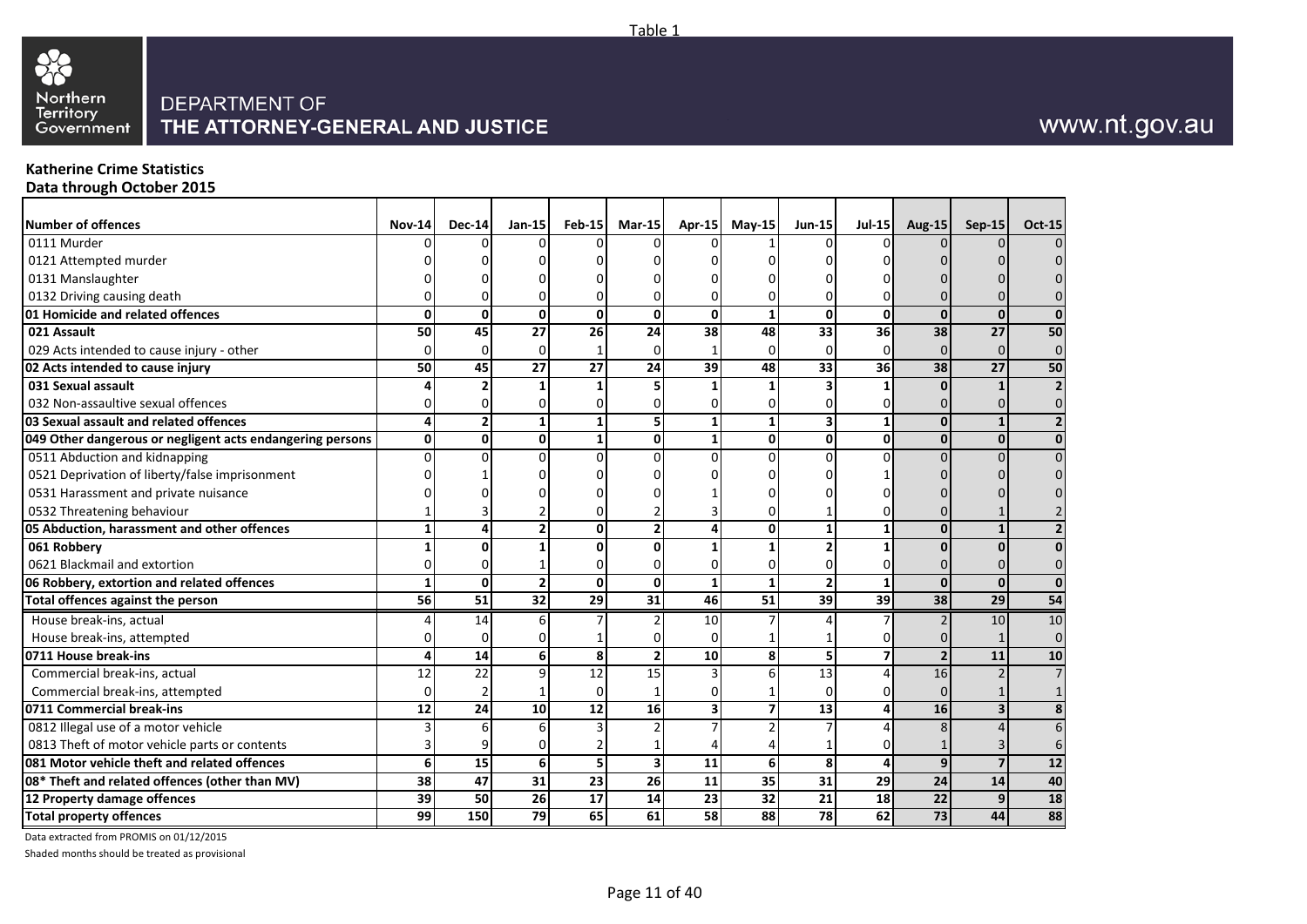

#### **Tennant Creek Crime Statistics Data through October 2015**

| <b>Number of offences</b>                                 | <b>Aug-13</b> | $Sep-13$       | $Oct-13$                 | $Nov-13$        | $Dec-13$ | $Jan-14$                | $Feb-14$       | $Mar-14$       |                 | Apr-14 May-14  | Jun-14          | <b>Jul-14</b> | <b>Aug-14</b> | $Sep-14$        | Oct-14                  |
|-----------------------------------------------------------|---------------|----------------|--------------------------|-----------------|----------|-------------------------|----------------|----------------|-----------------|----------------|-----------------|---------------|---------------|-----------------|-------------------------|
| 0111 Murder                                               |               |                |                          |                 |          |                         |                |                |                 |                |                 |               |               |                 | $\overline{0}$          |
| 0121 Attempted murder                                     |               |                |                          |                 |          |                         |                |                |                 |                |                 |               |               |                 | $\overline{0}$          |
| 0131 Manslaughter                                         |               |                |                          |                 |          |                         |                |                |                 |                |                 |               |               |                 | $\overline{0}$          |
| 0132 Driving causing death                                |               |                |                          |                 |          |                         |                |                |                 |                |                 |               |               |                 | $\overline{0}$          |
| 01 Homicide and related offences                          | $\mathbf{0}$  | 0              | 0                        |                 | ŋ        | 0                       | ٥l             | 0              | $\mathbf{0}$    | $\mathbf{0}$   | $\mathbf{0}$    | $\Omega$      |               | n               | 0                       |
| 021 Assault                                               | 59            | 40             | <b>66</b>                | 46              | 56       | 51                      | <b>26</b>      | 44             | 22              | 33             | $\overline{22}$ | 29            | 21            | 19              | 10                      |
| 029 Acts intended to cause injury - other                 | n             | $\Omega$       | $\Omega$                 |                 |          | $\Omega$                |                |                | $\Omega$        | $\Omega$       | $\Omega$        | $\Omega$      |               |                 | $\overline{0}$          |
| 02 Acts intended to cause injury                          | 59            | 40             | <b>66</b>                | 46              | 56       | 51                      | <b>26</b>      | 44             | 22              | 33             | 22              | 29            | 21            | 19 <sup>1</sup> | 10                      |
| 031 Sexual assault                                        |               |                |                          |                 |          | ΩI                      |                |                |                 |                | $\mathbf{0}$    |               |               |                 | 0                       |
| 032 Non-assaultive sexual offences                        |               |                |                          |                 |          |                         |                |                |                 |                | O               |               |               |                 | $\overline{0}$          |
| 03 Sexual assault and related offences                    | $\mathbf{1}$  |                | ΩI                       |                 |          | 0                       | U              | U              |                 |                | $\mathbf 0$     |               |               |                 | $\mathbf{0}$            |
| 049 Other dangerous or negligent acts endangering persons | $\mathbf{1}$  | $\Omega$       | ΩI                       |                 |          | οI                      | ٥l             |                |                 | 0              | $\mathbf 0$     | O             |               |                 | 0                       |
| 0511 Abduction and kidnapping                             | $\Omega$      |                |                          |                 |          | $\Omega$                |                |                |                 |                | $\Omega$        |               |               |                 | $\overline{0}$          |
| 0521 Deprivation of liberty/false imprisonment            |               |                |                          |                 |          |                         |                |                |                 |                |                 |               |               |                 | $\overline{0}$          |
| 0531 Harassment and private nuisance                      |               |                |                          |                 |          |                         |                |                |                 |                |                 |               |               |                 | 0                       |
| 0532 Threatening behaviour                                |               |                |                          |                 |          |                         |                |                |                 |                |                 |               |               |                 |                         |
| 05 Abduction, harassment and other offences               | $\mathbf{1}$  | 0              | 0                        |                 |          | 0                       | U              |                | $\Omega$        |                | 1               | O             |               |                 | 1 <sup>1</sup>          |
| 061 Robbery                                               | ŋ             |                |                          |                 |          | $\Omega$                |                |                |                 |                | O               |               |               |                 | $\mathbf{0}$            |
| 0621 Blackmail and extortion                              |               |                |                          |                 |          |                         |                |                |                 |                | $\Omega$        |               |               |                 | $\overline{0}$          |
| 06 Robbery, extortion and related offences                | $\Omega$      | $\Omega$       | ΩI                       | ΩI              |          | $\Omega$                | $\Omega$       | $\Omega$       | $\Omega$        | $\mathbf{0}$   | $\mathbf{0}$    | $\Omega$      | <sup>0</sup>  | <sup>0</sup>    | 0                       |
| <b>Total offences against the person</b>                  | 62            | 45             | <b>66</b>                | 48              | 56       | 51                      | 26             | 47             | 23              | 35             | $\overline{23}$ | 31            | 22            | <b>20</b>       | 11                      |
| House break-ins, actual                                   |               |                |                          |                 |          |                         |                |                |                 |                |                 |               |               |                 |                         |
| House break-ins, attempted                                |               |                |                          |                 |          |                         |                |                |                 |                |                 |               |               |                 | $\overline{0}$          |
| 0711 House break-ins                                      |               | $\Omega$       |                          |                 |          | $\overline{\mathbf{3}}$ | n١             |                |                 |                | 3               | ŋ             |               |                 |                         |
| Commercial break-ins, actual                              |               |                |                          |                 |          |                         |                |                |                 |                |                 |               |               |                 | $\overline{\mathsf{3}}$ |
| Commercial break-ins, attempted                           |               |                |                          |                 |          |                         |                |                |                 |                |                 |               |               |                 | $\Omega$                |
| 0711 Commercial break-ins                                 |               |                |                          |                 |          | 10 <sup>1</sup>         |                |                |                 | 10             |                 |               |               |                 | 3 <sup>1</sup>          |
| 0812 Illegal use of a motor vehicle                       | $\Omega$      |                |                          |                 |          | $\Omega$                |                |                |                 |                |                 |               |               |                 | $\overline{0}$          |
| 0813 Theft of motor vehicle parts or contents             |               |                |                          |                 |          |                         |                |                |                 |                | 0               |               |               |                 | $\overline{0}$          |
| 081 Motor vehicle theft and related offences              | $\mathbf{0}$  | $\overline{2}$ | $\overline{\phantom{a}}$ |                 |          | 0                       | 0              | $\overline{2}$ |                 | $\overline{2}$ | 1               |               |               |                 | 0                       |
| 08* Theft and related offences (other than MV)            | 10            | $\overline{9}$ | 10                       | 10 <sup>1</sup> |          | 19                      | 6 <sup>1</sup> | 14             |                 | 18             | $\overline{7}$  | 5             | q             | 7               | 13                      |
| 12 Property damage offences                               | 23            | 12             | 10 <sup>1</sup>          |                 |          | 18                      | 19             | 11             | 10              | 10             | 12              | 8             |               | 10              | 5                       |
| <b>Total property offences</b>                            | 36            | 27             | 26                       | 21              | 19       | 50                      | 29             | 35             | 25 <sub>l</sub> | 41             | $\overline{27}$ | 18            | 24            | 20 <sup>1</sup> | $\overline{22}$         |

Table 1

Data extracted from PROMIS on 01/12/2015

Shaded months should be treated as provisional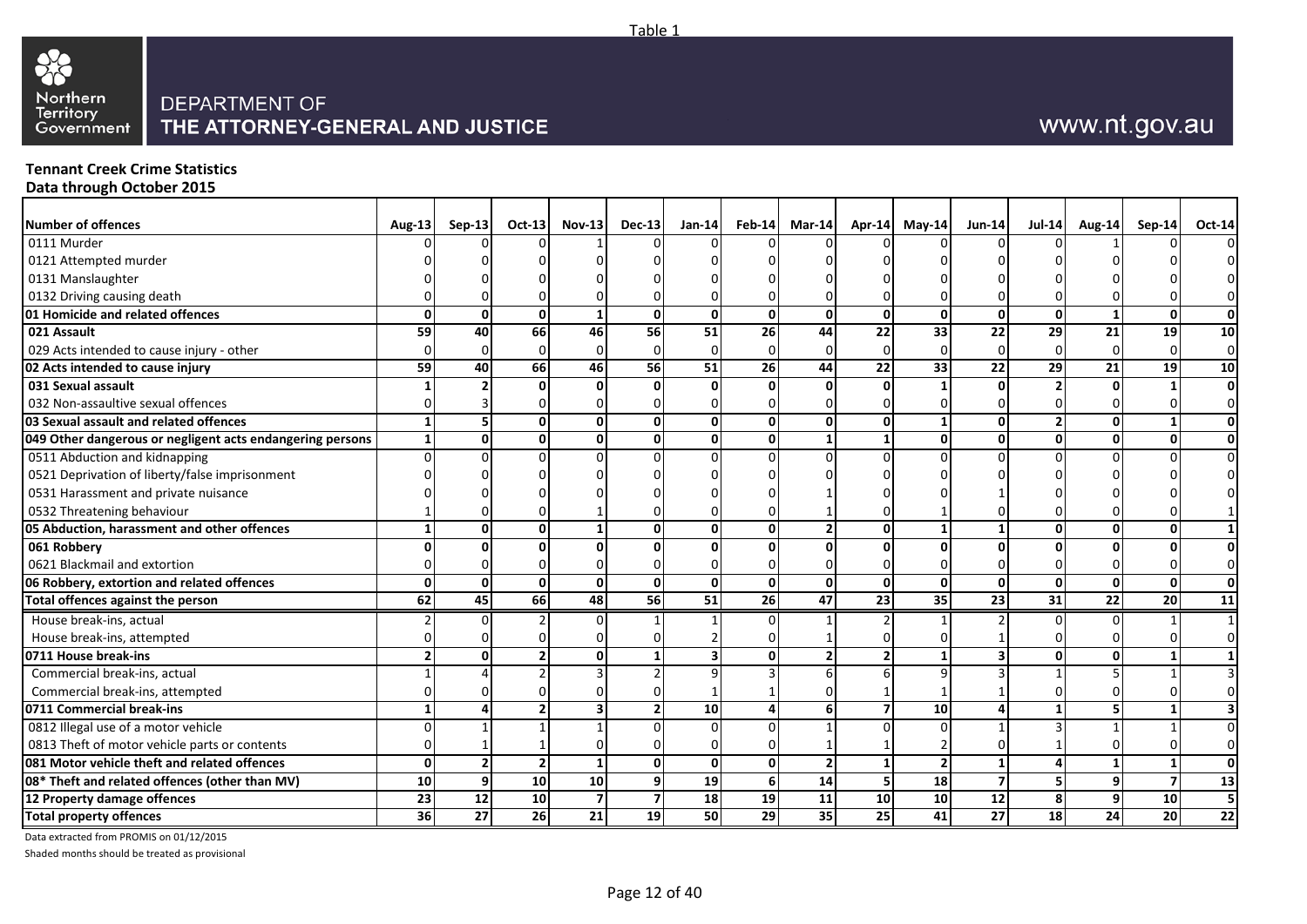

#### **Tennant Creek Crime Statistics Data through October 2015**

| <b>Number of offences</b>                                 | <b>Nov-14</b> | <b>Dec-14</b>   | <b>Jan-15</b>   | Feb-15 | $Mar-15$        | Apr-15          | $M$ ay-15    | $Jun-15$       | <b>Jul-15</b> | Aug-15         | <b>Sep-15</b>   | <b>Oct-15</b>           |
|-----------------------------------------------------------|---------------|-----------------|-----------------|--------|-----------------|-----------------|--------------|----------------|---------------|----------------|-----------------|-------------------------|
| 0111 Murder                                               |               |                 |                 |        |                 |                 |              |                |               |                |                 | $\Omega$                |
| 0121 Attempted murder                                     |               |                 |                 |        |                 |                 |              |                |               |                |                 |                         |
| 0131 Manslaughter                                         |               |                 |                 |        |                 |                 |              |                |               |                |                 |                         |
| 0132 Driving causing death                                |               |                 |                 |        |                 |                 |              |                |               |                |                 |                         |
| 01 Homicide and related offences                          |               | 0               | 0               | 0      | $\mathbf{0}$    | 0               | $\Omega$     |                | 0             | $\mathbf{0}$   | $\mathbf{0}$    | $\bf{0}$                |
| 021 Assault                                               | 21            | 11              | 26              | 21     | 27              | 18              | 15           | 16             | 22            | 25             | 15              | 19                      |
| 029 Acts intended to cause injury - other                 | <sup>0</sup>  | n               | U               |        | 0               | $\Omega$        |              |                | 0             | $\Omega$       | $\Omega$        | $\mathbf 0$             |
| 02 Acts intended to cause injury                          | 21            | 11              | 26              | 21     | 27              | 18              | 16           | 16             | 22            | 25             | 15              | 19                      |
| 031 Sexual assault                                        |               |                 |                 |        |                 |                 |              | U              | U             |                | $\mathbf{0}$    | $\overline{\mathbf{0}}$ |
| 032 Non-assaultive sexual offences                        |               |                 |                 |        |                 |                 |              |                |               |                | 0               | $\mathbf 0$             |
| 03 Sexual assault and related offences                    |               |                 | $\overline{2}$  |        |                 | $\mathbf{1}$    | $\mathbf{1}$ | $\mathbf{0}$   | $\mathbf{0}$  | $\overline{2}$ | $\mathbf{0}$    | $\mathbf 0$             |
| 049 Other dangerous or negligent acts endangering persons |               | 0               | 0               | 0      | 0               | 0               |              |                | 21            | $\mathbf{0}$   | $\mathbf{0}$    | $\bf{0}$                |
| 0511 Abduction and kidnapping                             |               |                 |                 |        |                 | $\Omega$        |              |                |               |                |                 | $\Omega$                |
| 0521 Deprivation of liberty/false imprisonment            |               |                 |                 |        |                 |                 |              |                |               |                |                 |                         |
| 0531 Harassment and private nuisance                      |               |                 |                 |        |                 |                 |              |                |               |                |                 |                         |
| 0532 Threatening behaviour                                |               |                 |                 |        |                 |                 |              |                |               |                |                 |                         |
| 05 Abduction, harassment and other offences               | U             |                 | 1               | 0      | 0               | 1               | 2            | 0              | 0             |                |                 | 0                       |
| 061 Robbery                                               |               |                 | n               |        |                 | O               |              |                |               | $\Omega$       |                 | 0                       |
| 0621 Blackmail and extortion                              |               |                 |                 |        |                 |                 |              |                |               |                |                 | 0                       |
| 06 Robbery, extortion and related offences                | 0             | 0               | 0               | 0      | 0               | $\Omega$        | $\Omega$     | 0              | $\Omega$      | $\mathbf{0}$   | $\mathbf{0}$    | $\mathbf 0$             |
| <b>Total offences against the person</b>                  | 21            | 16              | 29              | 22     | 28              | 20              | 20           | 18             | 24            | 28             | 16              | 19                      |
| House break-ins, actual                                   |               |                 |                 |        |                 |                 |              |                |               |                | $\Omega$        | 4                       |
| House break-ins, attempted                                |               |                 | U               |        |                 | 0               |              |                |               |                | 0               | 0                       |
| 0711 House break-ins                                      |               |                 | 7               | 0      |                 | $\overline{2}$  |              |                | 5             | $\overline{2}$ | $\mathbf{0}$    | 4                       |
| Commercial break-ins, actual                              |               |                 | 10              |        |                 | 3               |              | 13             | 16            | 10             |                 |                         |
| Commercial break-ins, attempted                           |               |                 | $\Omega$        |        |                 |                 |              |                | 0             | $\Omega$       |                 |                         |
| 0711 Commercial break-ins                                 |               |                 | 10              |        |                 | 3               |              | 13             | 16            | 10             | 8               | 4                       |
| 0812 Illegal use of a motor vehicle                       |               |                 |                 |        |                 | $\Omega$        |              |                |               | $\Omega$       | $\Omega$        | $\overline{0}$          |
| 0813 Theft of motor vehicle parts or contents             |               |                 |                 |        |                 | 0               |              |                |               |                |                 |                         |
| 081 Motor vehicle theft and related offences              |               | 3               | 5               | 0      |                 | $\Omega$        | $\Omega$     | $\overline{2}$ |               | $\Omega$       | $\mathbf{0}$    | $\mathbf{1}$            |
| 08* Theft and related offences (other than MV)            | q             | 12              | 18              | 9      | 4               | 8               | 10           | 22             | 21            | 14             | $6 \mid$        | 9                       |
| 12 Property damage offences                               |               | 11              | 17              | 10     | 7               | $\overline{7}$  | 9            | 15             | 21            | 14             | 10              | 15                      |
| <b>Total property offences</b>                            | 21            | $\overline{31}$ | $\overline{57}$ | 24     | $\overline{15}$ | $\overline{20}$ | 26           | 55             | 64            | 40             | $\overline{24}$ | $\overline{33}$         |

Data extracted from PROMIS on 01/12/2015

Shaded months should be treated as provisional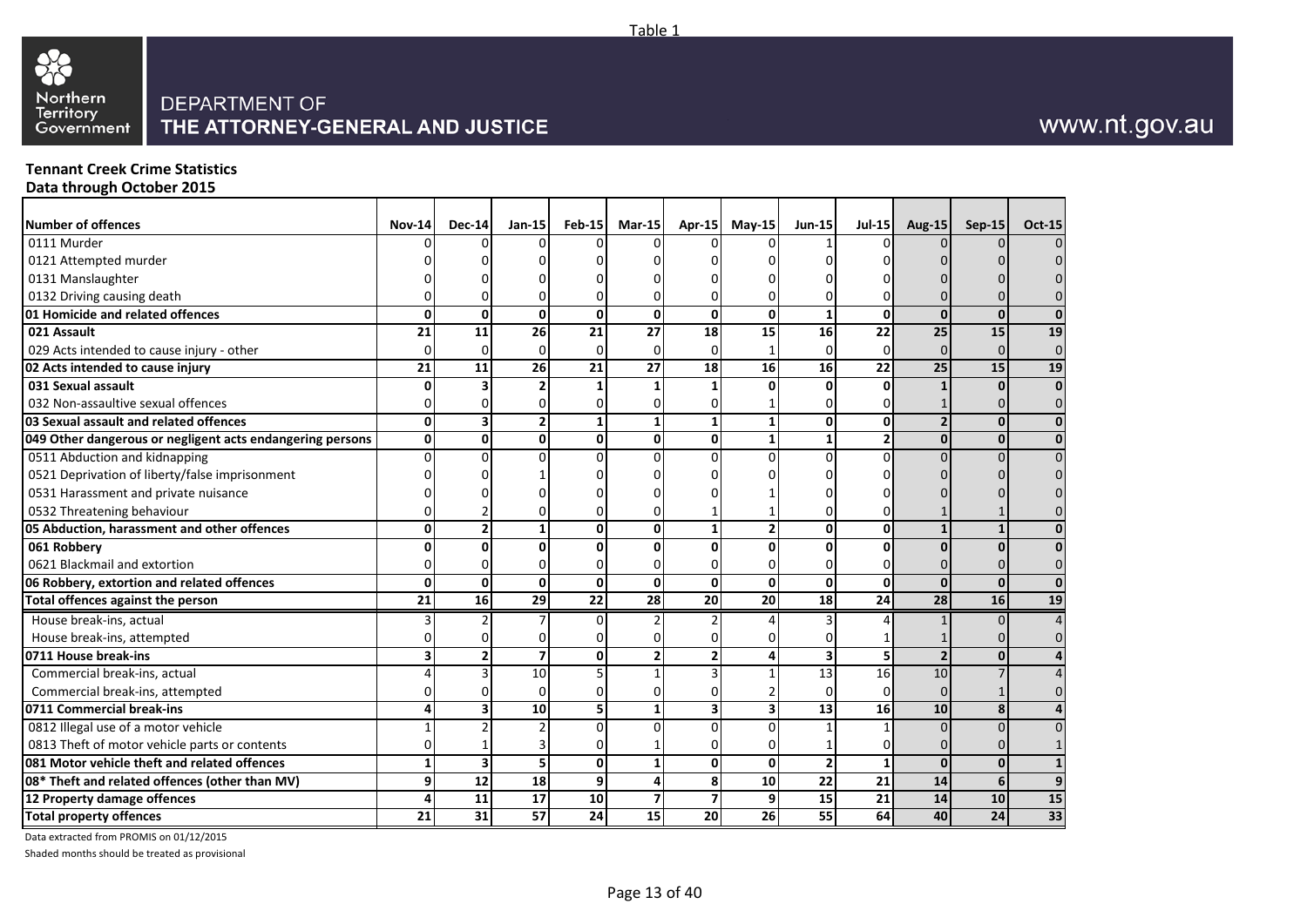

#### **Nhulunbuy Crime Statistics Data through October 2015**

| <b>Number of offences</b>                                 | Aug-13                  | $Sep-13$        | $Oct-13$     | $Nov-13$        | $Dec-13$     | $Jan-14$        | $Feb-14$                 | Mar-14 |    | Apr-14 May-14   | <b>Jun-14</b>   | <b>Jul-14</b>   | <b>Aug-14</b>   | $Sep-14$ | <b>Oct-14</b>           |
|-----------------------------------------------------------|-------------------------|-----------------|--------------|-----------------|--------------|-----------------|--------------------------|--------|----|-----------------|-----------------|-----------------|-----------------|----------|-------------------------|
| 0111 Murder                                               |                         |                 |              |                 |              |                 |                          |        |    |                 |                 |                 |                 |          | $\Omega$                |
| 0121 Attempted murder                                     |                         |                 |              |                 |              |                 |                          |        |    |                 |                 |                 |                 |          | $\overline{0}$          |
| 0131 Manslaughter                                         |                         |                 |              |                 |              |                 |                          |        |    |                 |                 |                 |                 |          | $\overline{0}$          |
| 0132 Driving causing death                                |                         |                 |              |                 |              |                 |                          |        |    |                 |                 |                 |                 |          | $\overline{0}$          |
| 01 Homicide and related offences                          | $\Omega$                |                 |              |                 |              | 0               | U                        |        |    | $\Omega$        | n               |                 |                 |          | 0                       |
| 021 Assault                                               |                         | 10              |              | 10              | 11           | 10              | 12                       |        | 11 | 12              | 16              | 15              | 14              |          | 10                      |
| 029 Acts intended to cause injury - other                 |                         | $\Omega$        |              |                 |              | $\Omega$        |                          |        |    | $\Omega$        |                 |                 |                 |          | $\overline{0}$          |
| 02 Acts intended to cause injury                          | 8                       | 10              |              | 11              | 11           | 10              | 12                       |        | 11 | 12              | 16              | 15              | 14              |          | <b>10</b>               |
| 031 Sexual assault                                        | ∩                       |                 |              |                 |              | $\Omega$        | <sub>n</sub>             |        |    | n               |                 |                 |                 |          | $\overline{\mathbf{0}}$ |
| 032 Non-assaultive sexual offences                        |                         |                 |              |                 |              |                 |                          |        |    |                 |                 |                 |                 |          | $\overline{0}$          |
| 03 Sexual assault and related offences                    | $\mathbf{0}$            | $\mathbf{0}$    | <sup>n</sup> |                 |              | 0               | Οl                       |        |    | $\mathbf 0$     | $\Omega$        |                 |                 |          | 0                       |
| 049 Other dangerous or negligent acts endangering persons | $\mathbf{0}$            | 0               | <sup>0</sup> |                 |              | 0               | ٥I                       | O      |    | $\mathbf{0}$    | $\mathbf{0}$    | 0               |                 |          | 0                       |
| 0511 Abduction and kidnapping                             | $\Omega$                |                 |              |                 |              | $\Omega$        |                          |        |    |                 |                 |                 |                 |          | $\overline{0}$          |
| 0521 Deprivation of liberty/false imprisonment            |                         |                 |              |                 |              |                 |                          |        |    |                 |                 |                 |                 |          | $\Omega$                |
| 0531 Harassment and private nuisance                      |                         |                 |              |                 |              |                 |                          |        |    |                 |                 |                 |                 |          |                         |
| 0532 Threatening behaviour                                |                         |                 |              |                 |              |                 |                          |        |    |                 |                 |                 |                 |          |                         |
| 05 Abduction, harassment and other offences               | $\mathbf{0}$            |                 | <sup>n</sup> |                 |              | $\mathbf{1}$    |                          |        |    | $\mathbf{0}$    |                 | ŋ               |                 |          |                         |
| 061 Robbery                                               |                         |                 |              |                 |              | $\Omega$        |                          |        |    |                 |                 |                 |                 |          | 0                       |
| 0621 Blackmail and extortion                              |                         |                 |              |                 |              |                 |                          |        |    |                 |                 |                 |                 |          | $\overline{0}$          |
| 06 Robbery, extortion and related offences                | 0                       | $\Omega$        |              | ΩI              | <sup>0</sup> | 0               | Οl                       | O      |    | 1               | $\mathbf{0}$    | $\Omega$        |                 |          | 0                       |
| Total offences against the person                         | 8                       | $\overline{11}$ |              | $\overline{14}$ | 13           | $\overline{11}$ | $\overline{13}$          | 6      | 11 | $\overline{13}$ | $\overline{17}$ | 18              | $\overline{15}$ |          | 11                      |
| House break-ins, actual                                   |                         |                 |              |                 |              |                 |                          |        |    | <sup>0</sup>    |                 |                 |                 |          | $\overline{0}$          |
| House break-ins, attempted                                |                         |                 |              |                 |              | U               |                          |        |    |                 |                 |                 |                 |          | $\overline{0}$          |
| 0711 House break-ins                                      |                         | 0               | <sup>0</sup> |                 |              | 2 <sup>1</sup>  | Οl                       |        |    | 0               |                 |                 |                 |          | 0                       |
| Commercial break-ins, actual                              |                         |                 |              |                 |              |                 |                          |        |    |                 |                 |                 |                 |          | $\overline{2}$          |
| Commercial break-ins, attempted                           |                         |                 |              |                 |              |                 |                          |        |    |                 |                 |                 |                 |          | $\overline{0}$          |
| 0711 Commercial break-ins                                 | 9                       |                 | <sup>0</sup> |                 |              | 5 <sub>1</sub>  |                          |        |    | 0               |                 | 0               |                 |          | 2 <sub>l</sub>          |
| 0812 Illegal use of a motor vehicle                       |                         |                 |              |                 |              |                 |                          |        |    |                 |                 |                 |                 |          | $\Omega$                |
| 0813 Theft of motor vehicle parts or contents             |                         |                 |              |                 |              |                 |                          |        |    |                 |                 |                 |                 |          | 0                       |
| 081 Motor vehicle theft and related offences              | $\overline{\mathbf{3}}$ |                 | <sup>0</sup> |                 |              | $\overline{2}$  | $\overline{\phantom{a}}$ |        |    | $\mathbf{1}$    | $\mathbf{0}$    |                 |                 |          | 0                       |
| 08* Theft and related offences (other than MV)            | $\overline{\mathbf{3}}$ | 6               |              |                 |              | 8               |                          | 15     |    | 8               | 8               |                 |                 |          |                         |
| 12 Property damage offences                               | 8                       | $\Omega$        |              |                 |              | 4               |                          | 5      |    | $\overline{2}$  | 7               | 7               |                 |          |                         |
| <b>Total property offences</b>                            | 24                      | 8               | 9            | 16              | 13           | $\overline{21}$ | $\overline{12}$          | 29     | 11 | $\overline{11}$ | $\overline{21}$ | $\overline{15}$ |                 |          | $\mathbf{8}$            |

Data extracted from PROMIS on 01/12/2015

Shaded months should be treated as provisional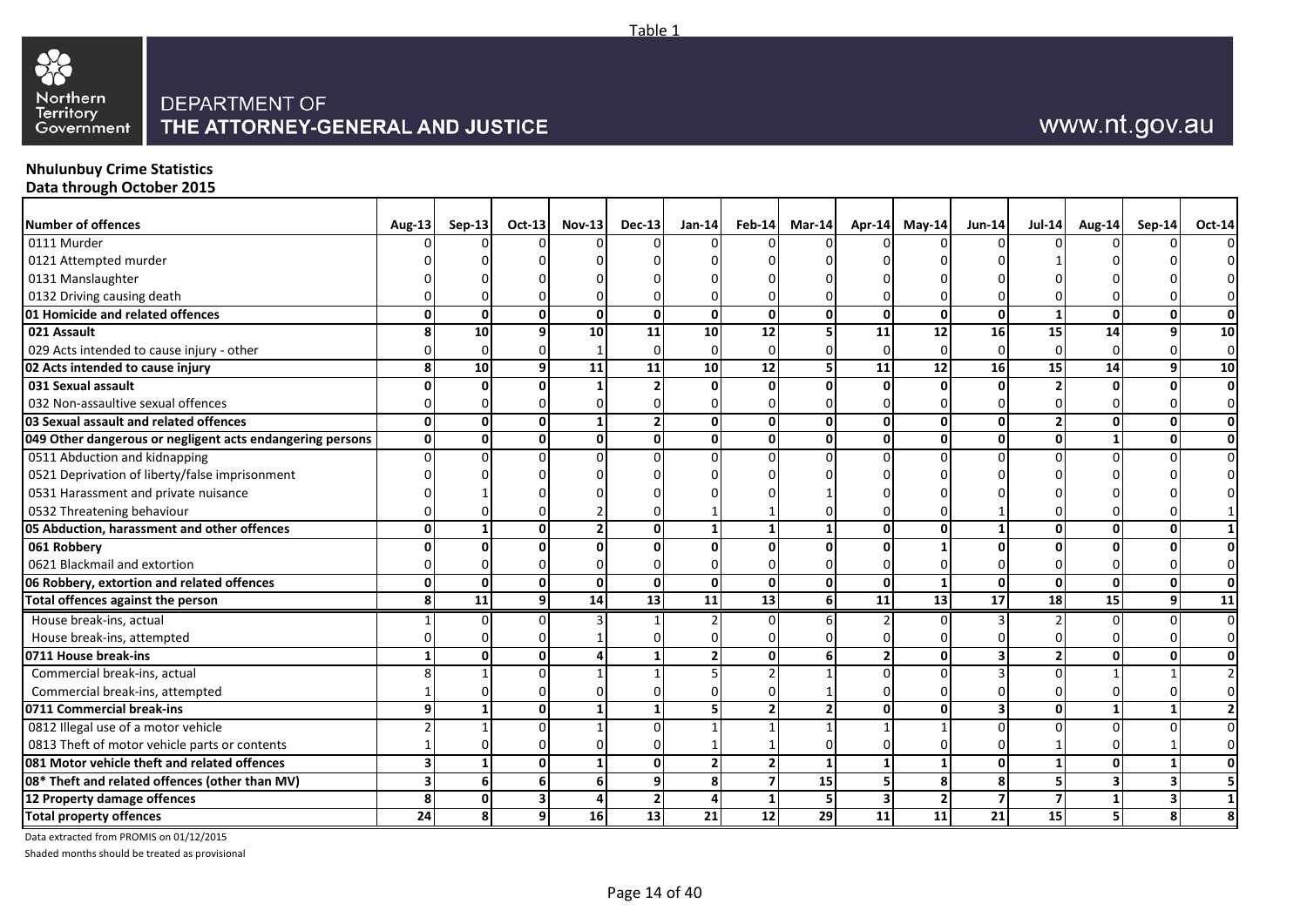

#### **Nhulunbuy Crime Statistics Data through October 2015**

| <b>Number of offences</b>                                 | <b>Nov-14</b> | <b>Dec-14</b> | Jan-15 | <b>Feb-15</b>   | $Mar-15$        | <b>Apr-15</b> | $May-15$ | <b>Jun-15</b> | <b>Jul-15</b>  | <b>Aug-15</b>   | Sep-15          | <b>Oct-15</b>  |
|-----------------------------------------------------------|---------------|---------------|--------|-----------------|-----------------|---------------|----------|---------------|----------------|-----------------|-----------------|----------------|
| 0111 Murder                                               |               |               |        |                 |                 |               |          |               |                |                 |                 |                |
| 0121 Attempted murder                                     |               |               |        |                 |                 |               |          |               |                |                 |                 |                |
| 0131 Manslaughter                                         |               |               |        |                 |                 |               |          |               |                |                 |                 |                |
| 0132 Driving causing death                                |               |               |        |                 |                 |               |          |               |                |                 |                 |                |
| 01 Homicide and related offences                          |               |               | 0      |                 |                 | 0             |          | 0             | 0              | 0               | $\mathbf{0}$    |                |
| 021 Assault                                               |               | 23            |        |                 |                 | 8             |          |               | 10             | 24              | 15              |                |
| 029 Acts intended to cause injury - other                 |               |               |        |                 |                 |               |          |               | 0              | 0               |                 |                |
| 02 Acts intended to cause injury                          | q             | 23            | 8      | 8               | 8               | 8             |          |               | 10             | 24              | 15              |                |
| 031 Sexual assault                                        |               |               |        |                 |                 | $\Omega$      |          |               | $\Omega$       |                 | $\Omega$        |                |
| 032 Non-assaultive sexual offences                        |               |               |        |                 |                 |               |          |               | n              |                 |                 |                |
| 03 Sexual assault and related offences                    |               |               | 0      |                 | 0               | $\Omega$      | ŋ        |               | $\mathbf 0$    | $\overline{2}$  | $\mathbf{0}$    |                |
| 049 Other dangerous or negligent acts endangering persons | 0             | ŋ             | 0      | 0               | 0               | 0             | ŋ        | 0             | $\mathbf{1}$   | 0               | $\mathbf{0}$    |                |
| 0511 Abduction and kidnapping                             |               |               |        |                 |                 |               |          | U             | $\Omega$       |                 |                 |                |
| 0521 Deprivation of liberty/false imprisonment            |               |               |        |                 |                 |               |          |               |                |                 |                 |                |
| 0531 Harassment and private nuisance                      |               |               |        |                 |                 |               |          |               |                |                 |                 |                |
| 0532 Threatening behaviour                                |               |               |        |                 |                 |               |          |               |                |                 |                 |                |
| 05 Abduction, harassment and other offences               |               | ŋ             | 0      |                 | 0               | 1             | ŋ        | 0             | $\mathbf 0$    | 0               | $\Omega$        |                |
| 061 Robbery                                               |               |               |        |                 |                 |               |          |               |                |                 |                 |                |
| 0621 Blackmail and extortion                              |               |               |        |                 |                 |               |          |               |                |                 |                 |                |
| 06 Robbery, extortion and related offences                | 0             | O             | 0      | O               | 0               | 0             | ŋ        | $\mathbf{0}$  | 0              |                 | $\mathbf{0}$    |                |
| Total offences against the person                         | 12            | 23            | 8      | 8               | 8               | 9             | q        | 3             | 11             | $\overline{27}$ | 15              |                |
| House break-ins, actual                                   |               |               |        |                 |                 |               |          | n             |                |                 |                 | 4              |
| House break-ins, attempted                                |               |               |        |                 |                 |               |          |               | 0              |                 |                 |                |
| 0711 House break-ins                                      |               |               |        |                 |                 | $\Omega$      |          | 0             | $\overline{2}$ |                 |                 |                |
| Commercial break-ins, actual                              |               |               |        |                 |                 |               |          |               |                |                 |                 |                |
| Commercial break-ins, attempted                           |               |               |        |                 |                 |               |          |               |                |                 |                 |                |
| 0711 Commercial break-ins                                 |               |               |        |                 |                 |               |          |               | $\overline{2}$ |                 |                 |                |
| 0812 Illegal use of a motor vehicle                       |               |               |        |                 |                 |               |          | n             |                |                 |                 |                |
| 0813 Theft of motor vehicle parts or contents             |               |               |        |                 |                 |               |          | n             |                |                 |                 | 0              |
| 081 Motor vehicle theft and related offences              |               |               |        |                 |                 | $\Omega$      |          | 0             | 4              |                 |                 | $\overline{3}$ |
| 08* Theft and related offences (other than MV)            |               | 10            | 15     | 11              |                 |               |          |               | 6              | 4               | 8               | 12             |
| 12 Property damage offences                               |               |               | 14     | 6               | 6               |               |          | 6             |                | 12              | 7               | 6              |
| <b>Total property offences</b>                            | 13            | 24            | 36     | $\overline{28}$ | $\overline{18}$ | 8             | 12       | 11            | 18             | 18              | $\overline{23}$ | 30             |

Data extracted from PROMIS on 01/12/2015

Shaded months should be treated as provisional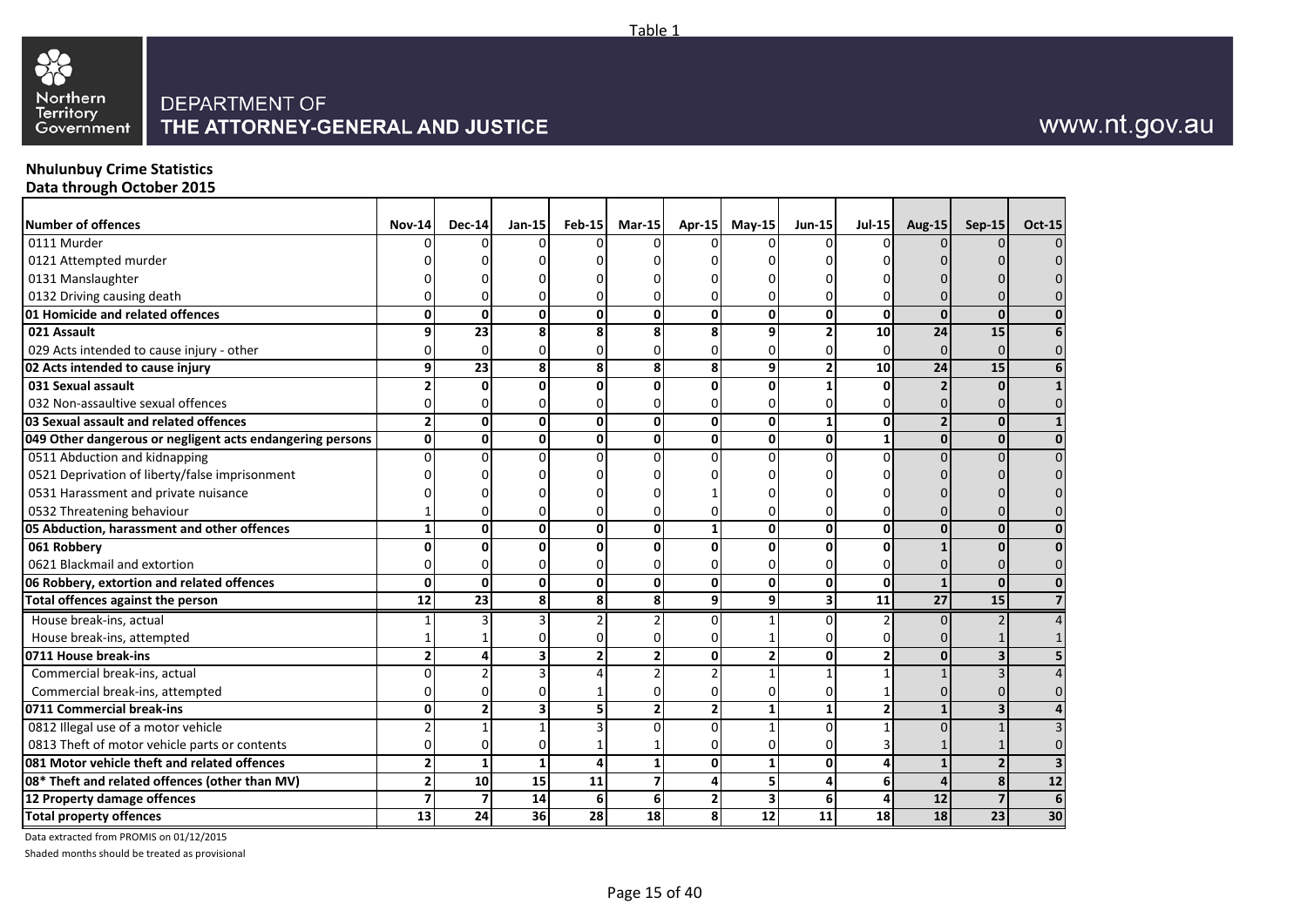

## **NT Balance Crime Statistics**

**Data through October 2015**

| Number of offences                                        | Aug-13 | $Sep-13$        | $Oct-13$     | <b>Nov-13</b>    | $Dec-13$         | Jan-14            |                 | Feb-14 Mar-14    | Apr-14           | May-14          | $Jun-14$        | <b>Jul-14</b> | Aug-14           | <b>Sep-14</b>    | Oct-14                  |
|-----------------------------------------------------------|--------|-----------------|--------------|------------------|------------------|-------------------|-----------------|------------------|------------------|-----------------|-----------------|---------------|------------------|------------------|-------------------------|
| 0111 Murder                                               |        |                 |              |                  |                  |                   |                 |                  |                  |                 |                 |               |                  |                  | $\Omega$                |
| 0121 Attempted murder                                     |        |                 |              |                  |                  |                   |                 |                  |                  |                 |                 |               |                  |                  | $\Omega$                |
| 0131 Manslaughter                                         |        |                 |              |                  |                  |                   |                 |                  |                  |                 |                 |               |                  |                  | $\Omega$                |
| 0132 Driving causing death                                |        |                 |              |                  |                  |                   |                 |                  |                  |                 |                 |               |                  |                  | $\overline{0}$          |
| 01 Homicide and related offences                          |        | $\Omega$        | $\Omega$     | $\mathbf{0}$     | $\Omega$         | $\mathbf{0}$      | $\Omega$        | $\mathbf{0}$     |                  | $\mathbf{0}$    | $\mathbf{0}$    | $\mathbf{0}$  | $\Omega$         | $\Omega$         | 0                       |
| 021 Assault                                               | 179    | 184             | 188          | 207              | 184              | 156               | 145             | 159              | $\overline{178}$ | 172             | 158             | 159           | 183              | 197              | 205                     |
| 029 Acts intended to cause injury - other                 |        | 0               | U            | $\Omega$         | $\Omega$         | 1                 | $\Omega$        | $\Omega$         | $\Omega$         | -1              | $\overline{2}$  |               | $\Omega$         | $\Omega$         | $\overline{0}$          |
| 02 Acts intended to cause injury                          | 179    | 184             | 188          | 207              | 184              | $\frac{157}{157}$ | 145             | 159              | 178              | $\frac{1}{173}$ | 160             | 160           | 183              | 197              | 205                     |
| 031 Sexual assault                                        |        |                 | 11           |                  |                  | 10                | q               |                  | 11               | 12              | 9               | 12            |                  | 13               | 11                      |
| 032 Non-assaultive sexual offences                        |        |                 |              |                  |                  |                   |                 |                  |                  |                 | $\Omega$        |               |                  |                  | $\overline{0}$          |
| 03 Sexual assault and related offences                    | 8      | 5 <sub>l</sub>  | 11           |                  | 10 <sup>1</sup>  | 12                | 10              | 9                | 12               | 14              | 9               | 16            |                  | 13               | 11                      |
| 049 Other dangerous or negligent acts endangering persons |        | $\mathbf{1}$    | 3            | 6                | $\overline{2}$   | 5                 | 2 <sup>1</sup>  | $\mathbf{1}$     | 3                | $\overline{7}$  | 3               | 4             |                  |                  | $\overline{\mathbf{3}}$ |
| 0511 Abduction and kidnapping                             |        |                 |              |                  |                  | $\Omega$          | n               | n                |                  | $\Omega$        | $\Omega$        |               |                  |                  | $\overline{0}$          |
| 0521 Deprivation of liberty/false imprisonment            |        |                 |              |                  |                  |                   |                 |                  |                  |                 |                 |               |                  |                  |                         |
| 0531 Harassment and private nuisance                      |        |                 |              |                  |                  |                   |                 |                  |                  |                 |                 |               |                  |                  |                         |
| 0532 Threatening behaviour                                |        | 20              |              |                  | 12               | 12                |                 |                  |                  |                 |                 | 13            | 14               | 11               |                         |
| 05 Abduction, harassment and other offences               | q      | $\overline{25}$ | 10           | $\overline{12}$  | 18               | 16                | 9               |                  |                  | $\overline{13}$ | 14              | 20            | 23               | 12               | 9                       |
| 061 Robbery                                               |        |                 |              |                  |                  | 0                 |                 |                  |                  |                 |                 |               |                  |                  | $\mathbf{1}$            |
| 0621 Blackmail and extortion                              |        |                 |              |                  |                  | O                 |                 |                  |                  | <sup>0</sup>    |                 |               |                  |                  | $\overline{0}$          |
| 06 Robbery, extortion and related offences                | 0      | $\mathbf{0}$    | $\mathbf{1}$ | 1                | $\mathbf{0}$     | $\mathbf{0}$      | $\Omega$        | $\mathbf{1}$     | $\mathbf{0}$     | $\mathbf{1}$    | $\mathbf{1}$    | $\mathbf{0}$  | $\overline{2}$   | $\Omega$         | $\mathbf{1}$            |
| Total offences against the person                         | 201    | 215             | 213          | 231              | $\overline{214}$ | <b>190</b>        | 166             | 174              | 199              | 208             | 187             | 200           | $\overline{217}$ | $\overline{225}$ | 229                     |
| House break-ins, actual                                   | 21     | 17              | 30           | 25               | 24               | 44                | 8               | 19               | 19               | 24              | 32              | 15            | 11               | 23               | 21                      |
| House break-ins, attempted                                |        | $\Omega$        |              |                  |                  | 5                 |                 |                  |                  | $\mathbf{3}$    | 3               |               | $\Omega$         |                  | 2 <sub>l</sub>          |
| 0711 House break-ins                                      | 26     | $\overline{17}$ | 33           | $\overline{27}$  | 27               | 49                | 14              | 20               | 23               | 27              | 35              | 18            | 11               | 24               | $\overline{23}$         |
| Commercial break-ins, actual                              | 30     | 30              | 44           | 43               | 45               | 75                | 43              | 58               | 72               | 49              | 50              | 19            | 33               | 26               | 44                      |
| Commercial break-ins, attempted                           |        |                 |              |                  | $6 \mid$         |                   |                 |                  |                  | 7               | 5               |               |                  |                  | 8                       |
| 0711 Commercial break-ins                                 | 33     | 31              | 46           | 45               | 51               | 79                | 46              | 62               | $\overline{79}$  | 56              | $\overline{55}$ | 21            | 40               | 29               | 52                      |
| 0812 Illegal use of a motor vehicle                       | 14     | 11              | 18           |                  | 12               | 12                | 12              | 16               | 14               | 18              | 18              | 14            | 15               |                  | 27                      |
| 0813 Theft of motor vehicle parts or contents             |        | 9               |              |                  |                  |                   |                 |                  |                  | 14              | 10              |               | 12               |                  | 11                      |
| 081 Motor vehicle theft and related offences              | 21     | 20              | 27           | 15 <sup>1</sup>  | 18 <sup>1</sup>  | 19                | 17              | 23               | 21               | 32              | 28              | 21            | 27               | 16               | 38                      |
| 08* Theft and related offences (other than MV)            | 73     | 47              | 69           | $\overline{82}$  | 89               | $\frac{101}{101}$ | $\overline{71}$ | $\overline{98}$  | 96               | 108             | 100             | 57            | $\overline{92}$  | 70               | 101                     |
| 12 Property damage offences                               | 100    | 96              | 108          | 124              | 100              | 159               | 83              | 114              | 104              | 113             | 111             | 66            | 101              | 93               | 118                     |
| <b>Total property offences</b>                            | 253    | 211             | 283          | $\overline{293}$ | 285              | 407               | 231             | $\overline{317}$ | 323              | 336             | 329             | 183           | $\overline{271}$ | 232              | 332                     |

Table 1

Data extracted from PROMIS on 01/12/2015

Shaded months should be treated as provisional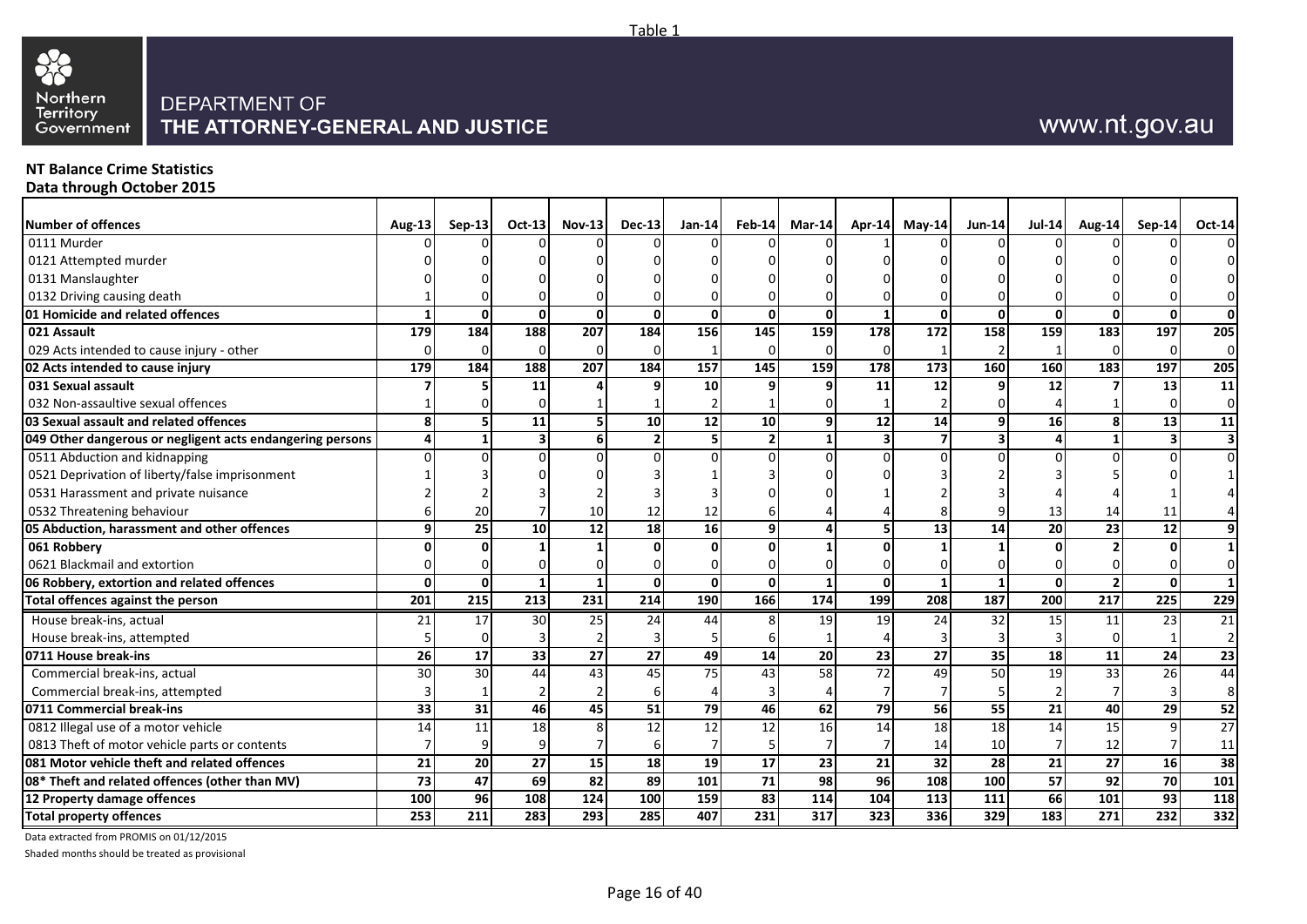

#### **NT Balance Crime Statistics Data through October 2015**

| <b>Number of offences</b>                                 | <b>Nov-14</b> | <b>Dec-14</b>  | $Jan-15$       | <b>Feb-15</b> | $Mar-15$ | Apr-15                  | $Mav-15$ | <b>Jun-15</b> | <b>Jul-15</b>   | <b>Aug-15</b>   | <b>Sep-15</b>    | <b>Oct-15</b>  |
|-----------------------------------------------------------|---------------|----------------|----------------|---------------|----------|-------------------------|----------|---------------|-----------------|-----------------|------------------|----------------|
| 0111 Murder                                               |               |                |                |               |          |                         |          |               |                 |                 |                  |                |
| 0121 Attempted murder                                     |               |                |                |               |          |                         |          |               |                 |                 |                  |                |
| 0131 Manslaughter                                         |               |                |                |               |          |                         |          |               |                 |                 |                  |                |
| 0132 Driving causing death                                |               |                |                |               |          |                         |          |               |                 |                 |                  |                |
| 01 Homicide and related offences                          | U             | O              |                | $\Omega$      | $\Omega$ | $\Omega$                | O        | <sup>0</sup>  |                 |                 | $\Omega$         |                |
| 021 Assault                                               | 232           | 203            | 174            | 138           | 174      | 158                     | 161      | 175           | 137             | 154             | 201              | 234            |
| 029 Acts intended to cause injury - other                 | O             | ŋ              |                | $\Omega$      | 0        | $\Omega$                | $\Omega$ | $\Omega$      | $\Omega$        | $\Omega$        | $\Omega$         |                |
| 02 Acts intended to cause injury                          | 232           | 203            | 175            | 138           | 174      | 158                     | 161      | 175           | 137             | 154             | 201              | 235            |
| 031 Sexual assault                                        | 10            | q              | q              | 12            | 8        | 16                      |          | 11            | 8               | 10              | 6                | 5              |
| 032 Non-assaultive sexual offences                        | O             |                | U              |               |          |                         |          |               |                 |                 |                  | $\Omega$       |
| 03 Sexual assault and related offences                    | 10            | 9              | 9              | 13            | 9        | 17                      |          | 12            | 9               | 13              | 6                | 5              |
| 049 Other dangerous or negligent acts endangering persons | 3             | 1              | $\overline{2}$ | $\mathbf{0}$  | 2        | $\mathbf{1}$            |          | 1             | $\overline{2}$  | 0               | $\mathbf{0}$     |                |
| 0511 Abduction and kidnapping                             | 0             |                | $\Omega$       |               |          |                         |          | U             | O               |                 |                  |                |
| 0521 Deprivation of liberty/false imprisonment            |               |                |                |               |          |                         |          |               |                 |                 |                  |                |
| 0531 Harassment and private nuisance                      |               |                |                |               |          |                         |          |               |                 |                 |                  |                |
| 0532 Threatening behaviour                                | 11            | 11             |                | 13            |          |                         |          |               | 12              | 12              | 11               | 12             |
| 05 Abduction, harassment and other offences               | 17            | 18             | 11             | 18            | 8        | 14                      | 12       | 11            | 18              | 15              | 14               | 16             |
| 061 Robbery                                               |               |                | $\Omega$       |               |          |                         |          |               |                 | <sup>0</sup>    | $\Omega$         | 0              |
| 0621 Blackmail and extortion                              |               |                | 0              |               |          |                         |          |               | 0               |                 |                  | 0              |
| 06 Robbery, extortion and related offences                | $\mathbf{0}$  | $\overline{2}$ | 0              | 1             | 1        | $\overline{\mathbf{3}}$ | U        |               | 1               | $\Omega$        | $\mathbf{0}$     | $\mathbf 0$    |
| Total offences against the person                         | 262           | 233            | 198            | 170           | 194      | 193                     | 182      | 201           | 168             | 184             | $\overline{221}$ | 262            |
| House break-ins, actual                                   | 18            | 29             | 24             | 16            | 32       | 21                      | 18       | 16            | 21              | 15              | 19               | 15             |
| House break-ins, attempted                                | 6             |                |                |               |          |                         |          |               |                 | 3               |                  | $\overline{2}$ |
| 0711 House break-ins                                      | 24            | 31             | 28             | 20            | 35       | 24                      | 25       | 17            | $\overline{22}$ | 18              | 21               | 17             |
| Commercial break-ins, actual                              | 34            | 54             | 74             | 61            | 45       | 49                      | 38       | 37            | 20              | $\overline{35}$ | $\overline{36}$  | 43             |
| Commercial break-ins, attempted                           |               |                | 12             |               |          |                         |          |               |                 | 6               |                  |                |
| 0711 Commercial break-ins                                 | 40            | 56             | 86             | 70            | 50       | 51                      | 39       | 42            | 25              | 41              | 38               | 45             |
| 0812 Illegal use of a motor vehicle                       | 20            | 18             | 24             |               | 16       |                         | 19       | 12            | 18              | 15              | 9                | 14             |
| 0813 Theft of motor vehicle parts or contents             | 8             | 6              | 13             |               | 13       | 12                      |          |               | 8               | 13              |                  | 11             |
| 081 Motor vehicle theft and related offences              | 28            | 24             | 37             | 15            | 29       | 16                      | 26       | 20            | 26              | 28              | 16               | 25             |
| 08* Theft and related offences (other than MV)            | 92            | 112            | 105            | 85            | 94       | 112                     | 84       | 93            | 83              | 90              | 90               | 82             |
| 12 Property damage offences                               | 112           | 121            | 125            | 116           | 112      | 108                     | 98       | 94            | 80              | 101             | 103              | 112            |
| <b>Total property offences</b>                            | 296           | 344            | 381            | 306           | 320      | 311                     | 272      | 266           | 236             | 278             | 268              | 281            |

Data extracted from PROMIS on 01/12/2015

Shaded months should be treated as provisional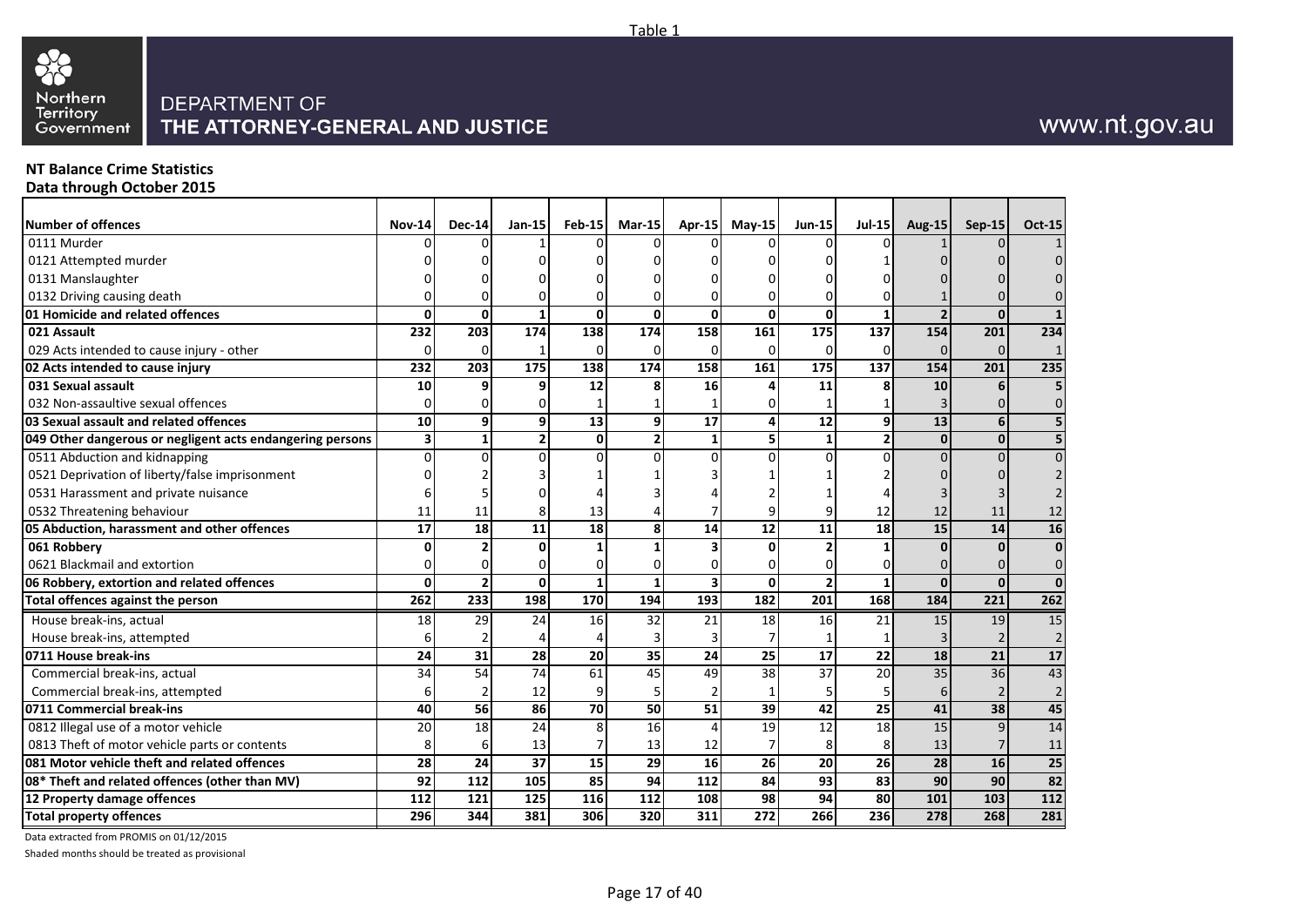

#### **Northern Territory Assault Statistics Data through October 2015**

| <b>Domestic violence</b>                                                           | <b>Alcohol involvement</b>                      | Aug-13                | $Sep-13$  | Oct-13 | <b>Nov-13</b>  | <b>Dec-13</b> | $Jan-14$ | $Feb-14$ | Mar-14 | Apr-14 | $May-14$ | <b>Jun-14</b> | <b>Jul-14</b> | <b>Aug-14</b> | $Sep-14$ | Oct-14 |
|------------------------------------------------------------------------------------|-------------------------------------------------|-----------------------|-----------|--------|----------------|---------------|----------|----------|--------|--------|----------|---------------|---------------|---------------|----------|--------|
|                                                                                    |                                                 |                       |           |        |                |               |          |          |        |        |          |               |               |               |          |        |
| DV involved                                                                        | Alcohol involved                                | 322                   | 277       | 258    | 229            | 284           | 238      | 198      | 197    | 229    | 200      | 174           | 242           | 223           | 242      | 228    |
|                                                                                    | No alcohol involved                             | 83                    | 105       | 111    | 119            | 96            | 86       | 73       | 104    | 87     | 112      | 97            | 96            | 110           | 95       | 104    |
|                                                                                    | Not known                                       | 39                    | 31        | 46     | 32             | 37            | 40       | 37       | 33     | 34     | 39       | 31            | 32            | 40            | 27       | 39     |
| DV involved Total                                                                  |                                                 | 444                   | 413       | 415    | 380            | 417           | 364      | 308      | 334    | 350    | 351      | 302           | 370           | 373           | 364      | 371    |
| DV not involved                                                                    | Alcohol involved                                | 123                   | 129       | 131    | 117            | 155           | 121      | 102      | 108    | 150    | 115      | 93            | 114           | 110           | 110      | 112    |
|                                                                                    | No alcohol involved                             | 65                    | 56        | 50     | 65             | 55            | 52       | 56       | 65     | 54     | 69       | 65            | 55            | 58            | 66       | 84     |
|                                                                                    | Not known                                       | 66                    | <b>50</b> | 63     | 53             | 52            | 51       | 43       | 69     | 61     | 55       | 40            | 45            | 58            | 64       | 72     |
| DV not involved Total                                                              |                                                 | 254                   | 235       | 244    | 235            | 262           | 224      | 201      | 242    | 265    | 239      | 198           | 214           | 226           | 240      | 268    |
| <b>Total assaults</b>                                                              |                                                 | 698                   | 648       | 659    | 615            | 679           | 588      | 509      | 576    | 615    | 590      | 500           | 584           | 599           | 604      | 639    |
| Assaults with alcohol involved                                                     |                                                 | 445                   | 406       | 389    | 346            | 439           | 359      | 300      | 305    | 379    | 315      | 267           | 356           | 333           | 352      | 340    |
| Assaults with no alcohol involved                                                  |                                                 | 148                   | 161       | 161    | 184            | 151           | 138      | 129      | 169    | 141    | 181      | 162           | 151           | 168           | 161      | 188    |
|                                                                                    | Assaults with alcohol involvement unknown       | 105                   | 81        | 109    | 85             | 89            | 91       | 80       | 102    | 95     | 94       | 71            | 77            | 98            | 91       | 111    |
|                                                                                    | % of assaults associated with domestic violence | 63.6%                 | 63.7%     | 63.0%  | 61.8%          | 61.4%         | 61.9%    | 60.5%    | 58.0%  | 56.9%  | 59.5%    | 60.4%         | 63.4%         | 62.3%         | 60.3%    | 58.1%  |
| % of assaults associated with alcohol                                              |                                                 | 63.8%                 | 62.7%     | 59.0%  | 56.3%          | 64.7%         | 61.1%    | 58.9%    | 53.0%  | 61.6%  | 53.4%    | 53.4%         | 61.0%         | 55.6%         | 58.3%    | 53.2%  |
| Data extracted from PROMIS on 01/12/2015                                           |                                                 |                       |           |        |                |               |          |          |        |        |          |               |               |               |          |        |
| Shaded months should be treated as provisional<br><b>Darwin Assault Statistics</b> |                                                 |                       |           |        |                |               |          |          |        |        |          |               |               |               |          |        |
| Data through October 2015                                                          |                                                 |                       |           |        |                |               |          |          |        |        |          |               |               |               |          |        |
|                                                                                    |                                                 |                       |           |        |                |               |          |          |        |        |          |               |               |               |          |        |
| <b>Domestic violence</b>                                                           | <b>Alcohol involvement</b>                      | Aug-13 $\blacksquare$ | Sep-13    | Oct-13 | <b>Nov-131</b> | $Dec-13$      | Jan-14   | Feb-14   | Mar-14 | Apr-14 | $Mav-14$ | <b>Jun-14</b> | $Jul-14$      | <b>Aug-14</b> | Sep-14   | Oct-14 |

Table 2

| <b>IDomestic violence</b>              | Alcohol involvement                             | Aug-13 | $Sen-13$        | $Oct-13I$       | $Nov-13$ | Dec-13 | Jan-14l    | Feb-14 | Mar-14          | Apr-14 | Mav-14 | <b>Jun-14</b>   | <b>Jul-14</b> | <b>Aug-14</b> | $Sen-14$ | Oct-14          |
|----------------------------------------|-------------------------------------------------|--------|-----------------|-----------------|----------|--------|------------|--------|-----------------|--------|--------|-----------------|---------------|---------------|----------|-----------------|
| DV involved                            | Alcohol involved                                | 53     | 39              | 41              | 28       | 51     | 40         | 39     | 43              | 50     | 27     | 36              | 60            | 40            | 37       | 45              |
|                                        | No alcohol involved                             |        | 13              | 12              |          |        | 14         |        |                 |        | 19     |                 | 14            |               | 10       |                 |
|                                        | Not known                                       |        |                 | 14              |          | 13     |            |        |                 |        |        |                 |               | 13            |          |                 |
| <b>IDV</b> involved Total              |                                                 | 71     | 56              | 67              | 52       | 75     | 60         | 62     | 64              | 65     | 53     | 53              | 79            | 64            | 56       | <b>60</b>       |
| DV not involved                        | Alcohol involved                                | 49     | 47              | 45 l            | 441      | 58     | 40         | 45     | 58              | 48     | 63     | 44              | 52            | 59            | 42       | 47              |
|                                        | No alcohol involved                             | 17     | 14              | 15 <sup>1</sup> |          | 15     | 19         |        | 16 I            |        | 17     | 20              | 19            | 17            | 24       | 27 <sup>1</sup> |
|                                        | Not known                                       | 23     | 20 <sub>l</sub> | 18              | 19       |        | 16I        |        | 39              |        | 34     | 16 <sub>1</sub> | 28            | 34            | 22       | 33              |
| <b>IDV</b> not involved Total          |                                                 | 89     | 81              | 78              | 74       | 94     | 75         | 75     | 113             | 98     | 114    | 80              | 99            | 110           | 88       | 107             |
| Total assaults                         |                                                 | 160    | 137             | 145             | 126      | 169    | <b>135</b> | 137    | 177             | 163    | 167    | 133             | 178           | 174           | 144      | 167             |
| Assaults with alcohol involved         |                                                 | 102    | 86              | 86              | 72       | 109    | 80I        | 84     | 101             | 98     | 90     | 80              | 112           | -99           | 79       | 92              |
| Assaults with no alcohol involved      |                                                 | 28     | 27              | 27              | 32       | 261    | 33         | 29     | 30 <sup>l</sup> | 281    | 361    | 32              | 33            | 28            | 34       | 36              |
|                                        | Assaults with alcohol involvement unknown       | 30     | 24              | 32              | 22       | 34     | 221        | 24     | 46              | 37     | 41     | 21              | 33            | 47            | 31       | 39              |
|                                        | % of assaults associated with domestic violence | 44.4%  | 40.9%           | 46.2%           | 41.3%    | 44.4%  | 44.4%      | 45.3%  | 36.2%           | 39.9%  | 31.7%  | 39.8%           | 44.4%         | 36.8%         | 38.9%    | 35.9%           |
| 1% of assaults associated with alcohol |                                                 | 63.8%  | 62.8%           | 59.3%           | 57.1%    | 64.5%  | 59.3%      | 61.3%  | 57.1%           | 60.1%  | 53.9%  | 60.2%           | 62.9%         | 56.9%         | 54.9%    | 55.1%           |

Data extracted from PROMIS on 01/12/2015

Shaded months should be treated as provisional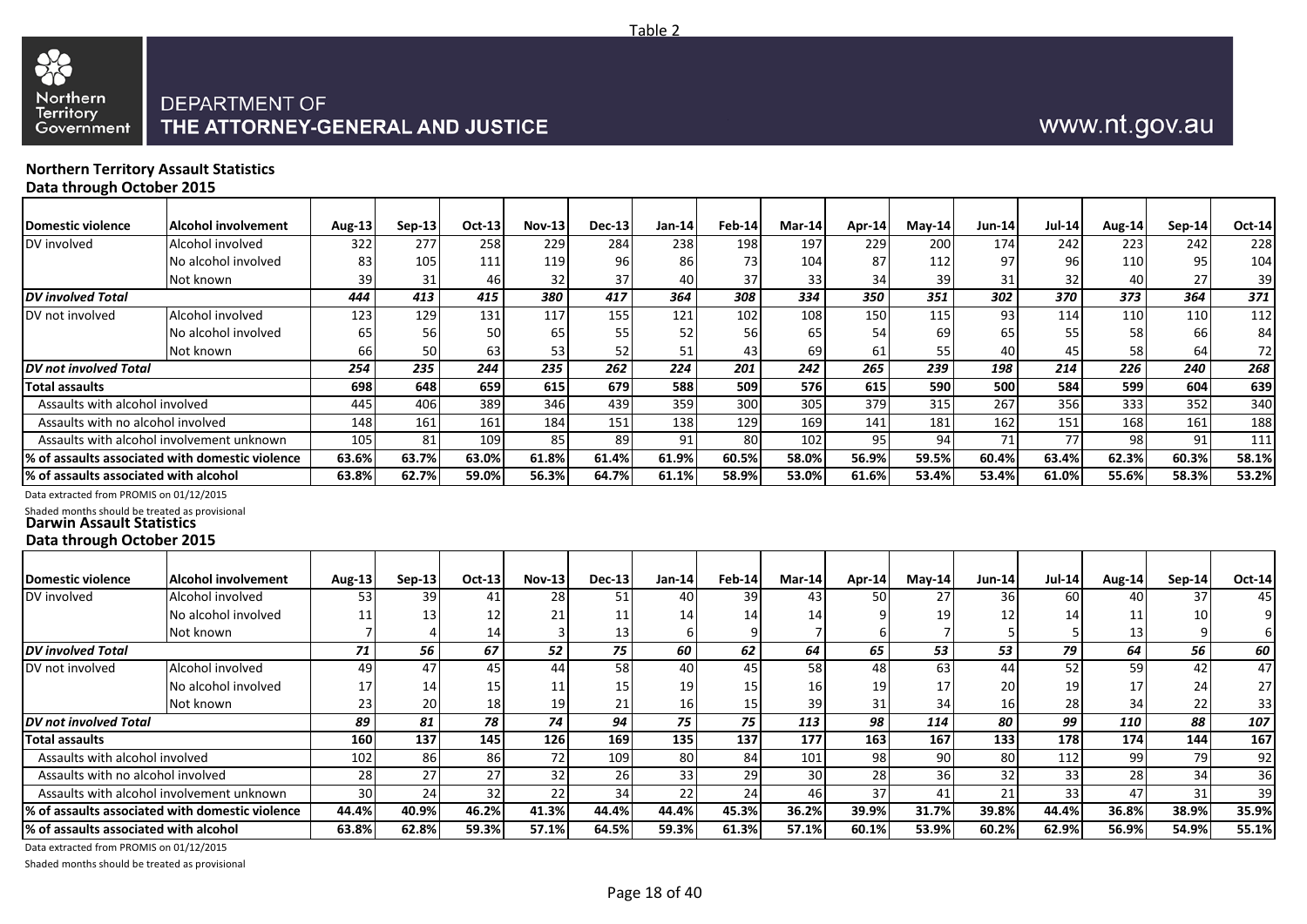

# THE ATTORNEY-GENERAL AND JUSTICE

#### **Northern Territory Assault Statistics Data through October 2015**

**Domestic violence Alcohol involvement** DV involved **Alcohol** involved No alcohol involved Not known *DV involved Total* DV not involved Alcohol involved No alcohol involved Not known *DV not involved Total* **Total assaults** Assaults with alcohol involved Assaults with no alcohol involved Assaults with alcohol involvement unknown **% of assaults associated with domestic violence % of assaults associated with alcohol** Data extracted from PROMIS on 01/12/2015 Shaded months should be treated as provisional **Darwin Assault Statistics Nov-14 Dec-14 Jan-15 Feb-15 Mar-15 Apr-15 May-15 Jun-15 Jul-15 Aug-15 Sep-15 Oct-15** 228 229 160 164 203 184 162 191 183 206 188 227 108 112 98 96 107 87 95 88 77 83 98 117 41 37 42 38 47 41 39 35 35 32 45 57 *377 378 300 298 357 312 296 314 295 321 331 401* 129 122 140 110 138 99 80 97 99 111 126 124 73| 68| 77| 54| 51| 55| 67| 63| 52| 67| 65| 73 67 65 52 62 65 57 68 56 44 54 50 74 *269 255 269 226 254 211 215 216 195 232 241 271* **646 633 569 524 611 523 511 530 490 553 572 672** 357 351 300 274 341 283 242 288 282 317 314 351 181| 180| 175| 150| 158| 142| 162| 151| 129| 150| 163| 190 108 102 94 100 112 98 107 91 79 86 95 131 **58.4% 59.7% 52.7% 56.9% 58.4% 59.7% 57.9% 59.2% 60.2% 58.0% 57.9% 59.7% 55.3% 55.5% 52.7% 52.3% 55.8% 54.1% 47.4% 54.3% 57.6% 57.3% 54.9% 52.2%**

#### **Data through October 2015**

| Domestic violence                      | Alcohol involvement                              | <b>Nov-14</b>   | <b>Dec-14</b> | Jan-15          | <b>Feb-15</b>   | $Mar-15$        | <b>Apr-15</b> | $May-15$   | <b>Jun-15</b> | <b>Jul-15</b>   | <b>Aug-15</b> | $Sep-15$   | <b>Oct-15</b> |
|----------------------------------------|--------------------------------------------------|-----------------|---------------|-----------------|-----------------|-----------------|---------------|------------|---------------|-----------------|---------------|------------|---------------|
| DV involved                            | Alcohol involved                                 | 37              | 49            | 37              | 40              | 34              | 33            | 33         | 43            | 38 <sup>l</sup> | 38            | 21         | 37            |
|                                        | No alcohol involved                              | 11              | 10            |                 |                 | 17              | 13            |            | 10            |                 |               |            |               |
|                                        | Not known                                        | 16              |               |                 | 13              | 14 <sub>l</sub> | 11            |            | 11            |                 |               |            |               |
| <b>DV</b> involved Total               |                                                  | 64              | 68            | 56              | 58              | 65              | 57            | 47         | 64            | 53              | 54            | 37         | 52            |
| DV not involved                        | Alcohol involved                                 | 56              | 51            | 71              | 49              | 74              | 42            | 41         | 46            | 44              | 40            | 43         | 48            |
|                                        | No alcohol involved                              | 19              | 22            | 22              | 15              | 14 <sub>1</sub> | 12            | 14         | <b>16</b>     | 17 <sup>1</sup> | 17            | 19         | 16            |
|                                        | Not known                                        | 24              | 41            | 24              | 30 <sub>1</sub> | 30              | 30            | 28         | 28            | 15 <sub>l</sub> | 20            | 20         | 24            |
| <b>DV</b> not involved Total           |                                                  | 99              | 114           | 117             | 94              | 118             | 84            | 83         | 90            | 76              | 77            | 82         | 88            |
| <b>Total assaults</b>                  |                                                  | <b>163</b>      | 182           | 173             | 152             | 183             | 141           | <b>130</b> | 154           | <b>129</b>      | 131           | <b>119</b> | 140           |
| Assaults with alcohol involved         |                                                  | 93              | 100           | 108             | 89              | 108             | 75            | 74         | 89            | 82              | 78            | 64         | 85            |
| Assaults with no alcohol involved      |                                                  | 30 <sup>1</sup> | 32            | 33 <sup>1</sup> | 20 <sup>1</sup> | 31              | 25            | 19         | 26            | <b>26</b>       | 26            | 26         | 25            |
|                                        | Assaults with alcohol involvement unknown        | 40              | 50            | 32 <sub>1</sub> | 43              | 44              | 41            | 37         | 39            | 21              | 27            | 29         | 30            |
|                                        | I% of assaults associated with domestic violence | 39.3%           | 37.4%         | 32.4%           | 38.2%           | 35.5%           | 40.4%         | 36.2%      | 41.6%         | 41.1%           | 41.2%         | 31.1%      | 37.1%         |
| l% of assaults associated with alcohol |                                                  | 57.1%           | 54.9%         | 62.4%           | 58.6%           | 59.0%           | 53.2%         | 56.9%      | 57.8%         | 63.6%           | 59.5%         | 53.8%      | 60.7%         |

Data extracted from PROMIS on 01/12/2015

Shaded months should be treated as provisional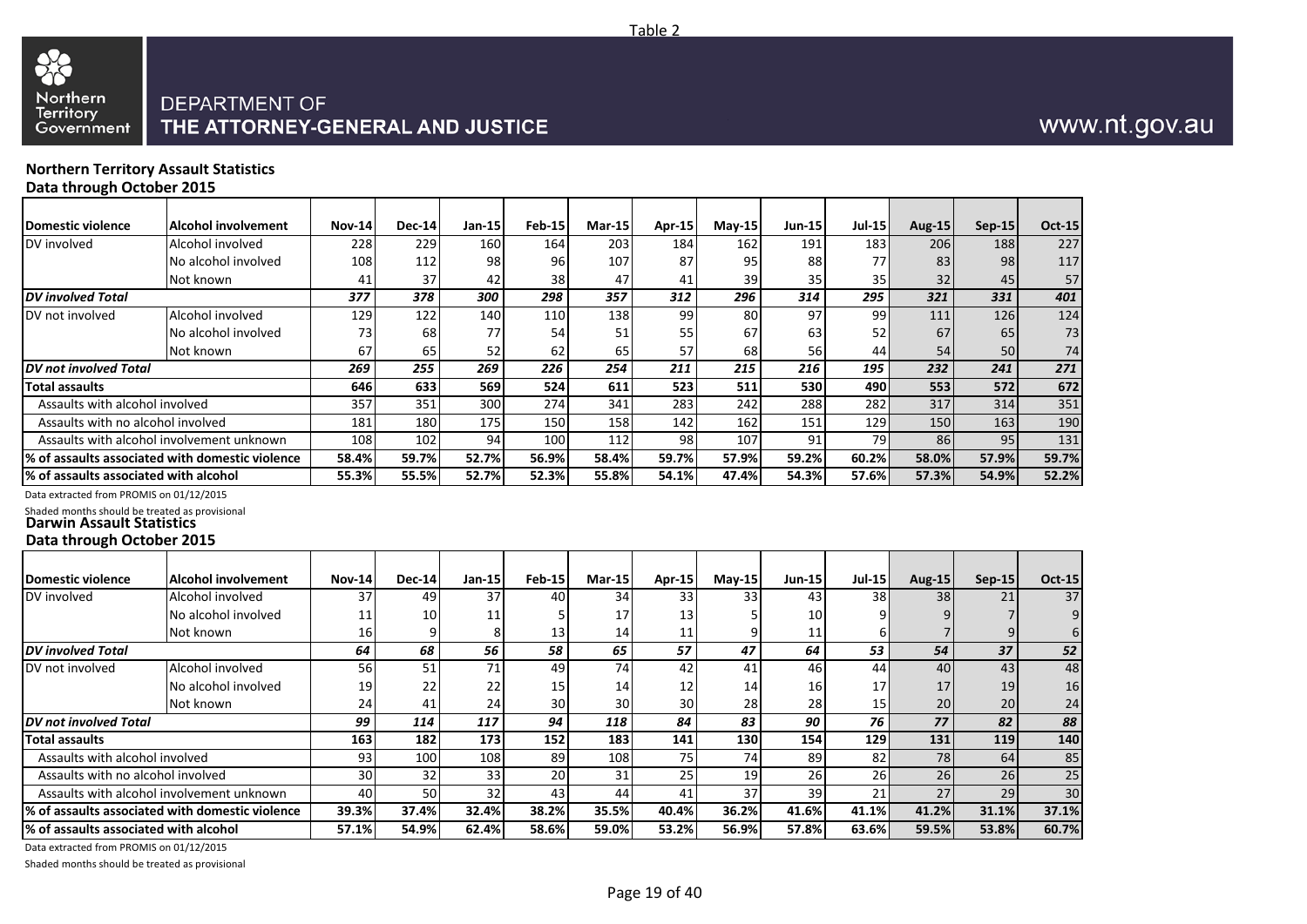

# www.nt.gov.au

#### **Palmerston Assault Statistics Data through October 2015**

| <b>Domestic violence</b>                                                                  | <b>Alcohol involvement</b>                      | <b>Aug-13</b>  | $Sen-13$       | $Oct-13$        | <b>Nov-13</b> | <b>Dec-13</b> | $Jan-14$ | Feb-14        | Mar-14 | Apr-14          | $May-14$        | $Jun-14$      | <b>Jul-14</b> | <b>Aug-14</b> | $Sep-14$ | <b>Oct-14</b>   |
|-------------------------------------------------------------------------------------------|-------------------------------------------------|----------------|----------------|-----------------|---------------|---------------|----------|---------------|--------|-----------------|-----------------|---------------|---------------|---------------|----------|-----------------|
| DV involved                                                                               | Alcohol involved                                | 13             |                | 10 <sup>1</sup> | 15            |               | 18       | 15            | 15     | 16 <sup>1</sup> | 14              | 15            | 10            | 10            | 15       |                 |
|                                                                                           | No alcohol involved                             |                |                |                 | 10            |               |          |               |        |                 | 10              |               |               |               |          |                 |
|                                                                                           | Not known                                       |                |                |                 |               |               |          |               |        |                 |                 |               |               |               |          | 2               |
| <b>DV</b> involved Total                                                                  |                                                 | 25             | 21             | 20              | 28            | 17            | 26       | 23            | 25     | 23              | 28              | 24            | 17            | 17            | 25       | 19              |
| DV not involved                                                                           | Alcohol involved                                |                |                | $\mathsf{R}$    | 11            |               |          |               |        |                 |                 |               |               | 10            | q        | 10              |
|                                                                                           | No alcohol involved                             |                |                |                 |               |               |          |               |        |                 |                 |               |               |               |          | 10              |
|                                                                                           | Not known                                       |                |                | 8               |               |               |          |               |        |                 |                 |               |               |               |          | 11              |
| DV not involved Total                                                                     |                                                 | 12             | 13             | 21              | 24            | 14            | 10       | 18            | 19     | 12              | 13              | 9             | 14            | 16            | 23       | 31              |
| <b>Total assaults</b>                                                                     |                                                 | 37             | 34             | 41              | 52            | 31            | 36       | 41            | 44     | 35              | 41              | 33            | 31            | 33            | 48       | 50              |
| Assaults with alcohol involved                                                            |                                                 | 19             | 14             | 18              | 26            | 18            | 21       | 22            | 23     | 23              | 17              | 21            | 18            | 20            | 24       | 19              |
| Assaults with no alcohol involved                                                         |                                                 | $\overline{9}$ | 14             | 14              | 15            | 10            |          | 11            |        |                 | 13              |               | 10            |               | 13       | 18              |
|                                                                                           | Assaults with alcohol involvement unknown       | $\mathbf{q}$   | 6 <sup>1</sup> | $\mathbf{q}$    | 11            |               | 10       |               | 14     |                 | 11              |               |               |               | 11       | 13              |
|                                                                                           | % of assaults associated with domestic violence | 67.6%          | 61.8%          | 48.8%           | 53.8%         | 54.8%         | 72.2%    | 56.1%         | 56.8%  | 65.7%           | 68.3%           | 72.7%         | 54.8%         | 51.5%         | 52.1%    | 38.0%           |
| % of assaults associated with alcohol                                                     |                                                 | 51.4%          | 41.2%          | 43.9%           | 50.0%         | 58.1%         | 58.3%    | 53.7%         | 52.3%  | 65.7%           | 41.5%           | 63.6%         | 58.1%         | 60.6%         | 50.0%    | 38.0%           |
| Data extracted from PROMIS on 01/12/2015                                                  |                                                 |                |                |                 |               |               |          |               |        |                 |                 |               |               |               |          |                 |
| Shaded months should be treated as provisional<br><b>Alice Springs Assault Statistics</b> |                                                 |                |                |                 |               |               |          |               |        |                 |                 |               |               |               |          |                 |
| Data through October 2015                                                                 |                                                 |                |                |                 |               |               |          |               |        |                 |                 |               |               |               |          |                 |
|                                                                                           |                                                 |                |                |                 |               |               |          |               |        |                 |                 |               |               |               |          |                 |
| <b>Domestic violence</b>                                                                  | <b>Alcohol involvement</b>                      | <b>Aug-13</b>  | $Sep-13$       | <b>Oct-13</b>   | <b>Nov-13</b> | <b>Dec-13</b> | Jan-14   | <b>Feb-14</b> | Mar-14 | Apr-14          | $Mav-14$        | <b>Jun-14</b> | <b>Jul-14</b> | <b>Aug-14</b> | Sep-14   | <b>Oct-14</b>   |
| DV involved                                                                               | Alcohol involved                                | 104            | 80             | 72              | 72            | 91            | 71       | 53            | 44     | 57              | 59              | 47            | 54            | 57            | 67       | 55              |
|                                                                                           | No alcohol involved                             |                | 10             | 13              |               |               |          |               | 10     |                 | 11              |               | 10            | 16            |          | 9               |
|                                                                                           | Not known                                       |                | 13             | 8               |               |               | 11       |               |        |                 |                 |               |               |               |          | 10              |
| <b>DV</b> involved Total                                                                  |                                                 | 118            | 103            | 93              | 80            | 102           | 88       | 70            | 61     | 70              | 77              | 57            | 72            | 77            | 79       | 74              |
| DV not involved                                                                           | Alcohol involved                                | 26             | 44             | 35              | 36            | 33            | 34       | 24            | 12     | 45              | 20              | 23            | 21            | 17            | 30       | $\overline{23}$ |
|                                                                                           | No alcohol involved                             | 16             | 12             |                 | 17            | 17            | 13       | 16            | 16     | 17              | 16 <sub>1</sub> | 10            | 14            |               |          | 16              |
|                                                                                           | Not known                                       | 20             | 15             | 17              | 11            | 17            | 14       |               |        | 13              | 6               | 8             |               |               | 20       | 16              |

Data extracted from PROMIS on 01/12/2015

Shaded months should be treated as provisional

Table 2

*DV not involved Total 62 71 58 64 67 61 46 35 75 42 41 39 38 57 55* **Total assaults 180 174 151 144 169 149 116 96 145 119 98 111 115 136 129** Assaults with alcohol involved 130 124 107 108 124 105 77 56 102 79 70 75 74 97 78<br>Assaults with no alcohol involved 23 22 19 23 22 19 25 26 23 27 15 24 32 15 25

Assaults with alcohol involvement unknown 27 28 25 13 23 25 14 14 20 13 13 12 9 24 26

% of assaults associated with alcohol | 72.2% | 71.3% | 70.9% | 75.0% | 73.4% | 70.5% | 66.4% | 70.3% | 66.4% | 71.4% | 67.6% | 64.3% | 71.3% | 60.5%

Assaults with no alcohol involved 23 22 19 23 22 22 19 25 26 23 27 15 24 32 15

% of assaults associated with domestic violence  $\vert$  65.6% 59.2% 61.6% 60.4% 60.4% 59.1% 60.3% 63.5% 48.3% 64.7% 58.2% 64.9% 64.9% 67.0% 58.1%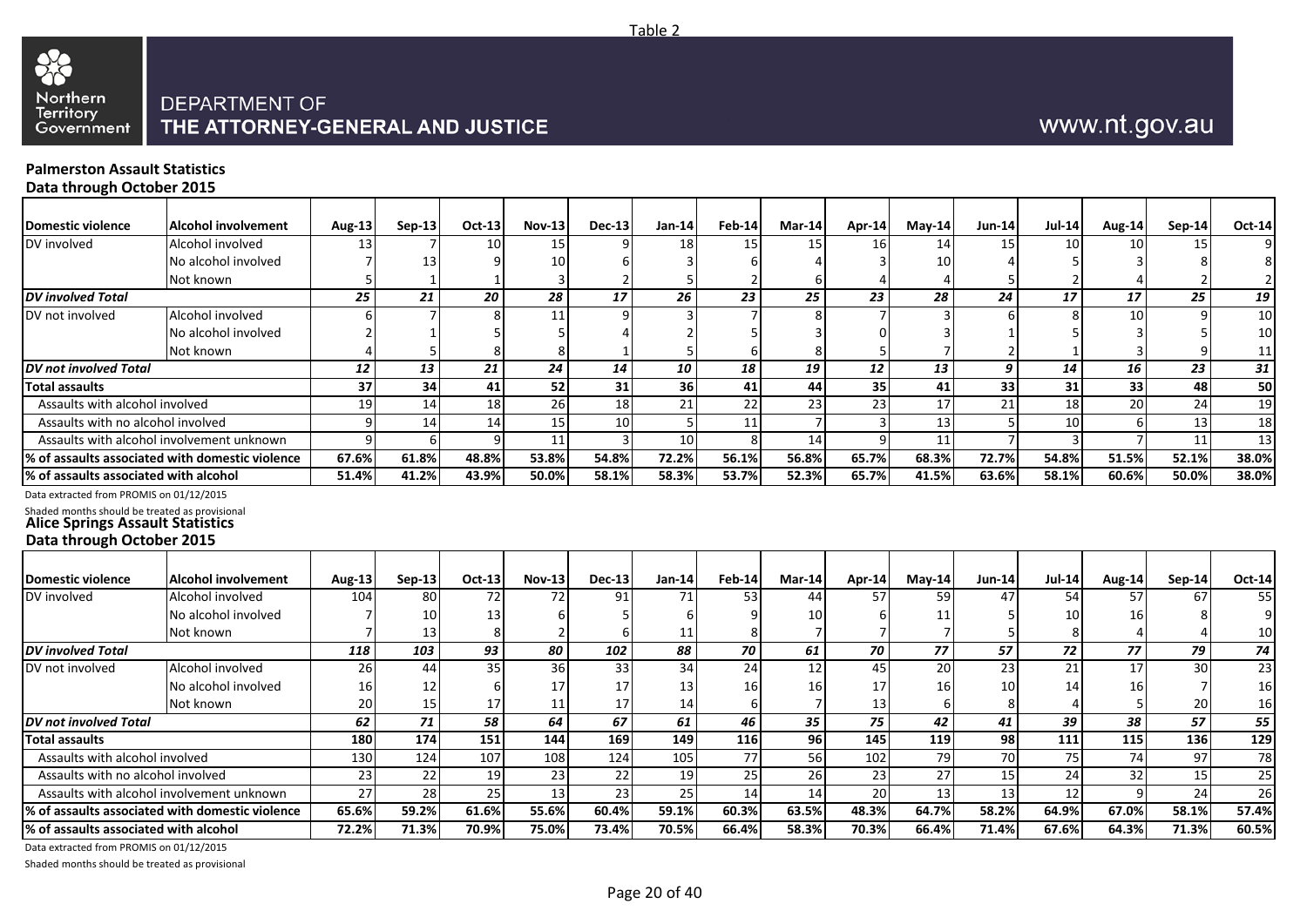

#### **Palmerston Assault Statistics Data through October 2015**

**Domestic violence Alcohol involvement** DV involved **Alcohol** involved No alcohol involved Not known *DV involved Total* DV not involved Alcohol involved No alcohol involved Not known *DV not involved Total* **Total assaults** Assaults with alcohol involved Assaults with no alcohol involved Assaults with alcohol involvement unknown **% of assaults associated with domestic violence % of assaults associated with alcohol Nov-14 Dec-14 Jan-15 Feb-15 Mar-15 Apr-15 May-15 Jun-15 Jul-15 Aug-15 Sep-15 Oct-15** 19 10 4 10 13 7 8 8 6 4 5 18 5 8 4 7 9 6 7 2 5 4 5 4 1 3 7 3 4 4 0 2 3 4 2 6 *25 21 15 20 26 17 15 12 14 12 12 28* 6 9 8 7 8 7 3 2 0 4 5 5 12 5 8 9 8 7 13 3 4 4 6 7 8 8 8 7 9 12 1 4 4 2 1 5 4 *26 22 23 25 28 15 20 9 6 9 16 16* **51 43 38 45 54 32 35 21 20 21 28 44** 25 19 12 17 21 14 11 10 6 8 10 23 17 13 12 16 17 13 20 5 9 8 11 11 9 11 14 12 16 5 4 6 5 5 7 10 **49.0% 48.8% 39.5% 44.4% 48.1% 53.1% 42.9% 57.1% 70.0% 57.1% 42.9% 63.6% 49.0% 44.2% 31.6% 37.8% 38.9% 43.8% 31.4% 47.6% 30.0% 38.1% 35.7% 52.3%**

Data extracted from PROMIS on 01/12/2015

Shaded months should be treated as provisional **Alice Springs Assault Statistics**

#### **Data through October 2015**

| <b>Domestic violence</b>              | Alcohol involvement                             | <b>Nov-14</b>   | <b>Dec-14</b> | $Jan-15$ | <b>Feb-15</b>   | Mar-15          | Apr-15 | $May-15$   | Jun-15          | $Jul-15$        | <b>Aug-15</b> | $Sep-15$        | <b>Oct-15</b> |
|---------------------------------------|-------------------------------------------------|-----------------|---------------|----------|-----------------|-----------------|--------|------------|-----------------|-----------------|---------------|-----------------|---------------|
| DV involved                           | Alcohol involved                                | 56 I            | 59            | 50       | 57              | 64              | 60     | 44         | 62              | 60 l            | 71            | 70              | 70            |
|                                       | No alcohol involved                             |                 | 11            |          | 10              | 15 <sup>1</sup> |        | 14         | 11              | 12              | 11            | 10              | 14            |
|                                       | Not known                                       |                 |               |          | 10 <sub>1</sub> | 10 <sup>1</sup> | 10     | 11         |                 | 10 <sup>1</sup> | <b>10</b>     | 10 <sup>1</sup> | 13            |
| <b>DV</b> involved Total              |                                                 | 67              | 79            | 68       | 77              | 89              | 78     | 69         | 81              | 82              | 92            | 90              | 97            |
| DV not involved                       | Alcohol involved                                | 30              | 23            | 27       | 32              | 29              | 26     | 17         | 19 I            | 25              | 32            | 52              | 47            |
|                                       | No alcohol involved                             |                 | 16            | 20       |                 | 12              | 12     | 10         | 19              | 17              | 19            | 11              | 14            |
|                                       | Not known                                       | 15              |               |          | 14              | 11              | 12     | 17         | 10 <sup>1</sup> | 12              | 17            | 14              | 21            |
| DV not involved Total                 |                                                 | 53              | 47            | 55       | 57              | 52              | 50     | 44         | 48              | 54              | 68            | 77              | 82            |
| <b>Total assaults</b>                 |                                                 | <b>120</b>      | 126           | 123      | 134             | 141             | 128    | <b>113</b> | 129             | 136 I           | 160           | 167             | 179           |
| Assaults with alcohol involved        |                                                 | 86              | 82            | 771      | 89              | 93              | 86     | 61         | 81              | 85              | 103           | 122             | 117           |
| Assaults with no alcohol involved     |                                                 | 14 <sup>1</sup> | 27            | 29       | 21              | 27              | 20     | 24         | 30 <sup>l</sup> | 29              | 30            | 21              | 28            |
|                                       | Assaults with alcohol involvement unknown       | 20              | 17            | 17       | 24              | 21              | 22     | 28         | 18              | 22              | 27            | 24              | 34            |
|                                       | % of assaults associated with domestic violence | 55.8%           | 62.7%         | 55.3%    | 57.5%           | 63.1%           | 60.9%  | 61.1%      | 62.8%           | 60.3%           | 57.5%         | 53.9%           | 54.2%         |
| % of assaults associated with alcohol |                                                 | 71.7%           | 65.1%         | 62.6%    | 66.4%           | 66.0%           | 67.2%  | 54.0%      | 62.8%           | 62.5%           | 64.4%         | 73.1%           | 65.4%         |

Data extracted from PROMIS on 01/12/2015

Shaded months should be treated as provisional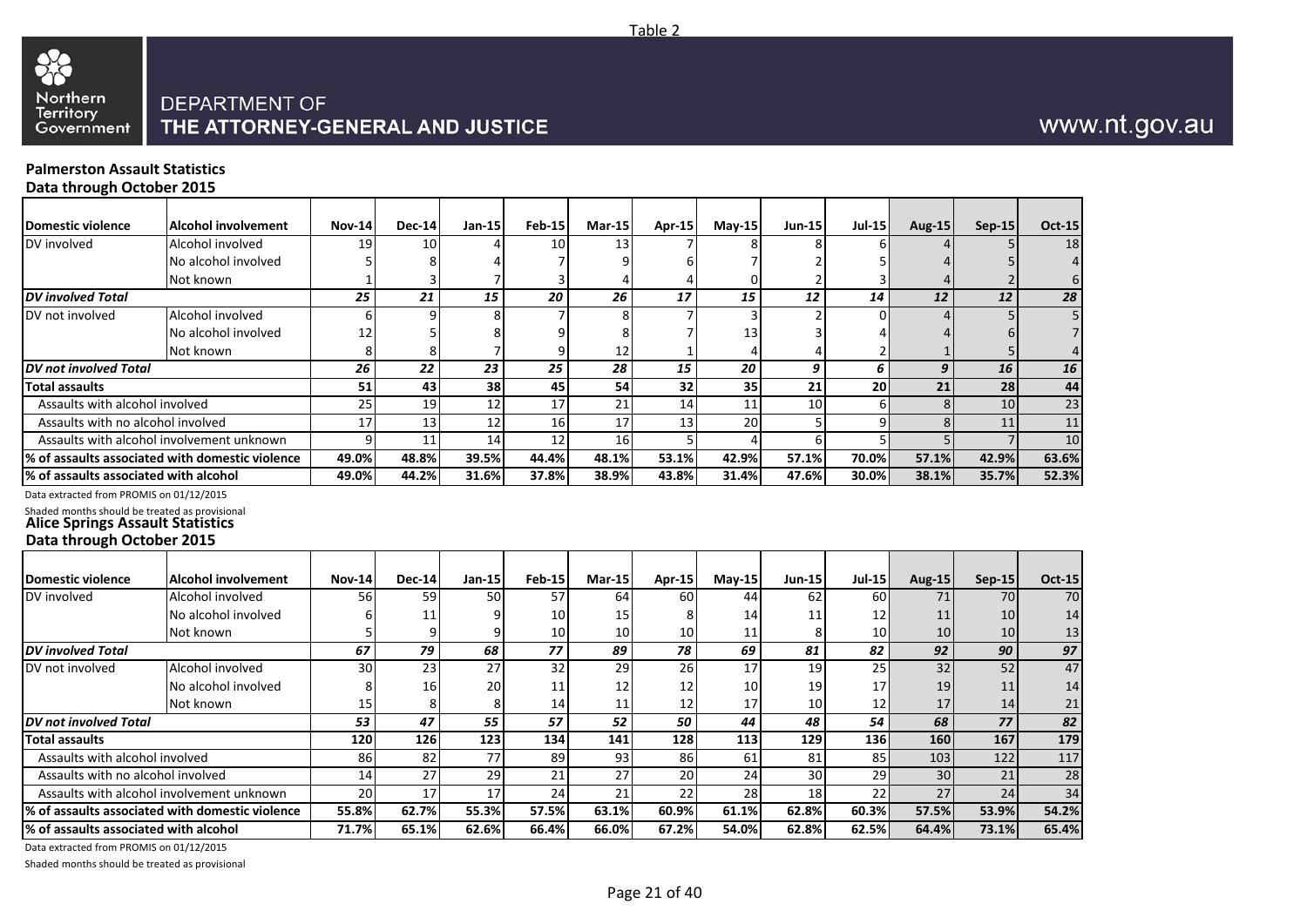

# www.nt.gov.au

#### **Katherine Assault Statistics Data through October 2015**

| <b>Domestic violence</b>                                                           | Alcohol involvement                             | <b>Aug-13</b> | Sep-13 | Oct-13          | <b>Nov-13</b> | $Dec-13$      | Jan-14   | <b>Feb-14</b> | $Mar-14$ | Apr-14 | $May-14$ | $Jun-14$ | <b>Jul-14</b>   | Aug-14          | Sep-14        | Oct-14          |
|------------------------------------------------------------------------------------|-------------------------------------------------|---------------|--------|-----------------|---------------|---------------|----------|---------------|----------|--------|----------|----------|-----------------|-----------------|---------------|-----------------|
| DV involved                                                                        | Alcohol involved                                | 46            | 51     | 32 <sub>l</sub> | 18            | 32            | 25       | 19            | 26 I     | 36 I   | 21       | 20       | 37              | 33              | 24            | 42              |
|                                                                                    | No alcohol involved                             |               |        |                 |               |               |          |               |          |        |          |          |                 |                 |               |                 |
|                                                                                    |                                                 |               |        |                 |               |               |          |               |          |        |          |          |                 |                 |               |                 |
|                                                                                    | Not known                                       |               |        |                 |               |               |          |               |          |        |          |          |                 |                 |               |                 |
| <b>DV</b> involved Total                                                           |                                                 | 53            | 56     | 43              | 23            | 36            | 31       | 22            | 29       | 44     | 29       | 25       | 44              | 47              | 31            | 49              |
| DV not involved                                                                    | Alcohol involved                                | 15            |        | 10              |               | 16            | 16       |               |          | 15     | 14       |          | 12              |                 | 14            | 11              |
|                                                                                    | No alcohol involved                             |               |        |                 |               |               |          |               |          |        |          |          |                 |                 |               |                 |
|                                                                                    | Not known                                       |               |        |                 |               |               |          |               |          |        |          |          |                 |                 |               |                 |
| DV not involved Total                                                              |                                                 | 22            | 13     | 16              |               | 23            | 20       | 10            | 22       | 17     | 17       | 15       | 17              | 12              | 20            | 19              |
| Total assaults                                                                     |                                                 | 75            | 69     | 59              | 30            | 59            | 51       | 32            | 51       | 61     | 46       | 40       | 61              | 59              | 51            | 68              |
| Assaults with alcohol involved                                                     |                                                 | 61            | 57     | 42              | 21            | 48            | 41       | 26            | 37       | 51     | 35       | 26       | 49              | 38              | 38            | $\overline{53}$ |
| Assaults with no alcohol involved                                                  |                                                 |               |        |                 |               |               |          |               |          |        |          |          |                 | 11              |               | 6               |
| Assaults with alcohol involvement unknown                                          |                                                 |               |        | 13              |               |               |          |               |          |        |          |          |                 | 10 <sup>1</sup> |               |                 |
|                                                                                    | % of assaults associated with domestic violence | 70.7%         | 81.2%  | 72.9%           | 76.7%         | 61.0%         | 60.8%    | 68.8%         | 56.9%    | 72.1%  | 63.0%    | 62.5%    | 72.1%           | 79.7%           | 60.8%         | 72.1%           |
| % of assaults associated with alcohol                                              |                                                 | 81.3%         | 82.6%  | 71.2%           | 70.0%         | 81.4%         | 80.4%    | 81.3%         | 72.5%    | 83.6%  | 76.1%    | 65.0%    | 80.3%           | 64.4%           | 74.5%         | 77.9%           |
| Data extracted from PROMIS on 01/12/2015                                           |                                                 |               |        |                 |               |               |          |               |          |        |          |          |                 |                 |               |                 |
| Shaded months should be treated as provisional<br>Tennant Creek Assault Statistics |                                                 |               |        |                 |               |               |          |               |          |        |          |          |                 |                 |               |                 |
| Data through October 2015                                                          |                                                 |               |        |                 |               |               |          |               |          |        |          |          |                 |                 |               |                 |
|                                                                                    |                                                 |               |        |                 |               |               |          |               |          |        |          |          |                 |                 |               |                 |
| <b>Domestic violence</b>                                                           | <b>Alcohol involvement</b>                      | <b>Aug-13</b> | Sep-13 | Oct-13          | <b>Nov-13</b> | <b>Dec-13</b> | $Jan-14$ | <b>Feb-14</b> | Mar-14   | Apr-14 | $May-14$ | $Jun-14$ | <b>Jul-14</b>   | Aug-14          | <b>Sep-14</b> | $Oct-14$        |
| $N$ / $inial$                                                                      | Alcohol involved                                | $\Lambda$     | 20     | 20              | 201           | 20            | 22       | $1 \subset$   | 27       | 11     | 10       | AC       | 10 <sub>1</sub> | 10              | 11            |                 |

| Domestic violence                     | Alcohol involvement                              | Aug-13 $\vert$ | $Sep-13$        | <b>Oct-13</b> | <b>Nov-13</b> | <b>Dec-13</b> | Jan-14          | Feb-14    | Mar-14          | Apr-14 | $Mav-14$ | <b>Jun-14</b> | $Jul-14$ | Aug-14 | Sep-14          | Oct-14          |
|---------------------------------------|--------------------------------------------------|----------------|-----------------|---------------|---------------|---------------|-----------------|-----------|-----------------|--------|----------|---------------|----------|--------|-----------------|-----------------|
| DV involved                           | Alcohol involved                                 | 44             | 30 <sup>1</sup> | 39            | 29            | 28            | 32 <sub>1</sub> | 16I       | 27              |        | 18       | 16            | 19       | 18     | 14              |                 |
|                                       | No alcohol involved                              |                |                 |               |               |               |                 |           |                 |        |          |               |          |        |                 |                 |
|                                       | Not known                                        |                |                 |               |               |               |                 |           |                 |        |          |               |          |        |                 |                 |
| <b>DV</b> involved Total              |                                                  | 48             | 35              | 49            | 38            | 34            | 37              | 20        | 33              | 12     | 23       | 19            | 22       | 19     | 17              | 10              |
| DV not involved                       | Alcohol involved                                 |                |                 | 10            |               | 20            | 14              |           |                 |        |          |               |          |        |                 |                 |
|                                       | No alcohol involved                              |                |                 |               |               |               |                 |           |                 |        |          |               |          |        |                 |                 |
|                                       | Not known                                        |                |                 |               |               |               |                 |           |                 |        |          |               |          |        |                 |                 |
| <b>DV</b> not involved Total          |                                                  | 11             |                 | 17            | 8             | 22            | 14              |           |                 | 10     | 10       |               |          |        |                 |                 |
| Total assaults                        |                                                  | 59             | 40              | <b>66</b>     | 461           | 56            | 51              | <b>26</b> | 44              | 22     | 33       | 22            | 29       | 21     | <b>19</b>       | 10 <sup>1</sup> |
| Assaults with alcohol involved        |                                                  | 50             | 34              | 49            | 35            | -48.          | 461             | 20        | 33 <sup>1</sup> |        | 251      | 16            | 23       | 20     | 14 <sub>1</sub> |                 |
| Assaults with no alcohol involved     |                                                  |                |                 |               | h             |               |                 |           |                 |        |          |               |          |        |                 |                 |
|                                       | Assaults with alcohol involvement unknown        |                |                 |               |               |               |                 |           |                 |        |          |               |          |        |                 |                 |
|                                       | l% of assaults associated with domestic violence | 81.4%          | 87.5%           | 74.2%         | 82.6%         | 60.7%         | 72.5%           | 76.9%     | 75.0%           | 54.5%  | 69.7%    | 86.4%         | 75.9%    | 90.5%  | 89.5%           | 100.0%          |
| % of assaults associated with alcohol |                                                  | 84.7%          | 85.0%           | 74.2%         | 76.1%         | 85.7%         | 90.2%           | 76.9%     | 75.0%           | 86.4%  | 75.8%    | 72.7%         | 79.3%    | 95.2%  | 73.7%           | 80.0%           |

Data extracted from PROMIS on 01/12/2015

Shaded months should be treated as provisional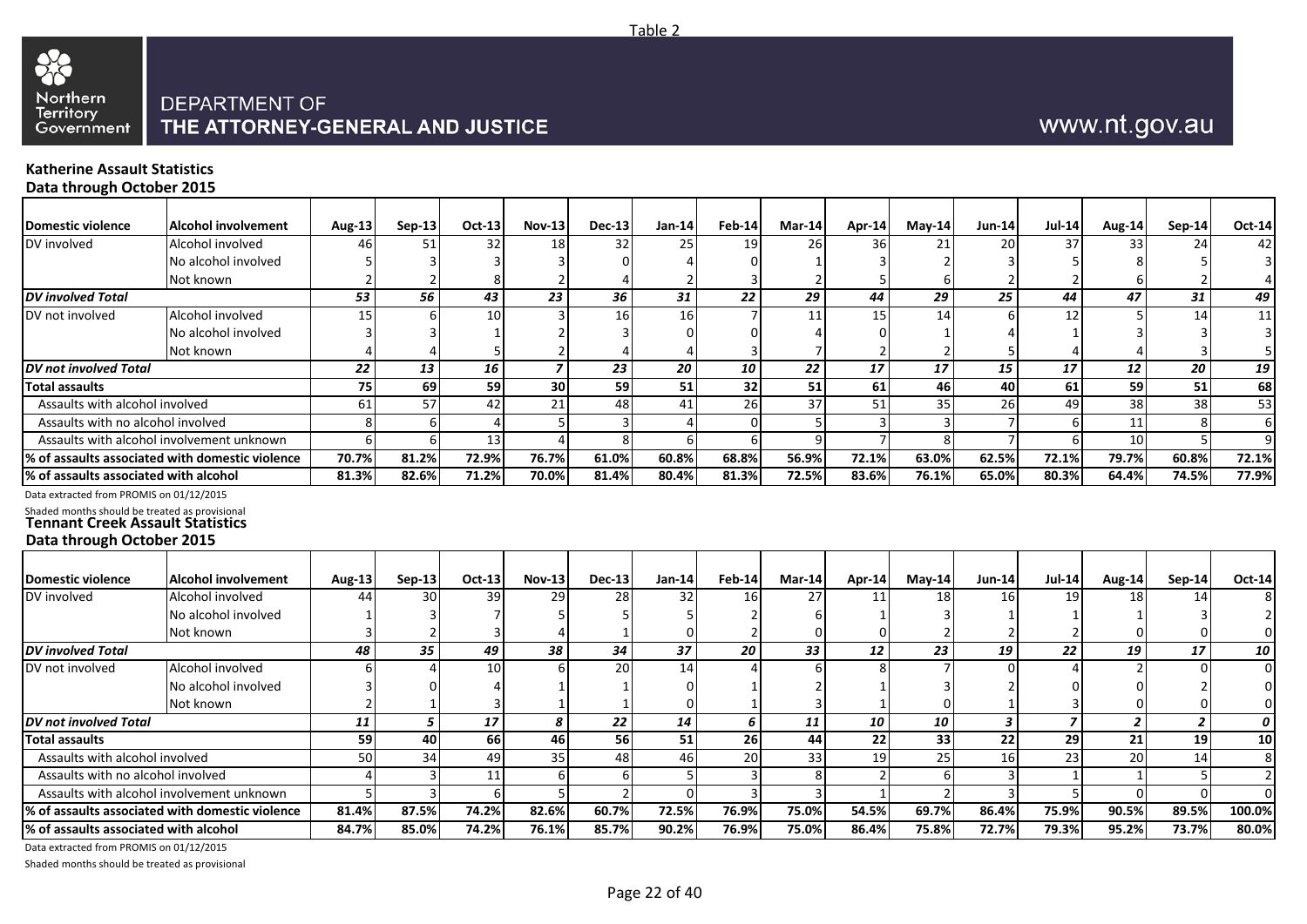

#### **Katherine Assault Statistics Data through October 2015**

**Domestic violence Alcohol involvement** DV involved **Alcohol** involved No alcohol involved Not known *DV involved Total* DV not involved Alcohol involved No alcohol involved Not known *DV not involved Total* **Total assaults** Assaults with alcohol involved Assaults with no alcohol involved Assaults with alcohol involvement unknown **% of assaults associated with domestic violence % of assaults associated with alcohol** Data extracted from PROMIS on 01/12/2015 Shaded months should be treated as provisional **Tennant Creek Assault Statistics Data through October 2015 Domestic violence Alcohol involvement** DV involved Alcohol involved No alcohol involved Not known *DV involved Total* DV not involved Alcohol involved No alcohol involved Not known **Nov-14 Dec-14 Jan-15 Feb-15 Mar-15 Apr-15 May-15 Jun-15 Jul-15 Aug-15 Sep-15 Oct-15** 32 20 11 16 14 19 33 18 21 21 17 34 7 5 5 3 4 1 7 2 2 5 2 0 0 1 3 3 0 1 2 1 0 2 0 3 5 *40 28 17 20 16 28 36 20 28 23 20 39* 6 12 9 4 7 6 6 12 4 9 6 4 2 2 2 1 1 1 1 1 1 0 1 0 0 2 3 0 1 0 3 5 1 3 6 1 5 *10 17 10 6 8 10 12 13 8 15 7 11* **50 45 27 26 24 38 48 33 36 38 27 50** 38 32 20 20 21 25 39 30 25 30 23 38 9 7 4 5 2 8 3 2 6 2 0 2 3 6 3 1 1 5 6 1 5 6 4 10 **80.0% 62.2% 63.0% 76.9% 66.7% 73.7% 75.0% 60.6% 77.8% 60.5% 74.1% 78.0% 76.0% 71.1% 74.1% 76.9% 87.5% 65.8% 81.3% 90.9% 69.4% 78.9% 85.2% 76.0% Nov-14 Dec-14 Jan-15 Feb-15 Mar-15 Apr-15 May-15 Jun-15 Jul-15 Aug-15 Sep-15 Oct-15** 17 8 13 9 18 9 9 8 13 13 5 4 1 1 2 5 1 3 2 0 2 1 0 3 0 0 0 1 2 2 2 1 1 0 1 2 1 *18 9 16 16 21 14 12 9 15 15 7 8* 1 2 9 4 6 4 2 4 6 6 6 6 0 0 0 0 2 1 3 1 1 2 0 0 0 0 0 1 1 0 1 1 2

*DV not involved Total* **Total assaults** Assaults with alcohol involved Assaults with no alcohol involved Assaults with alcohol involvement unknown **% of assaults associated with domestic violence % of assaults associated with alcohol** *3 2 10 5 6 4 3 7 7 10 8 11* **21 11 26 21 27 18 15 16 22 25 15 19** 18 10 22 13 24 13 11 12 19 19 11 12 1 1 3 6 1 3 2 2 3 4 1 4 2 0 1 2 2 2 2 2 0 2 3 3 **85.7% 81.8% 61.5% 76.2% 77.8% 77.8% 80.0% 56.3% 68.2% 60.0% 46.7% 42.1% 85.7% 90.9% 84.6% 61.9% 88.9% 72.2% 73.3% 75.0% 86.4% 76.0% 73.3% 63.2%**

Data extracted from PROMIS on 01/12/2015

Shaded months should be treated as provisional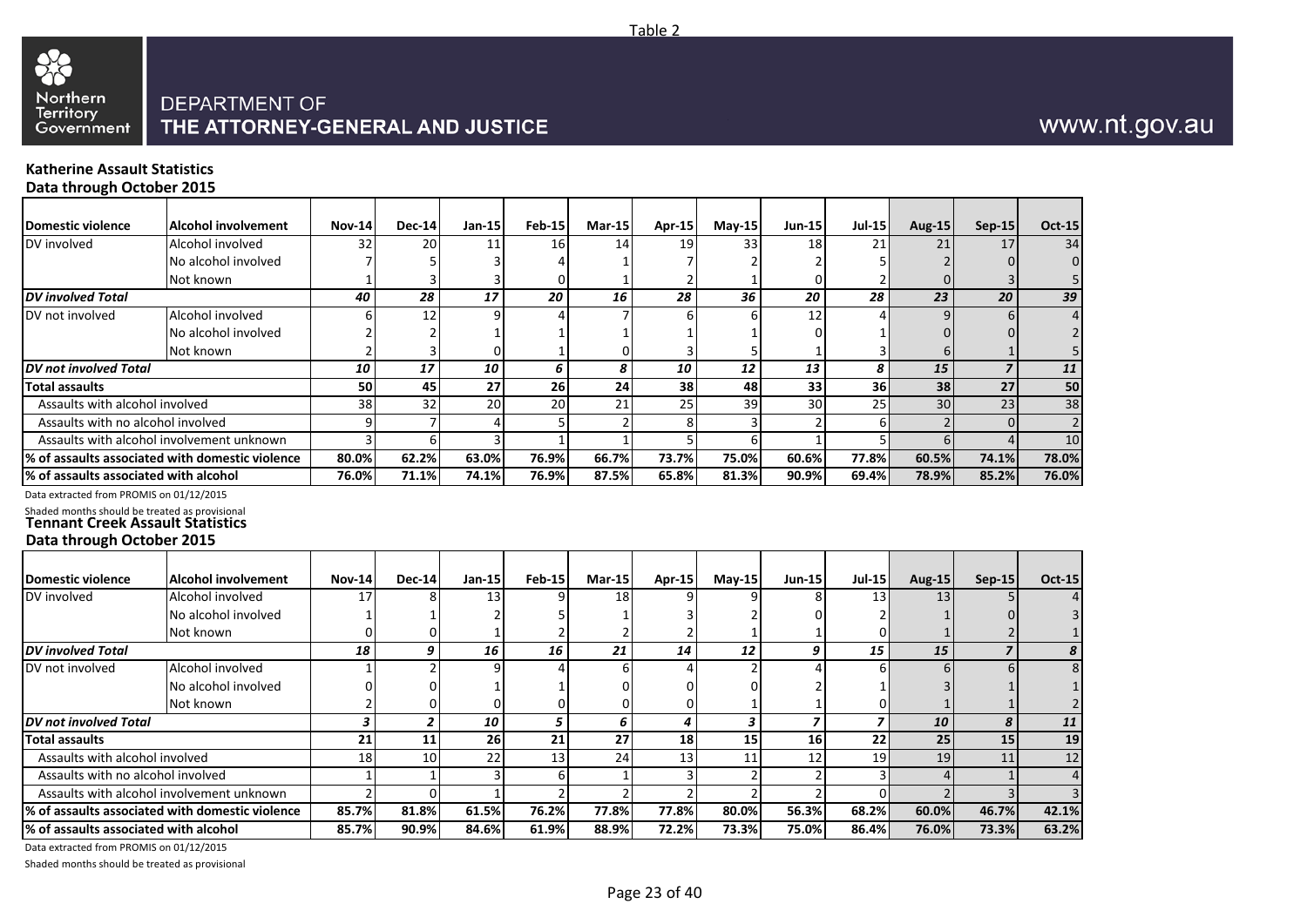

# www.nt.gov.au

#### **Nhulunbuy Assault Statistics Data through October 2015**

| <b>Domestic violence</b>                       | <b>Alcohol involvement</b>                      | Aug-13         | <b>Sep-13</b>   | Oct-13 | <b>Nov-13</b> | <b>Dec-13</b> | $Jan-14$                | $Feb-14$      | Mar-14 | Apr-14 | $May-14$ | <b>Jun-14</b> | <b>Jul-14</b> | Aug-14        | $Sep-14$ | <b>Oct-14</b>  |
|------------------------------------------------|-------------------------------------------------|----------------|-----------------|--------|---------------|---------------|-------------------------|---------------|--------|--------|----------|---------------|---------------|---------------|----------|----------------|
| DV involved                                    | Alcohol involved                                |                |                 |        |               |               |                         |               |        |        |          |               |               |               |          |                |
|                                                | No alcohol involved                             |                |                 |        |               |               |                         |               |        |        |          |               |               |               |          | 0              |
|                                                | Not known                                       |                |                 |        |               |               |                         |               |        |        |          |               |               |               |          | 0              |
| <b>DV</b> involved Total                       |                                                 | 6              | 9               | 7      |               | ĥ             |                         | 3             |        |        | 10       |               | 10            | 6             | 6        | $\overline{z}$ |
| DV not involved                                | Alcohol involved                                |                |                 |        |               |               |                         |               |        |        |          |               |               |               |          | 3              |
|                                                | No alcohol involved                             |                |                 |        |               |               |                         |               |        |        |          |               |               |               |          |                |
|                                                | Not known                                       |                |                 |        |               |               |                         |               |        |        |          |               |               |               |          |                |
| DV not involved Total                          |                                                 |                |                 | 2      |               |               | $\overline{\mathbf{3}}$ | 9             |        |        |          |               |               | 8             | 3        | 3              |
| <b>Total assaults</b>                          |                                                 | 8              | 10 <sup>1</sup> | 9      | 10            | 11            | 10                      | 12            |        | 11     | 12       | 16            | 15            | 14            | 9        | 10             |
| Assaults with alcohol involved                 |                                                 |                | 61              |        |               |               |                         | 10            |        |        |          |               | 12            |               |          | 10             |
| Assaults with no alcohol involved              |                                                 | $\mathfrak{p}$ |                 |        |               |               |                         |               |        |        |          |               |               |               |          | $\Omega$       |
|                                                | Assaults with alcohol involvement unknown       |                |                 |        |               |               |                         |               |        |        |          |               |               |               |          | $\Omega$       |
|                                                | % of assaults associated with domestic violence | 75.0%          | 90.0%           | 77.8%  | 60.0%         | 54.5%         | 70.0%                   | 25.0%         | 80.0%  | 72.7%  | 83.3%    | 50.0%         | 66.7%         | 42.9%         | 66.7%    | 70.0%          |
| % of assaults associated with alcohol          |                                                 | 50.0%          | 60.0%           | 55.6%  | 50.0%         | 81.8%         | 90.0%                   | 83.3%         | 40.0%  | 72.7%  | 58.3%    | 50.0%         | 80.0%         | 57.1%         | 77.8%    | 100.0%         |
| Data extracted from PROMIS on 01/12/2015       |                                                 |                |                 |        |               |               |                         |               |        |        |          |               |               |               |          |                |
| Shaded months should be treated as provisional |                                                 |                |                 |        |               |               |                         |               |        |        |          |               |               |               |          |                |
| <b>NT Balance Assault Statistics</b>           |                                                 |                |                 |        |               |               |                         |               |        |        |          |               |               |               |          |                |
| Data through October 2015                      |                                                 |                |                 |        |               |               |                         |               |        |        |          |               |               |               |          |                |
|                                                |                                                 |                |                 |        |               |               |                         |               |        |        |          |               |               |               |          |                |
| <b>Domestic violence</b>                       | <b>Alcohol involvement</b>                      | <b>Aug-13</b>  | $Sep-13$        | Oct-13 | <b>Nov-13</b> | $Dec-13$      | Jan-14                  | <b>Feb-14</b> | Mar-14 | Apr-14 | $May-14$ | $Jun-14$      | <b>Jul-14</b> | <b>Aug-14</b> | $Sep-14$ | <b>Oct-14</b>  |
| DV involved                                    | Alcohol involved                                | 59             | 64              | 61     | <b>66</b>     | 68            | 46                      | 53            | 41     | 54     | 54       | 34            | 54            | 62            | 80       | 62             |
|                                                | No alcohol involved                             | 50             | 60              | 63     | 70            | 68            | 53                      |               | 66     | 62     | 64       | 70            | 60            | 68            | 60       | 73             |
|                                                | Not known                                       | 14             | $\mathbf{Q}$    | 12     | 17            | 11            | 16                      | 13            | 11     | 12     | 13       | 12            | 12            | 13            | 10       | 17             |
| <b>DV</b> involved Total                       |                                                 | 123            | 133             | 136    | 153           | 147           | 115                     | 108           | 118    | 128    | 131      | 116           | 126           | 143           | 150      | 152            |

| <b>DV</b> involved Total                 |                                                 | 123   | 133   | 136             | 153   | 147   | 115             | 108   | 118   | 128   | 131   | 116   | 126             | 143   | 150   | 152   |
|------------------------------------------|-------------------------------------------------|-------|-------|-----------------|-------|-------|-----------------|-------|-------|-------|-------|-------|-----------------|-------|-------|-------|
| DV not involved                          | Alcohol involved                                | 20    | ∠⊥    | 21              |       |       |                 |       |       |       |       | ᅩ     | 13 <sup>l</sup> |       | 13    | 18    |
|                                          | No alcohol involved                             | 24    | 26    | 19 <sup>1</sup> | 29    | 14    | 18 <sup>l</sup> |       |       |       | 27    | 23    | 15 <sup>1</sup> | 18    | 25    | 28    |
|                                          | Not known                                       | ∸     |       | 12 <sup>1</sup> |       |       | 12 I            | 10    |       |       |       |       |                 | 10    |       |       |
| DV not involved Total                    |                                                 | 56    | 51    | 52              | 54    | 37    |                 |       | 41    | 50    | 41    | 42    | 33              | 40    | 47    | 53    |
| <b>Total assaults</b>                    |                                                 | 179   | 184   | 188 I           | 207   | 184   | 1561            | 145   | 159   | 178   | 172   | 158   | 159             | 183   | 197   | 205   |
| Assaults with alcohol involved           |                                                 |       | 85    | 82              |       | 83    |                 |       |       | 781   | 62    | 46    | <b>67</b>       | 74    | 93    | 80    |
| Assaults with no alcohol involved        |                                                 |       | 86    | 82              | 99    | 82    |                 |       |       | 791   | 9     | 93    | 75I             | 86    | 85    | 101   |
|                                          | Assaults with alcohol involvement unknown       | 26    |       | <b>241</b>      |       |       | <b>28</b>       |       |       |       | 10    | 19    |                 |       | 19    | 24    |
|                                          | % of assaults associated with domestic violence | 68.7% | 72.3% | 72.3%l          | 73.9% | 79.9% | 73.7%           | 74.5% | 74.2% | 71.9% | 76.2% | 73.4% | 79.2%           | 78.1% | 76.1% | 74.1% |
| % of assaults associated with alcohol    |                                                 | 44.1% | 46.2% | 43.6%           | 38.2% | 45.1% | 36.5%           | 42.1% | 33.3% | 43.8% | 36.0% | 29.1% | 42.1%           | 40.4% | 47.2% | 39.0% |
| Data ovtracted from BROMIS on 01/12/2015 |                                                 |       |       |                 |       |       |                 |       |       |       |       |       |                 |       |       |       |

Data extracted from PROMIS on 01/12/2015

Shaded months should be treated as provisional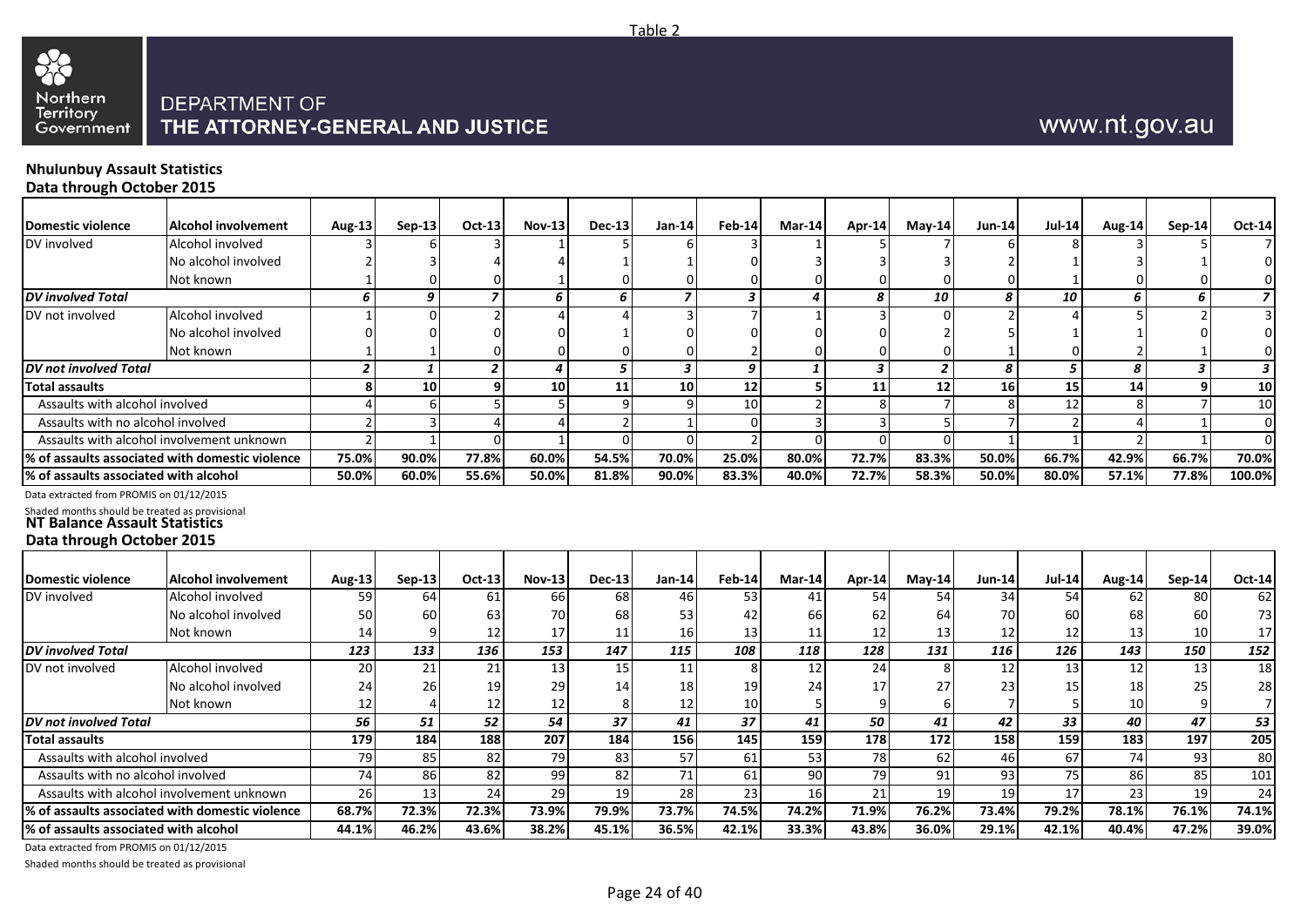

## **Nhulunbuy Assault Statistics**

**Data through October 2015**

| <b>Domestic violence</b>                                                                                            | <b>Alcohol involvement</b>                      | <b>Nov-14</b>       | <b>Dec-14</b> | Jan-15         | <b>Feb-15</b>  | <b>Mar-15</b>  | <b>Apr-15</b>       | $Mav-15$                | Jun-15         | <b>Jul-15</b>   | <b>Aug-15</b>       | $Sep-15$         | <b>Oct-15</b>   |
|---------------------------------------------------------------------------------------------------------------------|-------------------------------------------------|---------------------|---------------|----------------|----------------|----------------|---------------------|-------------------------|----------------|-----------------|---------------------|------------------|-----------------|
| DV involved                                                                                                         | Alcohol involved                                |                     | 12            |                |                |                |                     |                         |                |                 | 15                  |                  |                 |
|                                                                                                                     | No alcohol involved                             |                     | 5             |                |                |                |                     |                         |                |                 |                     |                  | 0               |
|                                                                                                                     | Not known                                       | 0                   | 0             | 0              | 1              |                |                     |                         |                |                 |                     |                  | $\overline{3}$  |
| <b>DV</b> involved Total                                                                                            |                                                 | 4                   | 17            | 4              | $\overline{z}$ | 4              | 5                   | 3                       | $\overline{2}$ | 6               | 16                  | 11               | 4               |
| DV not involved                                                                                                     | Alcohol involved                                | 5                   | 6             | $\overline{2}$ | $\mathbf{1}$   | $\mathcal{P}$  |                     |                         | $\Omega$       |                 |                     |                  | $\overline{2}$  |
|                                                                                                                     | No alcohol involved                             |                     | O             |                | $\Omega$       |                |                     |                         |                |                 |                     |                  | $\Omega$        |
|                                                                                                                     | Not known                                       | 0                   | 0             | <sup>0</sup>   | $\Omega$       |                |                     |                         |                |                 |                     |                  | $\Omega$        |
| <b>DV</b> not involved Total                                                                                        |                                                 | 5                   | 6             | 4              | $\mathbf{1}$   | 4              | 3                   | 6                       | 0              | 4               | 8                   | $\boldsymbol{4}$ | $\overline{2}$  |
| <b>Total assaults</b>                                                                                               |                                                 | 9                   | 23            | 8              | 8              | 8              | 8                   | 9                       | $\overline{2}$ | 10              | 24                  | 15               | $6\phantom{1}6$ |
| Assaults with alcohol involved                                                                                      |                                                 | 9                   | 18            | 5              | $\overline{a}$ | $\overline{4}$ | 6                   | $\mathbf{a}$            | $\mathbf{1}$   |                 | 22                  | 11               | $\overline{3}$  |
| Assaults with no alcohol involved                                                                                   |                                                 | $\Omega$            | 5             | 3              | 3              | $\mathbf{1}$   | 2                   | 3                       |                |                 |                     |                  | $\Omega$        |
|                                                                                                                     | Assaults with alcohol involvement unknown       | $\Omega$            | $\Omega$      | $\Omega$       | $\mathbf{1}$   | 3              | $\Omega$            | $\overline{\mathbf{3}}$ | $\Omega$       |                 |                     |                  | $\overline{3}$  |
|                                                                                                                     | % of assaults associated with domestic violence | 44.4%               | 73.9%         | 50.0%          | 87.5%          | 50.0%          | 62.5%               | 33.3%                   | 100.0%         | 60.0%           | 66.7%               | 73.3%            | 66.7%           |
| % of assaults associated with alcohol                                                                               |                                                 | 100.0%              | 78.3%         | 62.5%          | 50.0%          | 50.0%          | 75.0%               | 33.3%                   | 50.0%          | 70.0%           | 91.7%               | 73.3%            | 50.0%           |
| Data extracted from PROMIS on 01/12/2015                                                                            |                                                 |                     |               |                |                |                |                     |                         |                |                 |                     |                  |                 |
| Shaded months should be treated as provisional<br><b>NT Balance Assault Statistics</b><br>Data through October 2015 |                                                 |                     |               |                |                |                |                     |                         |                |                 |                     |                  |                 |
| <b>Domestic violence</b>                                                                                            | <b>Alcohol involvement</b>                      |                     | <b>Dec-14</b> |                | Feb-15         | Mar-15         |                     |                         |                |                 |                     |                  | <b>Oct-15</b>   |
| DV involved                                                                                                         | Alcohol involved                                | <b>Nov-14</b><br>63 | 71            | Jan-15<br>42   | 29             |                | <b>Apr-15</b><br>53 | $Mav-15$<br>34          | <b>Jun-15</b>  | <b>Jul-15</b>   | <b>Aug-15</b><br>44 | $Sep-15$<br>62   | 63              |
|                                                                                                                     | No alcohol involved                             | 78                  |               | 68             | 62             | 58             | 48                  | 63                      | 51<br>62       | 41              | 55                  |                  | 87              |
|                                                                                                                     |                                                 | 18                  | 72<br>13      | 14             | 9              | 64<br>14       | 12                  | 17                      | 13             | 43<br>13        | 10                  | 73<br>19         | 23              |
| <b>DV</b> involved Total                                                                                            | Not known                                       | 159                 | 156           | 124            | 100            | 136            | 113                 | 114                     | 126            | $\overline{97}$ | 109                 | 154              | 173             |
|                                                                                                                     | Alcohol involved                                | 25                  | 19            |                | 13             | 12             |                     | 9                       | 14             | 17              | 13                  |                  | 10              |
| DV not involved                                                                                                     | No alcohol involved                             |                     |               | 14             | 17             |                | 11                  |                         |                |                 |                     | 11               |                 |
|                                                                                                                     | Not known                                       | 32<br>16            | 23<br>5       | 23<br>13       | 8              | 15<br>11       | 23<br>11            | 28<br>10                | 23<br>12       | 11<br>12        | 24<br>8             | 28<br>8          | 33              |
| <b>DV</b> not involved Total                                                                                        |                                                 | $\overline{73}$     | 47            | 50             | 38             | 38             | 45                  | 47                      | 49             | 40              | 45                  | 47               | 18<br>61        |
|                                                                                                                     |                                                 |                     |               |                |                |                |                     |                         |                |                 |                     |                  |                 |
| <b>Total assaults</b>                                                                                               |                                                 | 232                 | 203           | 174            | 138            | 174            | 158                 | 161                     | 175            | 137             | 154                 | 201              | 234             |
| Assaults with alcohol involved                                                                                      |                                                 | 88                  | 90            | 56             | 42             | 70             | 64                  | 43                      | 65             | 58              | 57                  | 73               | 73              |
| Assaults with no alcohol involved                                                                                   |                                                 | 110                 | 95            | 91             | 79             | 79             | 71                  | 91                      | 85             | 54              | 79                  | 101              | 120             |
|                                                                                                                     | Assaults with alcohol involvement unknown       | 34                  | 18            | 27             | 17             | 25             | 23                  | 27                      | 25             | 25              | 18                  | 27               | 41              |
|                                                                                                                     | % of assaults associated with domestic violence | 68.5%               | 76.8%         | 71.3%          | 72.5%          | 78.2%          | 71.5%               | 70.8%                   | 72.0%          | 70.8%           | 70.8%               | 76.6%            | 73.9%           |
| % of assaults associated with alcohol                                                                               |                                                 | 37.9%               | 44.3%         | 32.2%          | 30.4%          | 40.2%          | 40.5%               | 26.7%                   | 37.1%          | 42.3%           | 37.0%               | 36.3%            | 31.2%           |

Data extracted from PROMIS on 01/12/2015

Shaded months should be treated as provisional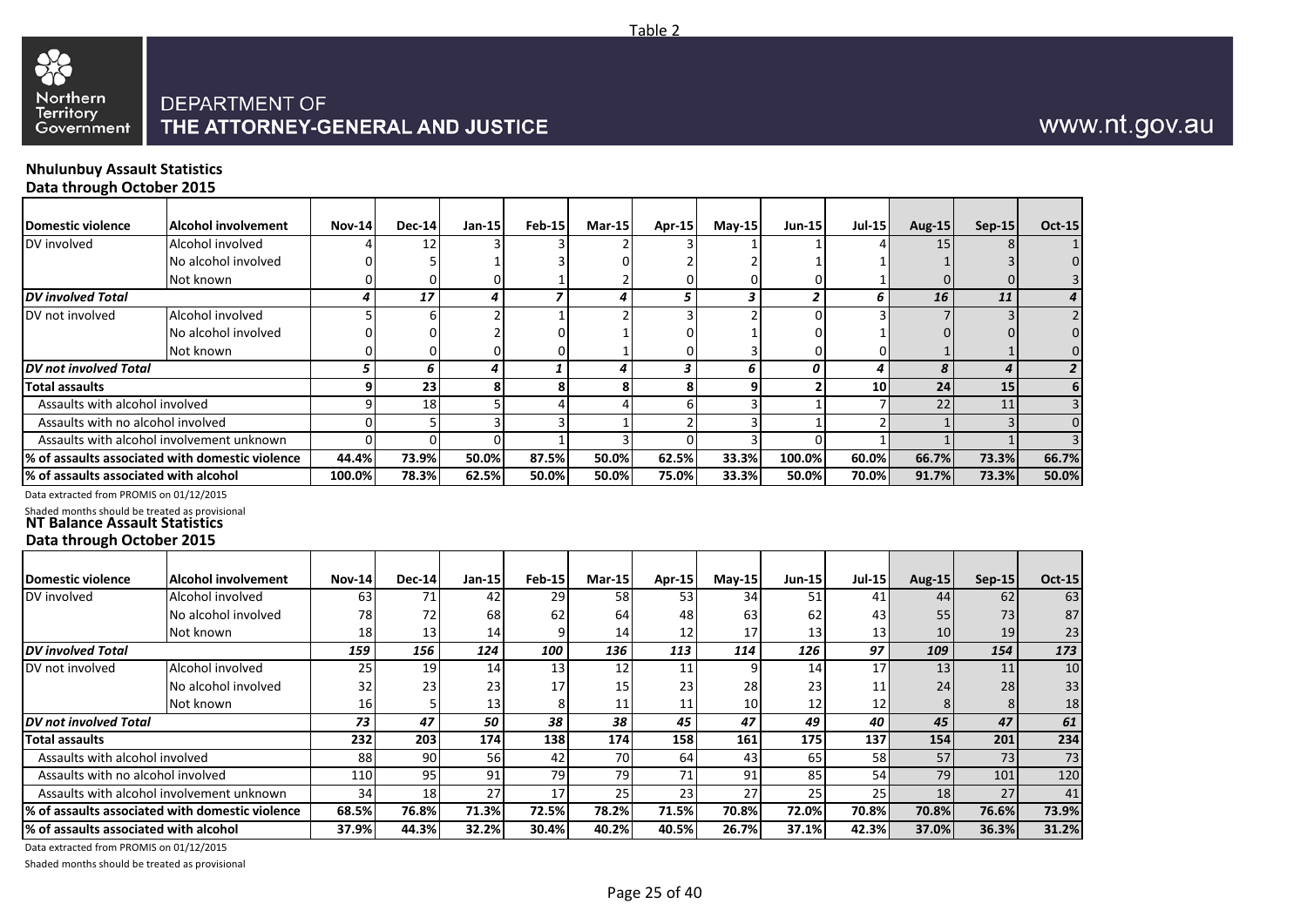

# www.nt.gov.au

#### **Northern Territory Yearly Crime Statistics** Data for the 12 months ending in October, 2010 to 2015 *Data for the U.S. Community Community Community Community Community Community Community Community Community Community Community Community Community Community Communi*

| Number of offences                                        | 2010         | 2011           | 2012           | 2013           | 2014           | 2015           | 2010     | 2011    | 2012    | 2013    | 2014    | 2015    |
|-----------------------------------------------------------|--------------|----------------|----------------|----------------|----------------|----------------|----------|---------|---------|---------|---------|---------|
| 0111 Murder                                               | 10           | 11             | 19             | 14             | 10             | 9              | 4.4      | 4.8     | 8.1     | 5.8     | 4.1     | 3.7     |
| 0121 Attempted murder                                     | 7            | $\overline{2}$ | 1              | $\overline{2}$ | 1              | 5              | 3.1      | 0.9     | 0.4     | 0.8     | 0.4     | 2.1     |
| 0131 Manslaughter                                         | 4            | 1              | $\overline{2}$ | 6              | $\overline{3}$ | $\mathbf 2$    | 1.7      | 0.4     | 0.9     | 2.5     | 1.2     | 0.8     |
| 0132 Driving causing death                                | $\mathbf 0$  | $\mathbf{1}$   | $\mathbf 0$    | $\overline{2}$ | $\mathbf 0$    | $\overline{7}$ | 0.0      | 0.4     | 0.0     | 0.8     | 0.0     | 2.9     |
| 01 Homicide and related offences                          | 21           | 15             | 22             | 24             | 14             | 23             | 9.2      | 6.5     | 9.4     | 10.0    | 5.8     | 9.4     |
| 021 Assault                                               | 6,656        | 6,490          | 6,962          | 7,780          | 7,098          | 6,834          | 2,911.6  | 2,819.0 | 2,977.9 | 3,230.1 | 2,917.1 | 2,802.8 |
| 029 Acts intended to cause injury - other                 | 23           | 28             | 29             | 29             | 32             | 14             | 10.1     | 12.2    | 12.4    | 12.0    | 13.2    | 5.7     |
| 02 Acts intended to cause injury                          | 6,679        | 6,518          | 6,991          | 7,809          | 7,130          | 6,848          | 2,921.7  | 2,831.2 | 2,990.3 | 3,242.1 | 2,930.2 | 2,808.6 |
| 031 Sexual assault                                        | 356          | 343            | 320            | 379            | 398            | 370            | 155.7    | 149.0   | 136.9   | 157.4   | 163.6   | 151.7   |
| 032 Non-assaultive sexual offences                        | 22           | 40             | 45             | 47             | 64             | 47             | 9.6      | 17.4    | 19.2    | 19.5    | 26.3    | 19.3    |
| 03 Sexual assault and related offences                    | 378          | 383            | 365            | 426            | 462            | 417            | 165.4    | 166.4   | 156.1   | 176.9   | 189.9   | 171.0   |
| 049 Other dangerous or negligent acts endangering persons | 84           | 92             | 113            | 153            | 111            | 104            | 36.7     | 40.0    | 48.3    | 63.5    | 45.6    | 42.7    |
| 0511 Abduction and kidnapping                             | 1            | $\overline{2}$ | $\overline{2}$ | $\mathbf{1}$   | $\mathbf 0$    | $\mathbf 0$    | 0.4      | 0.9     | 0.9     | 0.4     | 0.0     | 0.0     |
| 0521 Deprivation of liberty/false imprisonment            | 40           | 47             | 59             | 47             | 46             | 36             | 17.5     | 20.4    | 25.2    | 19.5    | 18.9    | 14.8    |
| 0531 Harassment and private nuisance                      | 95           | 48             | 56             | 51             | 51             | 128            | 41.6     | 20.8    | 24.0    | 21.2    | 21.0    | 52.5    |
| 0532 Threatening behaviour                                | 363          | 301            | 315            | 343            | 341            | 331            | 158.8    | 130.7   | 134.7   | 142.4   | 140.1   | 135.8   |
| 05 Abduction, harassment and other offences               | 499          | 398            | 432            | 442            | 438            | 495            | 218.3    | 172.9   | 184.8   | 183.5   | 180.0   | 203.0   |
| 061 Robberv                                               | 86           | 95             | 104            | 80             | 89             | 112            | 37.6     | 41.3    | 44.5    | 33.2    | 36.6    | 45.9    |
| 0621 Blackmail and extortion                              | $\mathbf{1}$ | $\mathbf{0}$   | $\overline{2}$ | $\mathbf 0$    | 5              | $\overline{2}$ | 0.4      | 0.0     | 0.9     | 0.0     | 2.1     | 0.8     |
| 06 Robbery, extortion and related offences                | 87           | 95             | 106            | 80             | 94             | 114            | 38.1     | 41.3    | 45.3    | 33.2    | 38.6    | 46.8    |
| Total offences against the person                         | 7,748        | 7,501          | 8,029          | 8,934          | 8,249          | 8,001          | 3,389.3  | 3,258.1 | 3,434.3 | 3,709.2 | 3,390.1 | 3,281.4 |
| House break-ins, actual                                   | 1,741        | 1,521          | 1,998          | 1,478          | 1,518          | 1,666          | 761.6    | 660.7   | 854.6   | 613.6   | 623.9   | 683.3   |
| House break-ins, attempted                                | 342          | 248            | 289            | 188            | 125            | 100            | 149.6    | 107.7   | 123.6   | 78.1    | 51.4    | 41.0    |
| 0711 House break-ins                                      | 2,083        | 1,769          | 2,287          | 1,666          | 1,643          | 1,766          | 911.2    | 768.4   | 978.2   | 691.7   | 675.2   | 724.3   |
| Commercial break-ins, actual                              | 1,713        | 1,557          | 1,692          | 1,582          | 1,462          | 1,484          | 749.3    | 676.3   | 723.7   | 656.8   | 600.8   | 608.6   |
| Commercial break-ins, attempted                           | 329          | 245            | 272            | 166            | 150            | 123            | 143.9    | 106.4   | 116.3   | 68.9    | 61.6    | 50.4    |
| 0711 Commercial break-ins                                 | 2,042        | 1,802          | 1,964          | 1,748          | 1,612          | 1,607          | 893.3    | 782.7   | 840.1   | 725.7   | 662.5   | 659.1   |
| 0812 Illegal use of a motor vehicle                       | 1,063        | 794            | 1,021          | 956            | 1,056          | 1,071          | 465.0    | 344.9   | 436.7   | 396.9   | 434.0   | 439.2   |
| 0813 Theft of motor vehicle parts or contents             | 1,639        | 1,254          | 1,451          | 1,074          | 1,083          | 1,231          | 717.0    | 544.7   | 620.6   | 445.9   | 445.1   | 504.9   |
| 081 Motor vehicle theft and related offences              | 2,702        | 2,048          | 2,472          | 2,030          | 2,139          | 2,302          | 1,182.0  | 889.6   | 1,057.4 | 842.8   | 879.1   | 944.1   |
| 08* Theft and related offences (other than MV)            | 7,658        | 6,804          | 7,369          | 6,638          | 6,923          | 7,240          | 3,350.0  | 2,955.4 | 3,152.0 | 2,755.9 | 2,845.2 | 2,969.3 |
| 12 Property damage offences                               | 8,688        | 6,919          | 7,705          | 6,404          | 6,433          | 6,450          | 3,800.5  | 3,005.3 | 3,295.7 | 2,658.8 | 2,643.8 | 2,645.3 |
| <b>Total property offences</b>                            | 23,173       | 19,342         | 21,797         | 18,486         | 18,750         | 19,365         | 10,136.9 | 8,401.4 | 9,323.4 | 7,675.0 | 7,705.7 | 7,942.1 |

Data extracted from PROMIS on 01/12/2015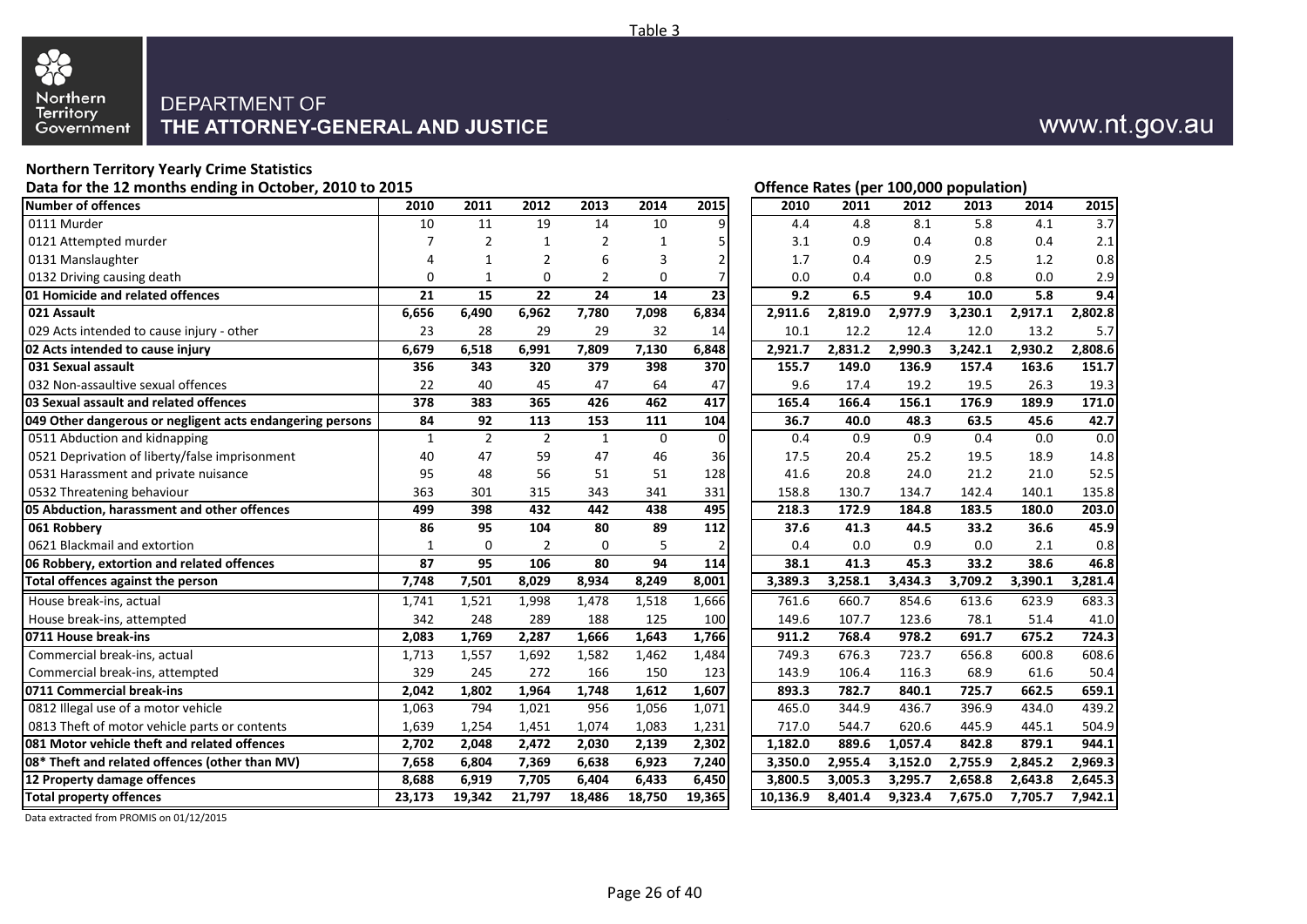

#### **Darwin Yearly Crime Statistics**

Data for the 12 months ending in October, 2010 to 2015 **Contact Contact Contact Contact Contact Contact Contact Contact Contact Contact Contact Contact Contact Contact Contact Contact Contact Contact Contact Contact Contac** 

| <b>Number of offences</b>                                 | 2010           | 2011         | 2012           | 2013         | 2014           | 2015           | 2010     | 2011                 | 2012     | 2013    | 2014    | 2015    |
|-----------------------------------------------------------|----------------|--------------|----------------|--------------|----------------|----------------|----------|----------------------|----------|---------|---------|---------|
| 0111 Murder                                               | $\mathbf{1}$   | 1            | $\overline{7}$ | 4            | $\overline{2}$ | $\overline{2}$ | 1.3      | 1.3                  | 8.7      | 4.8     | 2.4     | 2.4     |
| 0121 Attempted murder                                     | 2              | 0            | 0              | 1            | 0              | 4              | 2.5      | 0.0                  | 0.0      | 1.2     | 0.0     | 4.7     |
| 0131 Manslaughter                                         | $\overline{2}$ | $\Omega$     | 1              | $\mathbf{1}$ | $\overline{2}$ | $\mathbf 2$    | 2.5      | 0.0                  | 1.2      | 1.2     | 2.4     | 2.4     |
| 0132 Driving causing death                                | 0              | $\mathbf 0$  | $\mathbf 0$    | $\mathbf 0$  | $\pmb{0}$      | $\mathbf 1$    | 0.0      | 0.0                  | 0.0      | 0.0     | 0.0     | 1.2     |
| 01 Homicide and related offences                          | 5              | $\mathbf{1}$ | 8              | 6            | 4              | 9              | 6.3      | 1.3                  | 9.9      | 7.2     | 4.7     | 10.7    |
| 021 Assault                                               | 1,646          | 1,492        | 1,568          | 1,723        | 1,870          | 1,797          | 2,086.9  | 1,877.4              | 1,938.7  | 2,072.2 | 2,219.6 | 2,131.2 |
| 029 Acts intended to cause injury - other                 | 5              | 8            | 11             | 7            | 13             | 6              | 6.3      | 10.1                 | 13.6     | 8.4     | 15.4    | 7.1     |
| 02 Acts intended to cause injury                          | 1,651          | 1,500        | 1,579          | 1,730        | 1,883          | 1,803          | 2,093.3  | 1,887.5              | 1,952.3  | 2,080.7 | 2,235.0 | 2,138.3 |
| 031 Sexual assault                                        | 107            | 109          | 105            | 135          | 133            | 129            | 135.7    | 137.2                | 129.8    | 162.4   | 157.9   | 153.0   |
| 032 Non-assaultive sexual offences                        | 5              | 13           | 13             | 20           | 25             | 28             | 6.3      | 16.4                 | 16.1     | 24.1    | 29.7    | 33.2    |
| 03 Sexual assault and related offences                    | 112            | 122          | 118            | 155          | 158            | 157            | 142.0    | 153.5                | 145.9    | 186.4   | 187.5   | 186.2   |
| 049 Other dangerous or negligent acts endangering persons | 21             | 18           | 18             | 35           | 22             | 35             | 26.6     | 22.6                 | 22.3     | 42.1    | 26.1    | 41.5    |
| 0511 Abduction and kidnapping                             | $\mathbf 0$    | $\Omega$     | $\mathbf{1}$   | $\mathbf 0$  | $\mathbf 0$    | $\overline{0}$ | 0.0      | 0.0                  | 1.2      | 0.0     | 0.0     | 0.0     |
| 0521 Deprivation of liberty/false imprisonment            | $\overline{7}$ | 11           | 20             | 6            | 12             | 11             | 8.9      | 13.8                 | 24.7     | 7.2     | 14.2    | 13.0    |
| 0531 Harassment and private nuisance                      | 19             | 14           | 10             | 18           | 10             | 74             | 24.1     | 17.6                 | 12.4     | 21.6    | 11.9    | 87.8    |
| 0532 Threatening behaviour                                | 140            | 103          | 110            | 81           | 114            | 103            | 177.5    | 129.6                | 136.0    | 97.4    | 135.3   | 122.2   |
| 05 Abduction, harassment and other offences               | 166            | 128          | 141            | 105          | 136            | 188            | 210.5    | 161.1                | 174.3    | 126.3   | 161.4   | 223.0   |
| 061 Robbery                                               | 42             | 47           | 57             | 47           | 53             | 48             | 53.3     | 59.1                 | 70.5     | 56.5    | 62.9    | 56.9    |
| 0621 Blackmail and extortion                              | 1              | 0            | 1              | 0            | $\overline{2}$ | 1              | 1.3      | 0.0                  | 1.2      | 0.0     | 2.4     | 1.2     |
| 06 Robbery, extortion and related offences                | 43             | 47           | 58             | 47           | 55             | 49             | 54.5     | 59.1                 | 71.7     | 56.5    | 65.3    | 58.1    |
| Total offences against the person                         | 1,998          | 1,816        | 1,922          | 2,078        | 2,258          | 2,241          | 2,533.2  | $2,285.\overline{1}$ | 2,376.4  | 2,499.2 | 2,680.1 | 2,657.8 |
| House break-ins, actual                                   | 772            | 526          | 746            | 434          | 622            | 628            | 978.8    | 661.9                | 922.4    | 522.0   | 738.3   | 744.8   |
| House break-ins, attempted                                | 143            | 88           | 117            | 36           | 25             | 16             | 181.3    | 110.7                | 144.7    | 43.3    | 29.7    | 19.0    |
| 0711 House break-ins                                      | 915            | 614          | 863            | 470          | 647            | 644            | 1,160.1  | 772.6                | 1,067.1  | 565.3   | 768.0   | 763.8   |
| Commercial break-ins, actual                              | 484            | 395          | 483            | 457          | 374            | 330            | 613.7    | 497.0                | 597.2    | 549.6   | 443.9   | 391.4   |
| Commercial break-ins, attempted                           | 85             | 61           | 75             | 42           | 23             | 24             | 107.8    | 76.8                 | 92.7     | 50.5    | 27.3    | 28.5    |
| 0711 Commercial break-ins                                 | 569            | 456          | 558            | 499          | 397            | 354            | 721.4    | 573.8                | 689.9    | 600.1   | 471.2   | 419.8   |
| 0812 Illegal use of a motor vehicle                       | 439            | 283          | 377            | 361          | 437            | 432            | 556.6    | 356.1                | 466.1    | 434.2   | 518.7   | 512.3   |
| 0813 Theft of motor vehicle parts or contents             | 875            | 743          | 802            | 551          | 544            | 650            | 1,109.4  | 934.9                | 991.6    | 662.7   | 645.7   | 770.9   |
| 081 Motor vehicle theft and related offences              | 1,314          | 1,026        | 1,179          | 912          | 981            | 1,082          | 1.666.0  | 1,291.0              | 1,457.8  | 1,096.9 | 1,164.4 | 1,283.2 |
| 08* Theft and related offences (other than MV)            | 3,678          | 3,034        | 3,305          | 2,958        | 3,061          | 3,150          | 4,663.3  | 3,817.7              | 4,086.5  | 3,557.6 | 3,633.2 | 3,735.9 |
| 12 Property damage offences                               | 3,621          | 2,728        | 2,796          | 2,212        | 2,333          | 2,367          | 4.591.0  | 3.432.7              | 3,457.1  | 2,660.3 | 2,769.1 | 2,807.2 |
| <b>Total property offences</b>                            | 10,097         | 7,858        | 8,701          | 7,051        | 7,419          | 7,597          | 12,801.8 | 9,887.8              | 10,758.3 | 8,480.2 | 8,805.9 | 9,009.9 |

Data extracted from PROMIS on 01/12/2015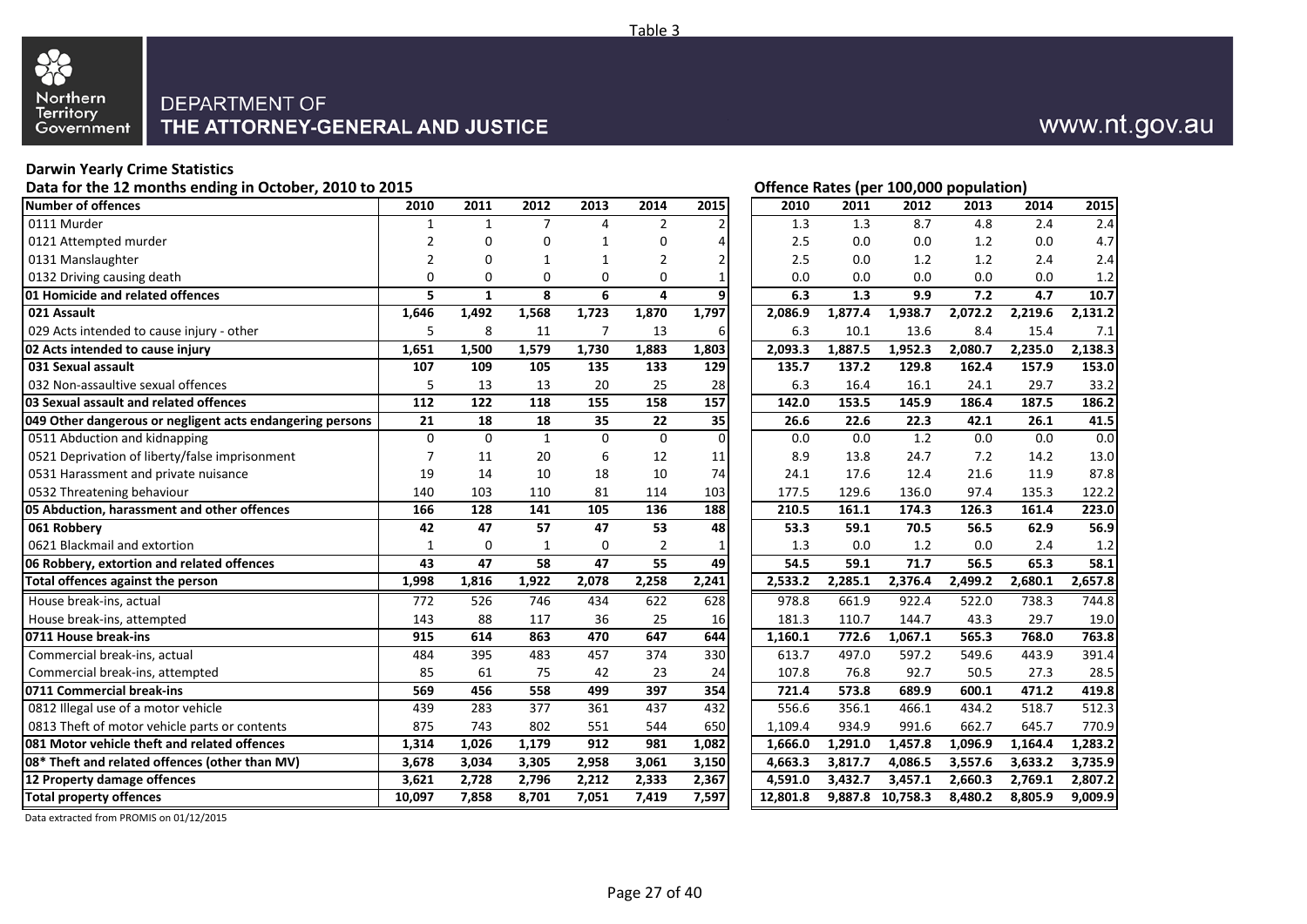

# www.nt.gov.au

**Offence Rates (per 100,000 population)** 

#### **Palmerston Yearly Crime Statistics**

| Data for the 12 months ending in October, 2010 to 2015 |  |  |
|--------------------------------------------------------|--|--|
|--------------------------------------------------------|--|--|

| Number of offences                                        | 2010                    | 2011        | 2012           | 2013           | 2014             | 2015             | 2010     | 2011    | 2012    | 2013    | 2014    | 2015    |
|-----------------------------------------------------------|-------------------------|-------------|----------------|----------------|------------------|------------------|----------|---------|---------|---------|---------|---------|
| 0111 Murder                                               | $\Omega$                | $\Omega$    | $\overline{2}$ | $\mathbf{1}$   | $\mathbf{1}$     |                  | 0.0      | 0.0     | 6.8     | 3.2     | 3.1     | 0.0     |
| 0121 Attempted murder                                     |                         | 0           | 0              | 0              | 0                | 0                | 3.5      | 0.0     | 0.0     | 0.0     | 0.0     | 0.0     |
| 0131 Manslaughter                                         | 0                       | $\Omega$    | $\Omega$       | $\Omega$       | $\Omega$         | $\Omega$         | 0.0      | 0.0     | 0.0     | 0.0     | 0.0     | 0.0     |
| 0132 Driving causing death                                | 0                       | 0           | 0              | 0              | 0                |                  | 0.0      | 0.0     | 0.0     | 0.0     | 0.0     | 8.9     |
| 01 Homicide and related offences                          | $\mathbf{1}$            | 0           | $\overline{2}$ | $\mathbf{1}$   | $\mathbf{1}$     |                  | 3.5      | 0.0     | 6.8     | 3.2     | 3.1     | 8.9     |
| 021 Assault                                               | 460                     | 440         | 479            | 487            | 475              | 432              | 1,594.6  | 1,511.5 | 1,617.9 | 1,563.1 | 1,467.8 | 1,279.1 |
| 029 Acts intended to cause injury - other                 | $\overline{2}$          | 2           | 3              | 4              | 6                |                  | 6.9      | 6.9     | 10.1    | 12.8    | 18.5    | 3.0     |
| 02 Acts intended to cause injury                          | 462                     | 442         | 482            | 491            | 481              | 433              | 1.601.5  | 1,518.3 | 1,628.0 | 1,575.9 | 1,486.3 | 1,282.0 |
| 031 Sexual assault                                        | 26                      | 28          | 23             | 30             | 52               | 27               | 90.1     | 96.2    | 77.7    | 96.3    | 160.7   | 79.9    |
| 032 Non-assaultive sexual offences                        | $\mathbf{1}$            | 9           | 5              | 6              | 11               | 3                | 3.5      | 30.9    | 16.9    | 19.3    | 34.0    | 8.9     |
| 03 Sexual assault and related offences                    | 27                      | 37          | 28             | 36             | 63               | 30               | 93.6     | 127.1   | 94.6    | 115.5   | 194.7   | 88.8    |
| 049 Other dangerous or negligent acts endangering persons | $\overline{7}$          | 8           | 9              | 8              | 9                |                  | 24.3     | 27.5    | 30.4    | 25.7    | 27.8    | 8.9     |
| 0511 Abduction and kidnapping                             | $\mathbf 0$             | $\mathbf 0$ | $\mathbf{1}$   | $\mathbf 0$    | 0                | 0                | 0.0      | 0.0     | 3.4     | 0.0     | 0.0     | 0.0     |
| 0521 Deprivation of liberty/false imprisonment            | $\overline{2}$          | 4           | 4              | 7              | 5                | 2                | 6.9      | 13.7    | 13.5    | 22.5    | 15.5    | 5.9     |
| 0531 Harassment and private nuisance                      | 6                       | 3           | 3              | $\overline{2}$ | 3                | 6                | 20.8     | 10.3    | 10.1    | 6.4     | 9.3     | 17.8    |
| 0532 Threatening behaviour                                | 28                      | 32          | 26             | 29             | 34               | 30               | 97.1     | 109.9   | 87.8    | 93.1    | 105.1   | 88.8    |
| 05 Abduction, harassment and other offences               | 36                      | 39          | 34             | 38             | 42               | 38               | 124.8    | 134.0   | 114.8   | 122.0   | 129.8   | 112.5   |
| 061 Robbery                                               | 3                       | 15          | 12             | 9              | 9                | 15               | 10.4     | 51.5    | 40.5    | 28.9    | 27.8    | 44.4    |
| 0621 Blackmail and extortion                              | $\mathbf 0$             | 0           | 1              | 0              | 1                | 0                | 0.0      | 0.0     | 3.4     | 0.0     | 3.1     | 0.0     |
| 06 Robbery, extortion and related offences                | $\overline{\mathbf{3}}$ | 15          | 13             | 9              | 10               | 15               | 10.4     | 51.5    | 43.9    | 28.9    | 30.9    | 44.4    |
| Total offences against the person                         | 536                     | 541         | 568            | 583            | 606              | $\overline{522}$ | 1,858.0  | 1,858.4 | 1,918.5 | 1,871.2 | 1,872.6 | 1,545.5 |
| House break-ins, actual                                   | 189                     | 136         | 264            | 165            | $\overline{175}$ | 276              | 655.2    | 467.2   | 891.7   | 529.6   | 540.8   | 817.2   |
| House break-ins, attempted                                | 65                      | 34          | 56             | 28             | 13               | 12               | 225.3    | 116.8   | 189.2   | 89.9    | 40.2    | 35.5    |
| 0711 House break-ins                                      | 254                     | 170         | 320            | 193            | 188              | 288              | 880.5    | 584.0   | 1,080.9 | 619.5   | 580.9   | 852.7   |
| Commercial break-ins, actual                              | 137                     | 109         | 106            | 79             | 104              | 159              | 474.9    | 374.4   | 358.0   | 253.6   | 321.4   | 470.8   |
| Commercial break-ins, attempted                           | 34                      | 32          | 36             | 15             | 7                | 8                | 117.9    | 109.9   | 121.6   | 48.1    | 21.6    | 23.7    |
| 0711 Commercial break-ins                                 | 171                     | 141         | 142            | 94             | 111              | 167              | 592.8    | 484.4   | 479.6   | 301.7   | 343.0   | 494.4   |
| 0812 Illegal use of a motor vehicle                       | 175                     | 112         | 159            | 144            | 232              | 228              | 606.6    | 384.7   | 537.1   | 462.2   | 716.9   | 675.1   |
| 0813 Theft of motor vehicle parts or contents             | 286                     | 155         | 199            | 207            | 226              | 246              | 991.4    | 532.4   | 672.2   | 664.4   | 698.3   | 728.3   |
| 081 Motor vehicle theft and related offences              | 461                     | 267         | 358            | 351            | 458              | 474              | 1,598.0  | 917.2   | 1,209.2 | 1,126.6 | 1,415.2 | 1,403.4 |
| 08* Theft and related offences (other than MV)            | 1,009                   | 835         | 947            | 764            | 984              | 1,052            | 3,497.6  | 2,868.3 | 3,198.7 | 2,452.2 | 3,040.6 | 3,114.7 |
| 12 Property damage offences                               | 1,171                   | 683         | 761            | 662            | 694              | 795              | 4,059.2  | 2,346.2 | 2,570.4 | 2,124.8 | 2,144.5 | 2,353.8 |
| <b>Total property offences</b>                            | 3.066                   | 2.096       | 2.528          | 2.064          | 2.435            | 2.776            | 10.628.1 | 7,200.0 | 8,538.8 | 6,624.7 | 7,524.3 | 8,219.1 |

Data extracted from PROMIS on 01/12/2015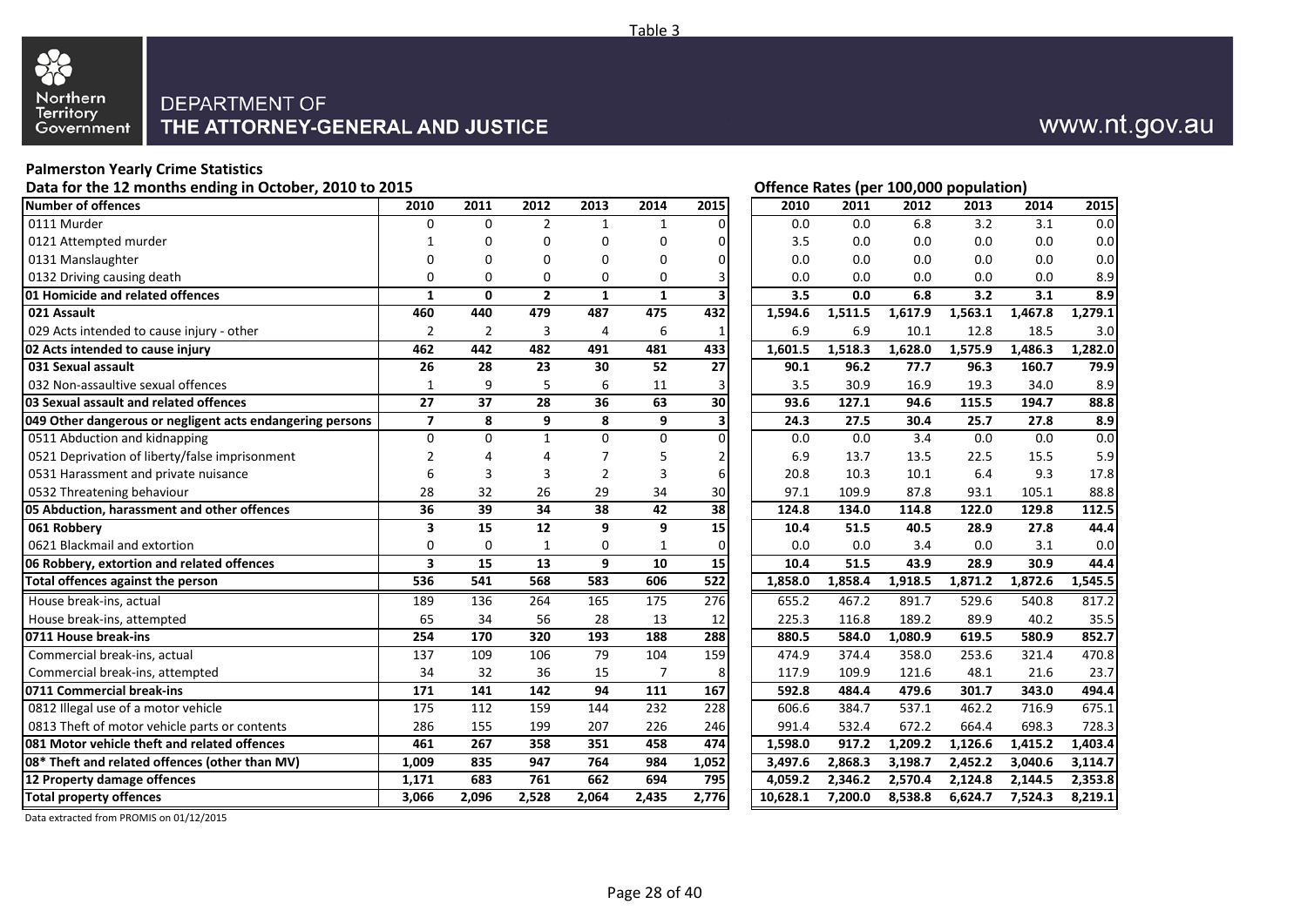

# www.nt.gov.au

#### **Alice Springs Yearly Crime Statistics**

Data for the 12 months ending in October, 2010 to 2015 **Data for the U.S. Contract Contract Contract Contract Contract Contract Contract Contract Contract Contract Contract Contract Contract Contract Contract Contract Cont** 

| Number of offences                                        | 2010           | 2011         | 2012           | 2013           | 2014           | 2015             | 2010     | 2011    | 2012                                | 2013    | 2014    | 2015     |
|-----------------------------------------------------------|----------------|--------------|----------------|----------------|----------------|------------------|----------|---------|-------------------------------------|---------|---------|----------|
| 0111 Murder                                               | $\overline{2}$ | 5            | 5              | 5              | $\overline{2}$ | $\overline{2}$   | 7.0      | 17.6    | 17.4                                | 17.1    | 6.9     | 7.0      |
| 0121 Attempted murder                                     | $\overline{2}$ | 0            | 1              | 0              | 0              | $\mathbf 0$      | 7.0      | 0.0     | 3.5                                 | 0.0     | 0.0     | 0.0      |
| 0131 Manslaughter                                         | $\Omega$       | $\Omega$     | $\mathbf{1}$   | $\mathbf{1}$   | $\mathbf 0$    | $\Omega$         | 0.0      | 0.0     | 3.5                                 | 3.4     | 0.0     | 0.0      |
| 0132 Driving causing death                                | $\mathbf 0$    | $\mathbf 0$  | $\mathbf 0$    | $\mathbf 0$    | 0              | 2                | 0.0      | 0.0     | 0.0                                 | 0.0     | 0.0     | 7.0      |
| 01 Homicide and related offences                          | 4              | 5            | $\overline{7}$ | 6              | $\overline{2}$ | 4                | 14.1     | 17.6    | 24.3                                | 20.6    | 6.9     | 14.0     |
| 021 Assault                                               | 1,718          | 1,691        | 1,763          | 1,927          | 1,527          | 1,656            | 6,051.9  | 5,943.3 | 6,122.4                             | 6,602.7 | 5,299.7 | 5,806.5  |
| 029 Acts intended to cause injury - other                 | $\overline{7}$ | 6            | 5              | 10             | 6              | $\overline{2}$   | 24.7     | 21.1    | 17.4                                | 34.3    | 20.8    | 7.0      |
| 02 Acts intended to cause injury                          | 1,725          | 1,697        | 1,768          | 1,937          | 1,533          | 1,658            | 6,076.5  | 5,964.4 | 6,139.7                             | 6,637.0 | 5,320.5 | 5,813.5  |
| 031 Sexual assault                                        | 62             | 78           | 80             | 78             | 59             | 69               | 218.4    | 274.1   | 277.8                               | 267.3   | 204.8   | 241.9    |
| 032 Non-assaultive sexual offences                        | $\overline{7}$ | 5            | $\overline{7}$ | $\overline{7}$ | 10             | 6                | 24.7     | 17.6    | 24.3                                | 24.0    | 34.7    | 21.0     |
| 03 Sexual assault and related offences                    | 69             | 83           | 87             | 85             | 69             | 75               | 243.1    | 291.7   | 302.1                               | 291.2   | 239.5   | 263.0    |
| 049 Other dangerous or negligent acts endangering persons | 22             | 24           | 31             | 49             | 25             | $\overline{37}$  | 77.5     | 84.4    | 107.7                               | 167.9   | 86.8    | 129.7    |
| 0511 Abduction and kidnapping                             | $\mathbf{0}$   | $\mathbf 0$  | $\mathbf 0$    | $\mathbf 0$    | 0              | $\mathbf 0$      | 0.0      | 0.0     | 0.0                                 | 0.0     | 0.0     | 0.0      |
| 0521 Deprivation of liberty/false imprisonment            | 13             | 10           | 12             | 15             | 4              | 4                | 45.8     | 35.1    | 41.7                                | 51.4    | 13.9    | 14.0     |
| 0531 Harassment and private nuisance                      | 14             | $\mathbf{1}$ | $\overline{7}$ | 3              | $\overline{7}$ | 8                | 49.3     | 3.5     | 24.3                                | 10.3    | 24.3    | 28.1     |
| 0532 Threatening behaviour                                | 70             | 68           | 70             | 71             | 56             | 57               | 246.6    | 239.0   | 243.1                               | 243.3   | 194.4   | 199.9    |
| 05 Abduction, harassment and other offences               | 97             | 79           | 89             | 89             | 67             | 69               | 341.7    | 277.7   | 309.1                               | 305.0   | 232.5   | 241.9    |
| 061 Robbery                                               | 32             | 23           | 22             | 17             | 10             | 31               | 112.7    | 80.8    | 76.4                                | 58.2    | 34.7    | 108.7    |
| 0621 Blackmail and extortion                              | $\mathbf{0}$   | $\mathbf 0$  | $\mathbf 0$    | $\mathbf 0$    | 1              | $\mathbf 0$      | 0.0      | 0.0     | 0.0                                 | 0.0     | 3.5     | 0.0      |
| 06 Robbery, extortion and related offences                | 32             | 23           | 22             | 17             | 11             | 31               | 112.7    | 80.8    | 76.4                                | 58.2    | 38.2    | 108.7    |
| Total offences against the person                         | 1,949          | 1,911        | 2,004          | 2,183          | 1,707          | 1,874            | 6.865.6  | 6,716.6 | 6,959.3                             | 7,479.9 | 5,924.4 | 6,570.8  |
| House break-ins, actual                                   | 407            | 488          | 562            | 468            | 366            | 383              | 1,433.7  | 1,715.2 | 1,951.7                             | 1,603.6 | 1,270.3 | 1,342.9  |
| House break-ins, attempted                                | 64             | 73           | 63             | 61             | 43             | 23               | 225.4    | 256.6   | 218.8                               | 209.0   | 149.2   | 80.6     |
| 0711 House break-ins                                      | 471            | 561          | 625            | 529            | 409            | 406              | 1,659.2  | 1,971.7 | 2,170.4                             | 1,812.6 | 1,419.5 | 1,423.6  |
| Commercial break-ins, actual                              | 401            | 377          | 387            | 277            | 256            | $\overline{247}$ | 1,412.6  | 1,325.0 | 1,343.9                             | 949.1   | 888.5   | 866.1    |
| Commercial break-ins, attempted                           | 67             | 66           | 62             | 23             | 45             | 22               | 236.0    | 232.0   | 215.3                               | 78.8    | 156.2   | 77.1     |
| 0711 Commercial break-ins                                 | 468            | 443          | 449            | 300            | 301            | 269              | 1,648.6  | 1,557.0 | 1,559.2                             | 1,027.9 | 1,044.7 | 943.2    |
| 0812 Illegal use of a motor vehicle                       | 246            | 190          | 254            | 186            | 155            | 156              | 866.6    | 667.8   | 882.1                               | 637.3   | 538.0   | 547.0    |
| 0813 Theft of motor vehicle parts or contents             | 289            | 202          | 248            | 158            | 140            | 174              | 1,018.0  | 710.0   | 861.2                               | 541.4   | 485.9   | 610.1    |
| 081 Motor vehicle theft and related offences              | 535            | 392          | 502            | 344            | 295            | 330              | 1,884.6  | 1,377.8 | 1,743.3                             | 1,178.7 | 1,023.8 | 1,157.1  |
| 08* Theft and related offences (other than MV)            | 1,294          | 1,297        | 1,450          | 1,300          | 1,249          | 1,337            | 4,558.3  | 4,558.6 | 5,035.4                             | 4,454.3 | 4,334.8 | 4,687.9  |
| 12 Property damage offences                               | 2,079          | 1,773        | 2,191          | 1,578          | 1,573          | 1,497            | 7,323.5  | 6,231.5 | 7,608.7                             | 5,406.9 | 5,459.3 | 5,248.9  |
| <b>Total property offences</b>                            | 4,847          | 4,466        | 5,217          | 4,051          | 3,827          | 3,839            | 17,074.1 |         | 15,696.6 18,117.1 13,880.4 13,282.2 |         |         | 13,460.7 |

Data extracted from PROMIS on 01/12/2015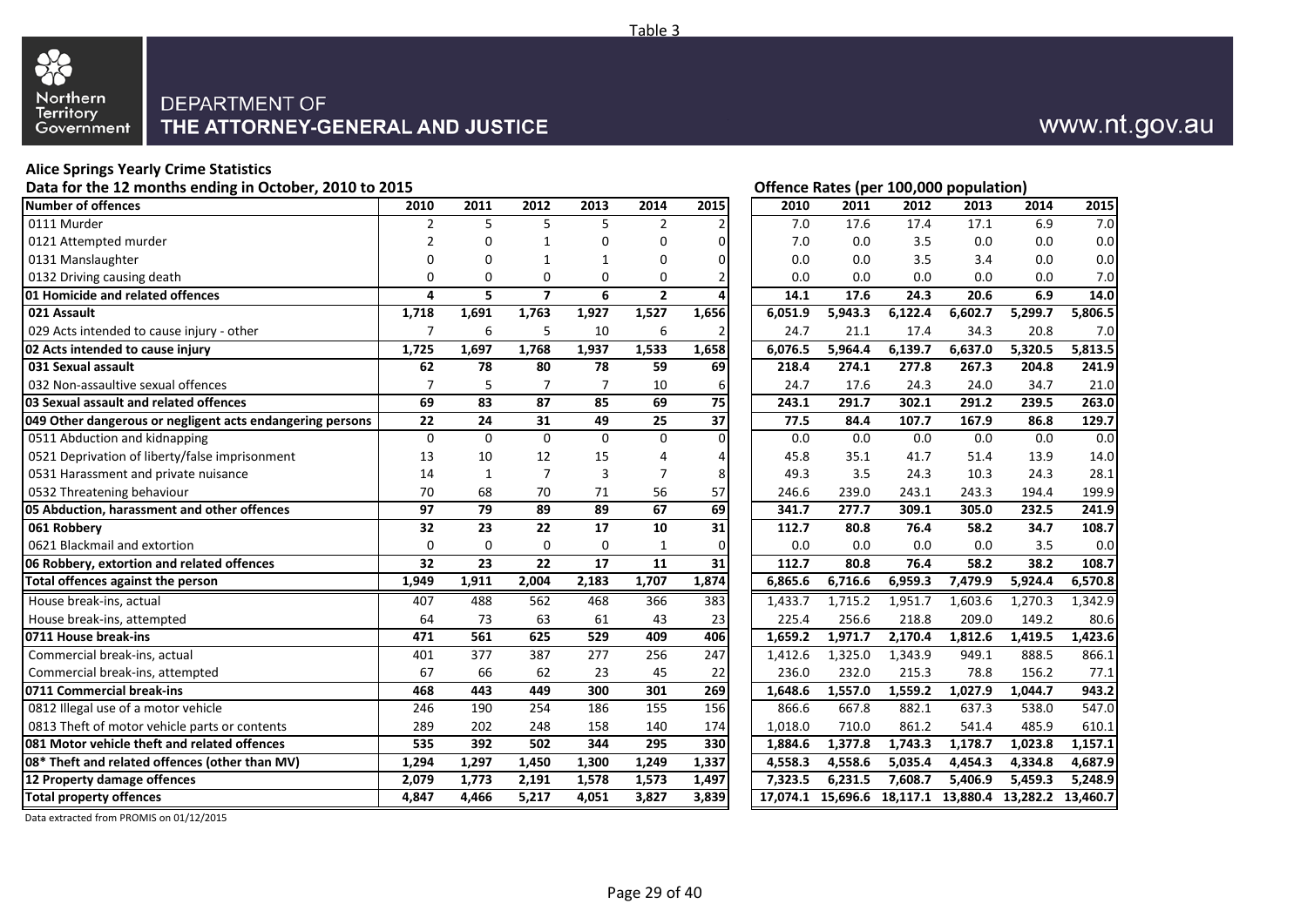

#### **Katherine Yearly Crime Statistics**

#### Data for the 12 months ending in October, 2010 to 2015 **Data for the U.S. Community Community** Community Community Community Community Community Community Community Community Community Community Community Community Communi

| Number of offences                                        | 2010             | 2011            | 2012            | 2013           | 2014                    | 2015                    | 2010     | 2011    | 2012    | 2013    | 2014    | 2015    |
|-----------------------------------------------------------|------------------|-----------------|-----------------|----------------|-------------------------|-------------------------|----------|---------|---------|---------|---------|---------|
| 0111 Murder                                               | 3                | $\mathbf{1}$    | $\mathbf{1}$    | $\Omega$       | $\overline{2}$          |                         | 28.4     | 9.4     | 9.4     | 0.0     | 18.0    | 9.0     |
| 0121 Attempted Murder                                     | $\mathbf 0$      | $\mathbf 0$     | $\mathbf 0$     | 0              | 0                       | 0                       | 0.0      | 0.0     | 0.0     | 0.0     | 0.0     | 0.0     |
| 0131 Manslaughter                                         | $\overline{2}$   | $\mathbf 0$     | $\Omega$        | 1              | $\mathbf{1}$            | 0                       | 18.9     | 0.0     | 0.0     | 9.1     | 9.0     | 0.0     |
| 0132 Driving causing death                                | $\mathbf 0$      | 0               | 0               | 0              | $\mathbf 0$             | 0                       | 0.0      | 0.0     | 0.0     | 0.0     | 0.0     | 0.0     |
| <b>01 Homicide and related offences</b>                   | 5                | $\mathbf{1}$    | $\mathbf{1}$    | $\mathbf{1}$   | $\overline{\mathbf{3}}$ | 1                       | 47.3     | 9.4     | 9.4     | 9.1     | 27.0    | 9.0     |
| 021 Assault                                               | 649              | 619             | 731             | 691            | 609                     | 442                     | 6,139.4  | 5,848.5 | 6,877.4 | 6,266.4 | 5,476.6 | 3,971.2 |
| 029 Acts intended to cause injury - other                 | $\mathbf{1}$     | 3               | 1               | 3              | 1                       | 2                       | 9.5      | 28.3    | 9.4     | 27.2    | 9.0     | 18.0    |
| 02 Acts intended to cause injury                          | 650              | 622             | 732             | 694            | 610                     | 444                     | 6,148.9  | 5,876.8 | 6,886.8 | 6,293.6 | 5,485.6 | 3,989.2 |
| 031 Sexual assault                                        | 28               | 24              | 19              | 24             | 29                      | 22                      | 264.9    | 226.8   | 178.8   | 217.6   | 260.8   | 197.7   |
| 032 Non-assaultive sexual offences                        | $\mathbf{1}$     | 3               | $\overline{2}$  | 1              | 5                       | 0                       | 9.5      | 28.3    | 18.8    | 9.1     | 45.0    | 0.0     |
| 03 Sexual assault and related offences                    | 29               | $\overline{27}$ | 21              | 25             | 34                      | $\overline{22}$         | 274.3    | 255.1   | 197.6   | 226.7   | 305.8   | 197.7   |
| 049 Other dangerous or negligent acts endangering persons | 6                | 6               | 14              | 14             | 12                      | 2                       | 56.8     | 56.7    | 131.7   | 127.0   | 107.9   | 18.0    |
| 0511 Abduction and kidnapping                             | $\mathbf 0$      | $\mathbf 0$     | $\mathbf 0$     | $\mathbf 0$    | 0                       | $\Omega$                | 0.0      | 0.0     | 0.0     | 0.0     | 0.0     | 0.0     |
| 0521 Deprivation of liberty/false imprisonment            | $\overline{4}$   | 5               | 0               | 3              | 4                       | 2                       | 37.8     | 47.2    | 0.0     | 27.2    | 36.0    | 18.0    |
| 0531 Harassment and private nuisance                      | $\mathbf{1}$     | $\overline{2}$  | $\Delta$        | $\overline{2}$ | 1                       | $\mathbf{1}$            | 9.5      | 18.9    | 37.6    | 18.1    | 9.0     | 9.0     |
| 0532 Threatening behaviour                                | 12               | 19              | 18              | 21             | 20                      | 15                      | 113.5    | 179.5   | 169.3   | 190.4   | 179.9   | 134.8   |
| 05 Abduction, harassment and other offences               | 17               | 26              | 22              | 26             | 25                      | 18                      | 160.8    | 245.7   | 207.0   | 235.8   | 224.8   | 161.7   |
| 061 Robbery                                               | 5                | 5               | 4               | $\overline{2}$ | 9                       | 7                       | 47.3     | 47.2    | 37.6    | 18.1    | 80.9    | 62.9    |
| 0621 Blackmail and extortion                              | $\mathbf 0$      | $\mathbf 0$     | $\mathbf 0$     | 0              | 1                       | 1                       | 0.0      | 0.0     | 0.0     | 0.0     | 9.0     | 9.0     |
| 06 Robbery, extortion and related offences                | 5                | 5               | 4               | $\overline{2}$ | 10                      | $\overline{\mathbf{8}}$ | 47.3     | 47.2    | 37.6    | 18.1    | 89.9    | 71.9    |
| Total offences against the person                         | $\overline{712}$ | 687             | 794             | 762            | 694                     | 495                     | 6,735.4  | 6,490.9 | 7,470.1 | 6,910.3 | 6,241.0 | 4,447.4 |
| House break-ins, actual                                   | $\overline{123}$ | 86              | 74              | 62             | 61                      | 83                      | 1,163.6  | 812.5   | 696.2   | 562.3   | 548.6   | 745.7   |
| House break-ins, attempted                                | 17               | 11              | 12              | 12             | 6                       | 4                       | 160.8    | 103.9   | 112.9   | 108.8   | 54.0    | 35.9    |
| 0711 House break-ins                                      | 140              | 97              | 86              | 74             | 67                      | 87                      | 1,324.4  | 916.5   | 809.1   | 671.1   | 602.5   | 781.7   |
| Commercial break-ins, actual                              | 121              | $\frac{113}{2}$ | 81              | 85             | 103                     | $\overline{121}$        | 1,144.6  | 1,067.6 | 762.1   | 770.8   | 926.3   | 1,087.2 |
| Commercial break-ins, attempted                           | 24               | 11              | 17              | 19             | 11                      | 7                       | 227.0    | 103.9   | 159.9   | 172.3   | 98.9    | 62.9    |
| 0711 Commercial break-ins                                 | 145              | 124             | 98              | 104            | 114                     | 128                     | 1,371.7  | 1,171.6 | 922.0   | 943.1   | 1.025.2 | 1,150.0 |
| 0812 Illegal use of a motor vehicle                       | 32               | 24              | 40              | 44             | 43                      | 58                      | 302.7    | 226.8   | 376.3   | 399.0   | 386.7   | 521.1   |
| 0813 Theft of motor vehicle parts or contents             | 39               | 37              | 42              | 31             | 64                      | 34                      | 368.9    | 349.6   | 395.1   | 281.1   | 575.5   | 305.5   |
| 081 Motor vehicle theft and related offences              | $\overline{71}$  | 61              | $\overline{82}$ | 75             | 107                     | 92                      | 671.6    | 576.3   | 771.5   | 680.1   | 962.2   | 826.6   |
| 08* Theft and related offences (other than MV)            | 427              | 411             | 381             | 354            | 360                     | 349                     | 4,039.4  | 3,883.2 | 3,584.5 | 3,210.3 | 3,237.4 | 3,135.7 |
| 12 Property damage offences                               | 405              | 346             | 356             | 333            | 381                     | 289                     | 3.831.2  | 3.269.1 | 3,349.3 | 3,019.9 | 3,426.3 | 2,596.6 |
| <b>Total property offences</b>                            | 1,188            | 1,039           | 1,003           | 940            | 1,029                   | 945                     | 11,238.3 | 9,816.7 | 9,436.4 | 8,524.5 | 9,253.6 | 8,490.6 |

Data extracted from PROMIS on 01/12/2015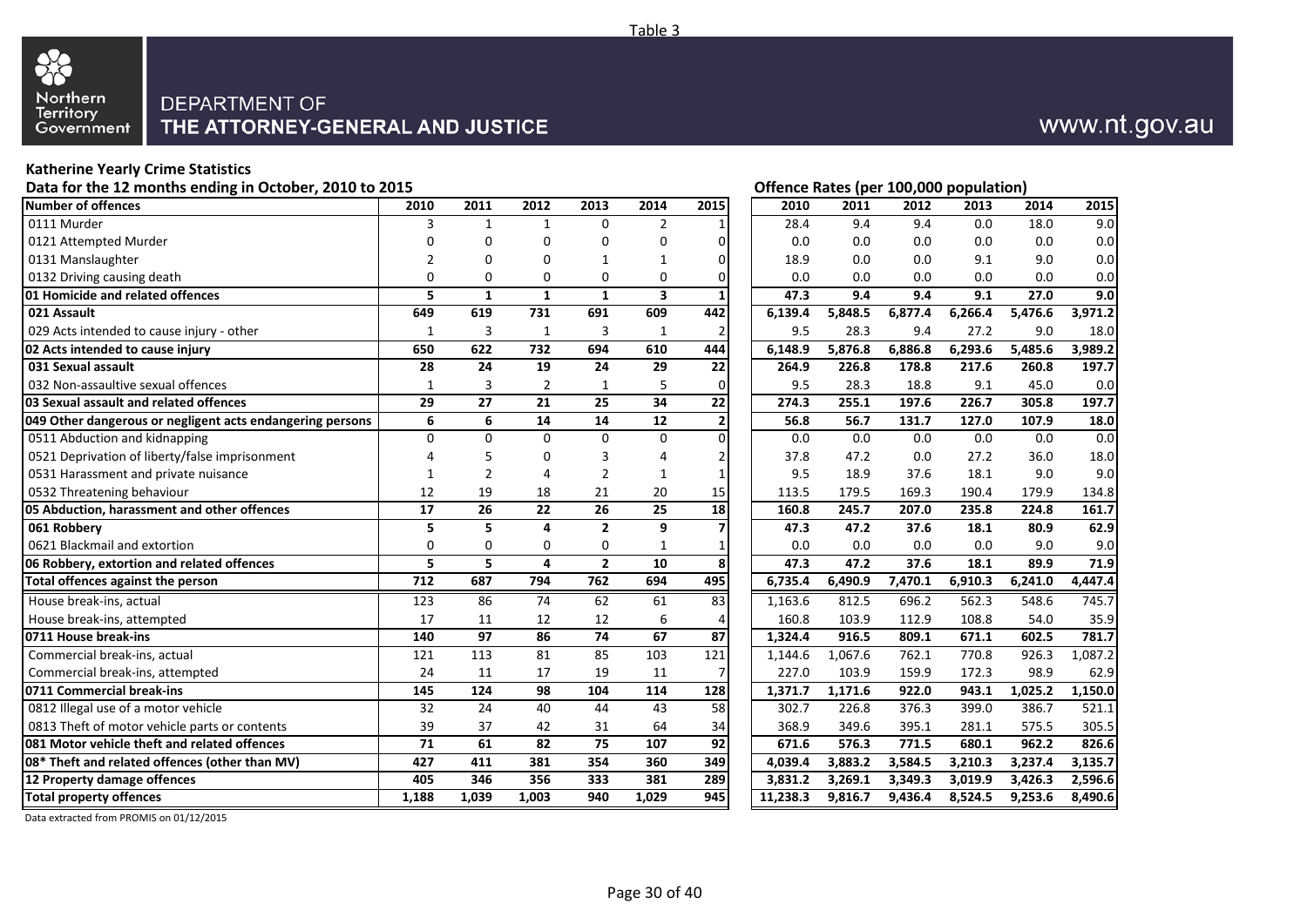

## www.nt.gov.au

## **Tennant Creek Yearly Crime Statistics**

|                                                           |                 |                 |                 |                 |                 |                 |          | . .                                 |         |                            |          |                  |
|-----------------------------------------------------------|-----------------|-----------------|-----------------|-----------------|-----------------|-----------------|----------|-------------------------------------|---------|----------------------------|----------|------------------|
| <b>Number of offences</b>                                 | 2010            | 2011            | 2012            | 2013            | 2014            | 2015            | 2010     | 2011                                | 2012    | 2013                       | 2014     | 2015             |
| 0111 Murder                                               | $\mathbf 0$     | $\Omega$        | $\Omega$        | $\Omega$        | $\overline{2}$  |                 | 0.0      | 0.0                                 | 0.0     | 0.0                        | 54.6     | 27.7             |
| 0121 Attempted murder                                     | 0               | 0               | $\Omega$        | 0               | $\mathbf 0$     | $\mathbf{0}$    | 0.0      | 0.0                                 | 0.0     | 0.0                        | 0.0      | 0.0              |
| 0131 Manslaughter                                         | $\mathbf 0$     | $\mathbf{0}$    | $\mathbf 0$     | $\overline{0}$  | $\mathbf 0$     | $\mathbf{0}$    | 0.0      | 0.0                                 | 0.0     | 0.0                        | 0.0      | 0.0              |
| 0132 Driving causing death                                | $\mathbf 0$     | $\Omega$        | 0               | 0               | 0               | $\Omega$        | 0.0      | 0.0                                 | 0.0     | 0.0                        | 0.0      | 0.0              |
| 01 Homicide and related offences                          | $\mathbf{0}$    | $\mathbf 0$     | 0               | $\mathbf{0}$    | $\overline{2}$  | $\mathbf{1}$    | 0.0      | 0.0                                 | 0.0     | 0.0                        | 54.6     | 27.7             |
| 021 Assault                                               | 504             | 487             | 441             | 693             | 379             | 236             | 14.137.4 | 13,741.5                            |         | 12,419.0 18,918.9 10,355.2 |          | 6,528.4          |
| 029 Acts intended to cause injury - other                 | 3               | $\mathbf{1}$    | 0               | $\mathbf 0$     | 0               | $\mathbf{1}$    | 84.2     | 28.2                                | 0.0     | 0.0                        | 0.0      | 27.7             |
| 02 Acts intended to cause injury                          | 507             | 488             | 441             | 693             | 379             | 237             | 14,221.6 | 13,769.8                            |         | 12,419.0 18,918.9          | 10,355.2 | 6,556.0          |
| 031 Sexual assault                                        | 10              | 18              | 11              | 13              | 4               | $\overline{9}$  | 280.5    | 507.9                               | 309.8   | 354.9                      | 109.3    | 249.0            |
| 032 Non-assaultive sexual offences                        | $\mathbf{1}$    | $\overline{2}$  | 3               | 3               | 0               | 2               | 28.1     | 56.4                                | 84.5    | 81.9                       | 0.0      | 55.3             |
| 03 Sexual assault and related offences                    | 11              | $\overline{20}$ | 14              | $\overline{16}$ | 4               | 11              | 308.6    | 564.3                               | 394.3   | 436.8                      | 109.3    | 304.3            |
| 049 Other dangerous or negligent acts endangering persons | $\overline{2}$  | 8               | $\mathbf{2}$    | $\overline{ }$  | $\mathbf{2}$    | $\overline{4}$  | 56.1     | 225.7                               | 56.3    | 191.1                      | 54.6     | 110.7            |
| 0511 Abduction and kidnapping                             | $\mathbf{1}$    | $\mathbf{1}$    | $\Omega$        | $\overline{0}$  | $\Omega$        | $\Omega$        | 28.1     | 28.2                                | 0.0     | 0.0                        | 0.0      | 0.0              |
| 0521 Deprivation of liberty/false imprisonment            | 5               | $\overline{3}$  | $\overline{2}$  | 0               | 0               | $\mathbf{1}$    | 140.3    | 84.7                                | 56.3    | 0.0                        | 0.0      | 27.7             |
| 0531 Harassment and private nuisance                      | 4               | $\mathbf{1}$    | $\mathbf{1}$    | 1               | $\overline{2}$  | $\mathbf{1}$    | 112.2    | 28.2                                | 28.2    | 27.3                       | 54.6     | 27.7             |
| 0532 Threatening behaviour                                | 15              | 8               | 9               | 14              | 4               | 6               | 420.8    | 225.7                               | 253.4   | 382.2                      | 109.3    | 166.0            |
| 05 Abduction, harassment and other offences               | 25              | 13              | 12              | 15              | 6               | 8               | 701.3    | 366.8                               | 337.9   | 409.5                      | 163.9    | 221.3            |
| 061 Robbery                                               | $\overline{2}$  | $\mathbf{0}$    | $\mathbf{1}$    | $\mathbf{0}$    | 0               | $\Omega$        | 56.1     | 0.0                                 | 28.2    | 0.0                        | 0.0      | 0.0              |
| 0621 Blackmail and extortion                              | $\mathbf 0$     | $\mathbf 0$     | 0               | $\mathbf 0$     | 0               | $\overline{0}$  | 0.0      | 0.0                                 | 0.0     | 0.0                        | 0.0      | 0.0              |
| 06 Robbery, extortion and related offences                | $\overline{2}$  | $\mathbf{0}$    | $\mathbf{1}$    | $\mathbf{0}$    | $\mathbf{0}$    | $\mathbf 0$     | 56.1     | 0.0                                 | 28.2    | 0.0                        | 0.0      | 0.0              |
| Total offences against the person                         | 547             | 529             | 470             | 731             | 393             | 261             | 15,343.6 | 14,926.6                            |         | 13,235.7 19,956.3 10,737.7 |          | 7,219.9          |
| House break-ins, actual                                   | $\overline{50}$ | 40              | $\overline{42}$ | $\overline{41}$ | $\overline{10}$ | 32              | 1.402.5  | 1.128.7                             | 1.182.8 | 1.119.3                    | 273.2    | 885.2            |
| House break-ins, attempted                                | $\overline{7}$  | 4               | 3               | 1               | 4               | 2               | 196.4    | 112.9                               | 84.5    | 27.3                       | 109.3    | 55.3             |
| 0711 House break-ins                                      | 57              | 44              | 45              | 42              | 14              | 34              | 1,598.9  | 1,241.5                             | 1,267.2 | 1,146.6                    | 382.5    | 940.5            |
| Commercial break-ins, actual                              | 84              | $\overline{77}$ | $\overline{77}$ | $\overline{73}$ | 51              | $\overline{77}$ | 2,356.2  | 2,172.7                             | 2,168.4 | 1,992.9                    | 1,393.4  | 2,130.0          |
| Commercial break-ins, attempted                           | 28              | 11              | 6               | 3               | 5               | 3               | 785.4    | 310.4                               | 169.0   | 81.9                       | 136.6    | 83.0             |
| 0711 Commercial break-ins                                 | 112             | 88              | 83              | 76              | $\overline{56}$ | 80              | 3,141.7  | 2,483.1                             | 2,337.4 | 2,074.8                    | 1,530.1  | 2,213.0          |
| 0812 Illegal use of a motor vehicle                       | 12              | 19              | 9               | 14              | 8               | 7               | 336.6    | 536.1                               | 253.4   | 382.2                      | 218.6    | 193.6            |
| 0813 Theft of motor vehicle parts or contents             | 19              | 17              | 27              | 16              | 5               | 7               | 533.0    | 479.7                               | 760.3   | 436.8                      | 136.6    | 193.6            |
| 081 Motor vehicle theft and related offences              | 31              | 36              | 36              | 30              | $\overline{13}$ | 14              | 869.6    | 1,015.8                             | 1,013.8 | 819.0                      | 355.2    | 387.3            |
| 08* Theft and related offences (other than MV)            | 140             | 140             | 127             | 168             | 122             | $\frac{142}{1}$ | 3,927.1  | 3,950.3                             | 3,576.5 | 4,586.4                    | 3,333.3  | 3,928.1          |
| 12 Property damage offences                               | 297             | 232             | 226             | 236             | 126             | 140             | 8.331.0  | 6,546.3                             | 6,364.4 | 6,442.8                    | 3,442.6  | 3,872.8          |
| <b>Total property offences</b>                            | 637             | 540             | 517             | 552             | 331             | 410             |          | 17,868.2 15,237.0 14,559.3 15,069.6 |         |                            |          | 9,043.7 11,341.6 |
|                                                           |                 |                 |                 |                 |                 |                 |          |                                     |         |                            |          |                  |

#### Data for the 12 months ending in October, 2010 to 2015 **Data for the 12 months ending in October, 2010 to 2015**

Data extracted from PROMIS on 01/12/2015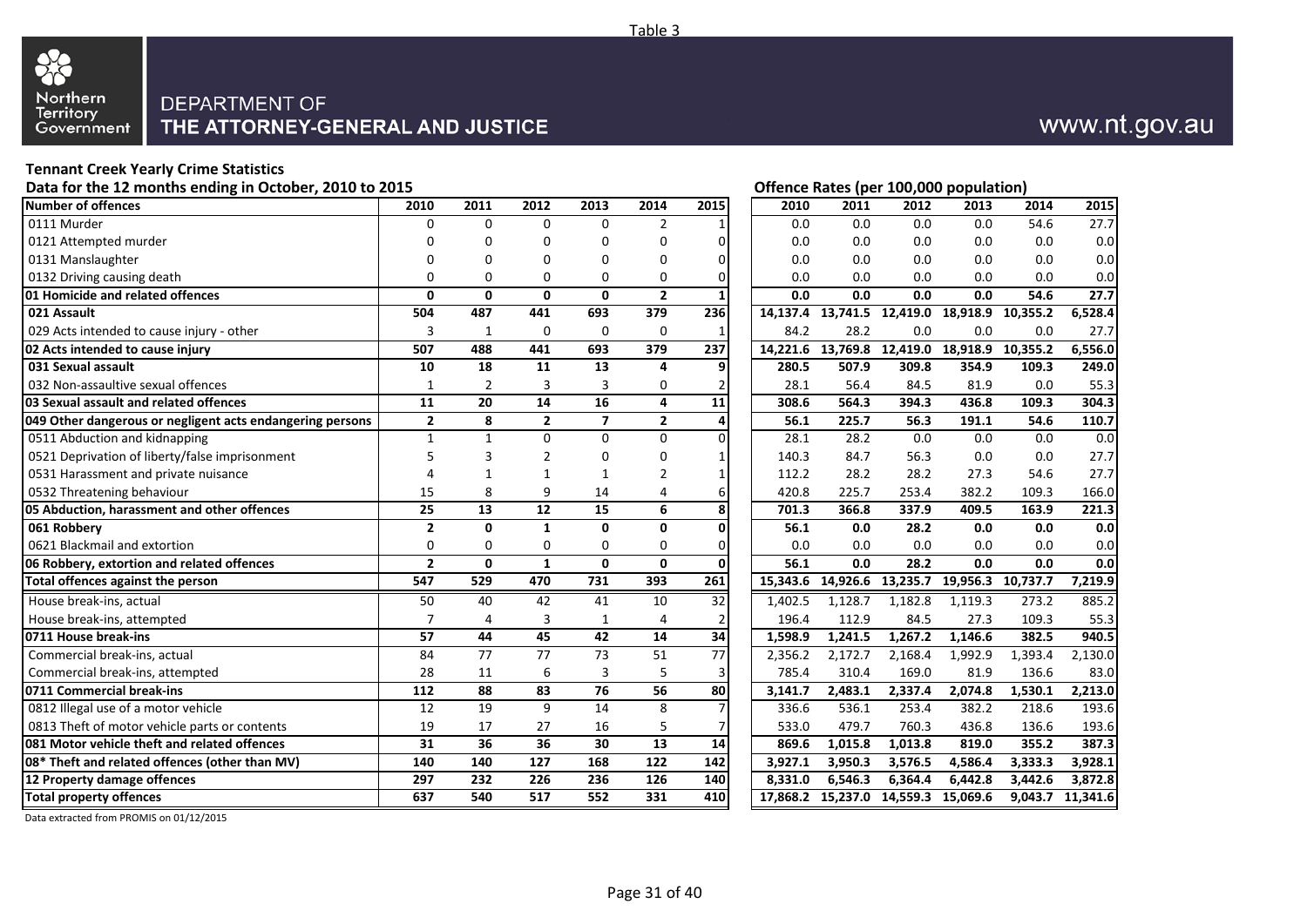

# www.nt.gov.au

**Offence Rates (per 100,000 population)** 

### **Nhulunbuy Yearly Crime Statistics**

| Number of offences                                        | 2010           | 2011           | 2012                    | 2013            | 2014            | 2015                    | 2010    | 2011    | 2012    | 2013    | 2014    | 2015    |
|-----------------------------------------------------------|----------------|----------------|-------------------------|-----------------|-----------------|-------------------------|---------|---------|---------|---------|---------|---------|
| 0111 Murder                                               | $\Omega$       | $\overline{2}$ | $\Omega$                | $\Omega$        | $\Omega$        | $\Omega$                | 0.0     | 42.9    | 0.0     | 0.0     | 0.0     | 0.0     |
| 0121 Attempted murder                                     | $\Omega$       | 0              | $\mathbf 0$             | $\mathbf{0}$    | 1               | $\overline{0}$          | 0.0     | 0.0     | 0.0     | 0.0     | 22.3    | 0.0     |
| 0131 Manslaughter                                         | 0              | 0              | $\Omega$                | $\Omega$        | $\Omega$        | $\overline{0}$          | 0.0     | 0.0     | 0.0     | 0.0     | 0.0     | 0.0     |
| 0132 Driving causing death                                | $\mathbf 0$    | $\mathbf 0$    | $\mathbf 0$             | 0               | 0               | 0                       | 0.0     | 0.0     | 0.0     | 0.0     | 0.0     | 0.0     |
| 01 Homicide and related offences                          | $\mathbf{0}$   | $\overline{2}$ | $\mathbf{0}$            | $\mathbf{0}$    | $\mathbf{1}$    | $\overline{\mathbf{0}}$ | 0.0     | 42.9    | 0.0     | 0.0     | 22.3    | 0.0     |
| 021 Assault                                               | 84             | 95             | 96                      | 98              | 135             | 130                     | 1,775.5 | 2,037.8 | 2,106.2 | 2,126.3 | 3,009.4 | 3,345.3 |
| 029 Acts intended to cause injury - other                 | $\mathbf{1}$   | $\overline{2}$ | 1                       | $\mathbf 0$     | 1               | $\mathbf 0$             | 21.1    | 42.9    | 21.9    | 0.0     | 22.3    | 0.0     |
| 02 Acts intended to cause injury                          | 85             | 97             | 97                      | 98              | 136             | 130                     | 1,796.7 | 2,080.7 | 2,128.1 | 2,126.3 | 3,031.7 | 3,345.3 |
| 031 Sexual assault                                        | 4              | 5              | 0                       | $\overline{2}$  | 5               | 6                       | 84.5    | 107.3   | 0.0     | 43.4    | 111.5   | 154.4   |
| 032 Non-assaultive sexual offences                        | 1              | 1              | 0                       | $\pmb{0}$       | 0               | $\boldsymbol{0}$        | 21.1    | 21.5    | 0.0     | 0.0     | 0.0     | 0.0     |
| 03 Sexual assault and related offences                    | 5              | 6              | $\mathbf{0}$            | $\overline{2}$  | 5               | $\overline{6}$          | 105.7   | 128.7   | 0.0     | 43.4    | 111.5   | 154.4   |
| 049 Other dangerous or negligent acts endangering persons | $\mathbf{1}$   | $\mathbf{1}$   | $\mathbf{1}$            | $\mathbf{2}$    | $\mathbf{1}$    | $\mathbf 1$             | 21.1    | 21.5    | 21.9    | 43.4    | 22.3    | 25.7    |
| 0511 Abduction and kidnapping                             | $\Omega$       | $\mathbf 0$    | $\mathbf 0$             | $\mathbf 0$     | $\mathbf 0$     | $\mathbf 0$             | 0.0     | 0.0     | 0.0     | 0.0     | 0.0     | 0.0     |
| 0521 Deprivation of liberty/false imprisonment            | 0              | 0              | 1                       | $\mathbf 0$     | $\mathbf 0$     | 0                       | 0.0     | 0.0     | 21.9    | 0.0     | 0.0     | 0.0     |
| 0531 Harassment and private nuisance                      | $\Omega$       | $\overline{2}$ | $\overline{2}$          | 3               | $\mathbf{1}$    | $\mathbf 1$             | 0.0     | 42.9    | 43.9    | 65.1    | 22.3    | 25.7    |
| 0532 Threatening behaviour                                | $\overline{7}$ | $\mathbf 0$    | $\overline{2}$          | $\overline{3}$  | 6               | $\mathbf 1$             | 148.0   | 0.0     | 43.9    | 65.1    | 133.7   | 25.7    |
| 05 Abduction, harassment and other offences               | $\overline{7}$ | $\mathbf{2}$   | $\overline{\mathbf{5}}$ | $\overline{6}$  | $\overline{7}$  | $\overline{\mathbf{2}}$ | 148.0   | 42.9    | 109.7   | 130.2   | 156.0   | 51.5    |
| 061 Robberv                                               | $\mathbf 0$    | $\mathbf 0$    | $\mathbf{1}$            | $\mathbf 0$     | $\mathbf{1}$    | $\overline{\mathbf{1}}$ | 0.0     | 0.0     | 21.9    | 0.0     | 22.3    | 25.7    |
| 0621 Blackmail and extortion                              | $\mathbf 0$    | $\mathbf 0$    | 0                       | 0               | 0               | 0                       | 0.0     | 0.0     | 0.0     | 0.0     | 0.0     | 0.0     |
| 06 Robbery, extortion and related offences                | $\mathbf{0}$   | $\mathbf{0}$   | $\mathbf{1}$            | $\mathbf{0}$    | $\mathbf{1}$    | $\mathbf{1}$            | 0.0     | 0.0     | 21.9    | 0.0     | 22.3    | 25.7    |
| Total offences against the person                         | 98             | 108            | 104                     | 108             | 151             | 140                     | 2,071.4 | 2,316.6 | 2,281.7 | 2,343.2 | 3,366.0 | 3,602.7 |
| House break-ins, actual                                   | 20             | 22             | 16                      | 19              | 19              | 20                      | 422.7   | 471.9   | 351.0   | 412.2   | 423.5   | 514.7   |
| House break-ins, attempted                                | 5              | $\overline{2}$ | $\overline{2}$          | $\mathbf 0$     | 1               | 5                       | 105.7   | 42.9    | 43.9    | 0.0     | 22.3    | 128.7   |
| 0711 House break-ins                                      | 25             | 24             | 18                      | 19              | 20              | 25                      | 528.4   | 514.8   | 394.9   | 412.2   | 445.8   | 643.3   |
| Commercial break-ins, actual                              | 31             | 28             | 30                      | 28              | $\overline{17}$ | 24                      | 655.3   | 600.6   | 658.2   | 607.5   | 379.0   | 617.6   |
| Commercial break-ins, attempted                           | 14             | 4              | 3                       | 5               | 1               | $\overline{2}$          | 295.9   | 85.8    | 65.8    | 108.5   | 22.3    | 51.5    |
| 0711 Commercial break-ins                                 | 45             | 32             | 33                      | 33              | 18              | 26                      | 951.2   | 686.4   | 724.0   | 716.0   | 401.2   | 669.1   |
| 0812 Illegal use of a motor vehicle                       | 13             | 9              | 9                       | 14              | 6               | $\overline{13}$         | 274.8   | 193.1   | 197.5   | 303.8   | 133.7   | 334.5   |
| 0813 Theft of motor vehicle parts or contents             | $\overline{7}$ | 3              | $\overline{3}$          | $\overline{3}$  | $\overline{4}$  | 7                       | 148.0   | 64.4    | 65.8    | 65.1    | 89.2    | 180.1   |
| 081 Motor vehicle theft and related offences              | 20             | 12             | 12                      | $\overline{17}$ | 10              | 20                      | 422.7   | 257.4   | 263.3   | 368.8   | 222.9   | 514.7   |
| 08* Theft and related offences (other than MV)            | 149            | 123            | 88                      | 86              | 82              | $\overline{88}$         | 3,149.4 | 2,638.4 | 1,930.7 | 1,865.9 | 1,827.9 | 2,264.5 |
| 12 Property damage offences                               | 85             | 77             | 73                      | 68              | 40              | 80                      | 1,796.7 | 1,651.7 | 1,601.6 | 1,475.4 | 891.7   | 2,058.7 |
| <b>Total property offences</b>                            | 324            | 268            | $\overline{224}$        | 223             | 170             | 239                     | 6.848.4 | 5,748.6 | 4,914.4 | 4,838.4 | 3,789.6 | 6,150.3 |

Data extracted from PROMIS on 01/12/2015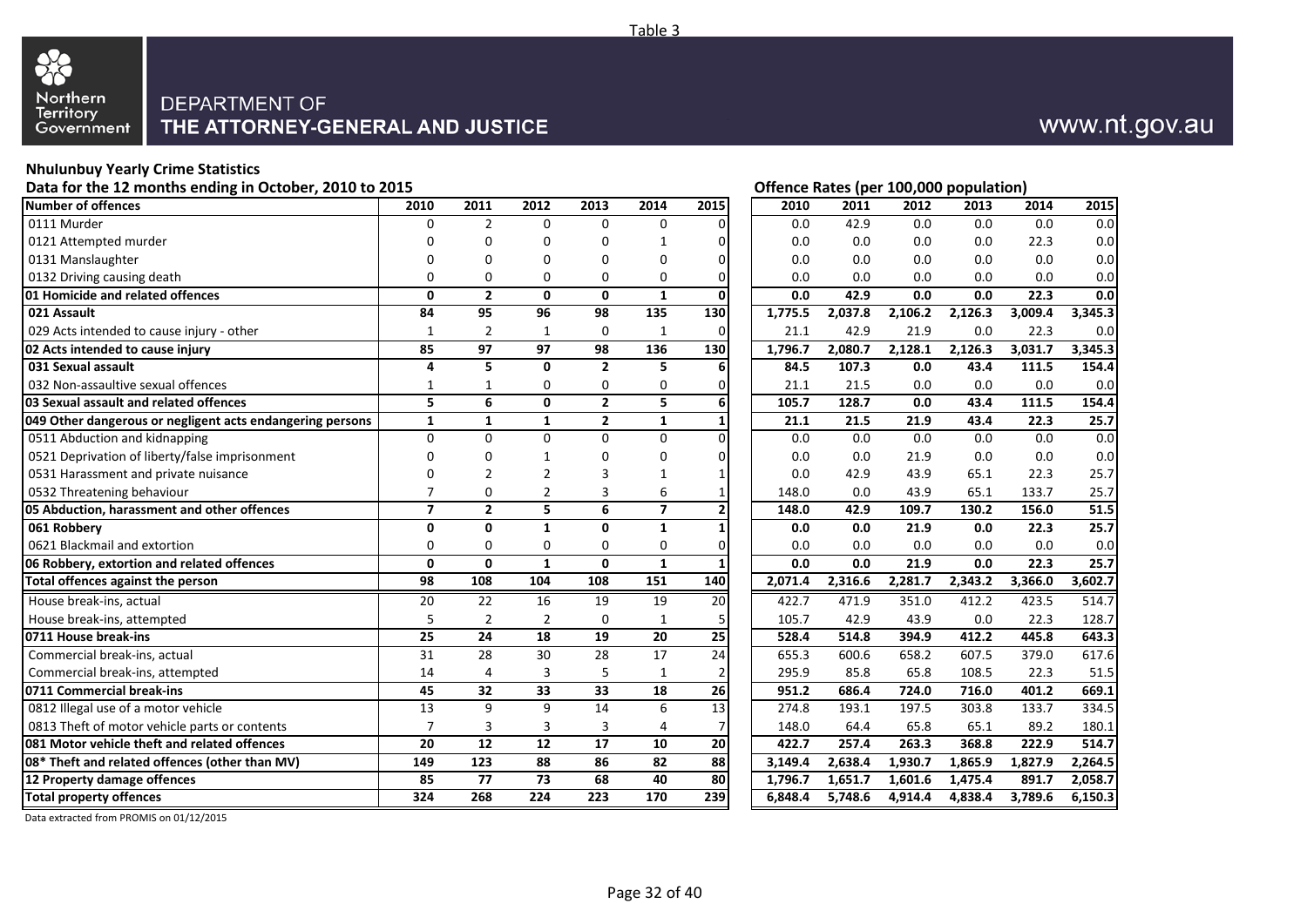

# www.nt.gov.au

#### **NT Balance Yearly Crime Statistics**

Data for the 12 months ending in October, 2010 to 2015 **Contact Contact Contact Contact Contact Contact Contact Contact Contact Contact Contact Contact Contact Contact Contact Contact Contact Contact Contact Contact Contac** 

| Number of offences                                        | 2010           | 2011           | 2012           | 2013           | 2014           | 2015           | 2010    | 2011    | 2012    | 2013    | 2014               | 2015    |
|-----------------------------------------------------------|----------------|----------------|----------------|----------------|----------------|----------------|---------|---------|---------|---------|--------------------|---------|
| 0111 Murder                                               | 4              | $\overline{2}$ | 4              | 4              | 1              |                | 5.4     | 2.7     | 5.3     | 5.1     | 1.3                | 3.8     |
| 0121 Attempted murder                                     | $\overline{2}$ | $\overline{2}$ | $\Omega$       | 1              | $\mathbf 0$    | $\mathbf{1}$   | 2.7     | 2.7     | 0.0     | 1.3     | 0.0                | 1.3     |
| 0131 Manslaughter                                         | $\Omega$       | $\mathbf{1}$   | $\Omega$       | 3              | $\mathbf 0$    | $\overline{0}$ | 0.0     | 1.3     | 0.0     | 3.8     | 0.0                | 0.0     |
| 0132 Driving causing death                                | $\Omega$       | 1              | $\Omega$       | $\overline{2}$ | $\Omega$       | 1              | 0.0     | 1.3     | 0.0     | 2.6     | 0.0                | 1.3     |
| 01 Homicide and related offences                          | 6              | 6              | 4              | 10             | $\mathbf{1}$   | 5              | 8.1     | 8.1     | 5.3     | 12.8    | 1.3                | 6.4     |
| 021 Assault                                               | 1,595          | 1,666          | 1,884          | 2,161          | 2,103          | 2,141          | 2,166.4 | 2,239.3 | 2,486.5 | 2,767.9 | 2,674.4            | 2,724.6 |
| 029 Acts intended to cause injury - other                 | 4              | 6              | 8              | 5              | 5              | 2              | 5.4     | 8.1     | 10.6    | 6.4     | 6.4                | 2.5     |
| 02 Acts intended to cause injury                          | 1,599          | 1,672          | 1,892          | 2,166          | 2,108          | 2,143          | 2,171.8 | 2,247.3 | 2,497.0 | 2,774.3 | 2,680.8            | 2,727.1 |
| 031 Sexual assault                                        | 119            | 81             | 82             | 97             | 116            | 108            | 161.6   | 108.9   | 108.2   | 124.2   | 147.5              | 137.4   |
| 032 Non-assaultive sexual offences                        | 6              | $\overline{7}$ | 15             | 10             | 13             | 8              | 8.1     | 9.4     | 19.8    | 12.8    | 16.5               | 10.2    |
| 03 Sexual assault and related offences                    | 125            | 88             | 97             | 107            | 129            | 116            | 169.8   | 118.3   | 128.0   | 137.1   | 164.1              | 147.6   |
| 049 Other dangerous or negligent acts endangering persons | 25             | 27             | 38             | 38             | 40             | 22             | 34.0    | 36.3    | 50.2    | 48.7    | 50.9               | 28.0    |
| 0511 Abduction and kidnapping                             | $\Omega$       | $\mathbf{1}$   | $\Omega$       | $\mathbf{1}$   | 0              | $\Omega$       | 0.0     | 1.3     | 0.0     | 1.3     | 0.0                | 0.0     |
| 0521 Deprivation of liberty/false imprisonment            | 9              | 14             | 20             | 16             | 21             | 16             | 12.2    | 18.8    | 26.4    | 20.5    | 26.7               | 20.4    |
| 0531 Harassment and private nuisance                      | 51             | 25             | 29             | 22             | 27             | 37             | 69.3    | 33.6    | 38.3    | 28.2    | 34.3               | 47.1    |
| 0532 Threatening behaviour                                | 91             | 71             | 80             | 124            | 107            | 119            | 123.6   | 95.4    | 105.6   | 158.8   | 136.1              | 151.4   |
| 05 Abduction, harassment and other offences               | 151            | 111            | 129            | 163            | 155            | 172            | 205.1   | 149.2   | 170.3   | 208.8   | 197.1              | 218.9   |
| 061 Robbery                                               | $\overline{2}$ | 5              | $\overline{ }$ | 5              | $\overline{7}$ | 10             | 2.7     | 6.7     | 9.2     | 6.4     | 8.9                | 12.7    |
| 0621 Blackmail and extortion                              | 0              | $\mathbf 0$    | 0              | $\Omega$       | 0              | $\Omega$       | 0.0     | 0.0     | 0.0     | 0.0     | 0.0                | 0.0     |
| 06 Robbery, extortion and related offences                | $\overline{2}$ | 5              | $\overline{7}$ | 5.             | $\overline{ }$ | 10             | 2.7     | 6.7     | 9.2     | 6.4     | 8.9                | 12.7    |
| Total offences against the person                         | 1,908          | 1,909          | 2,167          | 2,489          | 2,440          | 2,468          | 2,591.5 | 2,565.9 | 2,860.0 | 3,188.0 | 3,103.0            | 3,140.7 |
| House break-ins, actual                                   | 180            | 223            | 294            | 289            | 265            | 244            | 244.5   | 299.7   | 388.0   | 370.2   | 337.0              | 310.5   |
| House break-ins, attempted                                | 41             | 36             | 36             | 50             | 33             | 38             | 55.7    | 48.4    | 47.5    | 64.0    | 42.0               | 48.4    |
| 0711 House break-ins                                      | 221            | 259            | 330            | 339            | 298            | 282            | 300.2   | 348.1   | 435.5   | 434.2   | 379.0              | 358.9   |
| Commercial break-ins, actual                              | 455            | 458            | 528            | 583            | 557            | 526            | 618.0   | 615.6   | 696.8   | 746.7   | 708.4              | 669.4   |
| Commercial break-ins, attempted                           | 77             | 60             | 73             | 59             | 58             | 57             | 104.6   | 80.6    | 96.3    | 75.6    | 73.8               | 72.5    |
| 0711 Commercial break-ins                                 | 532            | 518            | 601            | 642            | 615            | 583            | 722.6   | 696.2   | 793.2   | 822.3   | 782.1              | 741.9   |
| 0812 Illegal use of a motor vehicle                       | 146            | 157            | 173            | 193            | 175            | 177            | 198.3   | 211.0   | 228.3   | 247.2   | 222.6              | 225.2   |
| 0813 Theft of motor vehicle parts or contents             | 124            | 97             | 130            | 108            | 100            | 113            | 168.4   | 130.4   | 171.6   | 138.3   | 127.2              | 143.8   |
| 081 Motor vehicle theft and related offences              | 270            | 254            | 303            | 301            | 275            | 290            | 366.7   | 341.4   | 399.9   | 385.5   | 349.7              | 369.0   |
| 08* Theft and related offences (other than MV)            | 961            | 964            | 1,071          | 1,008          | 1,065          | 1,122          | 1,305.2 | 1,295.7 | 1,413.5 | 1,291.1 | 1,354.4            | 1,427.8 |
| 12 Property damage offences                               |                |                |                |                |                |                |         |         |         |         |                    |         |
|                                                           | 1,030          | 1,080          | 1,302          | 1,315          | 1,286          | 1,282          | 1,399.0 | 1,451.6 | 1,718.4 | 1,684.3 | 1,635.4<br>4,500.7 | 1,631.4 |

Data extracted from PROMIS on 01/12/2015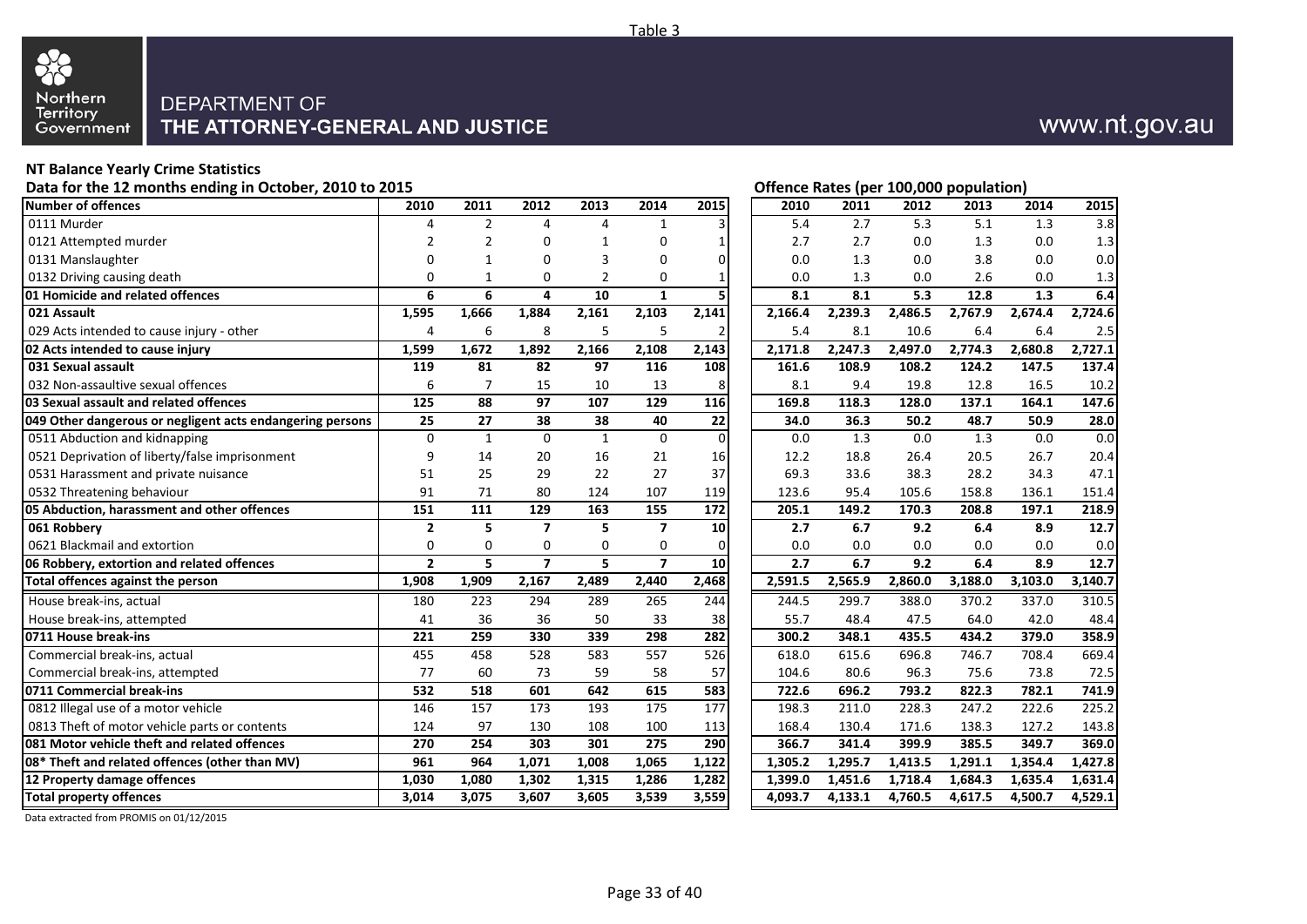

### **Northern Territory Yearly Assault Statistics**

#### Data for the 12 months ending in October, 2010 to 2015 **Data for the U.S. Contract Contract Contract Contract Contract Contract Contract Contract Contract Contract Contract Contract Contract Contract Contract Contract Cont**

| Domestic violence                      | <b>Alcohol involvement</b>                      | 2010  | 2011  | 2012  | 2013  | 2014  | 2015  | 2010    | 2011    | 2012    | 2013    | 2014    | 2015    |
|----------------------------------------|-------------------------------------------------|-------|-------|-------|-------|-------|-------|---------|---------|---------|---------|---------|---------|
| DV involved                            | Alcohol involved                                | 2,418 | 2,311 | 2,580 | 3,088 | 2,684 | 2,325 | 1,057.7 | 1,003.8 | 1,103.6 | 1,282.1 | 1,103.1 | 953.5   |
|                                        | No alcohol involved                             | 704   | 839   | 985   | 1,166 | 1,179 | 1,166 | 308.0   | 364.4   | 421.3   | 484.1   | 484.5   | 478.2   |
|                                        | Not known                                       | 383   | 390   | 424   | 471   | 421   | 489   | 167.5   | 169.4   | 181.4   | 195.5   | 173.0   | 200.6   |
| <b>DV</b> involved Total               |                                                 | 3,505 | 3,540 | 3,989 | 4,725 | 4,284 | 3,980 | 1,533.2 | 1,537.6 | 1,706.2 | 1,961.7 | 1,760.6 | 1,632.3 |
| DV not involved                        | Alcohol involved                                | 1,648 | 1,553 | 1,551 | 1,626 | 1,407 | 1,375 | 720.9   | 674.6   | 663.4   | 675.1   | 578.2   | 563.9   |
|                                        | No alcohol involved                             | 579   | 587   | 658   | 694   | 744   | 765   | 253.3   | 255.0   | 281.5   | 288.1   | 305.8   | 313.7   |
|                                        | Not known                                       | 924   | 810   | 764   | 735   | 663   | 714   | 404.2   | 351.8   | 326.8   | 305.2   | 272.5   | 292.8   |
| DV not involved Total                  |                                                 | 3,151 | 2,950 | 2,973 | 3,055 | 2,814 | 2,854 | 1,378.4 | 1.281.4 | 1.271.7 | 1.268.4 | 1,156.5 | 1,170.5 |
| <b>Total assaults</b>                  |                                                 | 6,656 | 6,490 | 6,962 | 7,780 | 7,098 | 6,834 | 2,911.6 | 2,819.0 | 2,977.9 | 3,230.1 | 2,917.1 | 2,802.8 |
| Assaults with alcohol involved         |                                                 | 4,066 | 3,864 | 4,131 | 4,714 | 4,091 | 3,700 | 1,778.7 | 1,678.4 | 1,767.0 | 1,957.1 | 1,681.3 | 1,517.5 |
| Assaults with no alcohol involved      |                                                 | 1,283 | 1,426 | 1,643 | 1,860 | 1,923 | 1,931 | 561.2   | 619.4   | 702.8   | 772.2   | 790.3   | 792.0   |
|                                        | Assaults with alcohol involvement unknown       | 1,307 | l,200 | 1,188 | 1,206 | 1,084 | 1,203 | 571.7   | 521.2   | 508.2   | 500.7   | 445.5   | 493.4   |
|                                        | % of assaults associated with domestic violence | 52.7% | 54.5% | 57.3% | 60.7% | 60.4% | 58.2% |         |         |         |         |         |         |
| l% of assaults associated with alcohol |                                                 | 61.1% | 59.5% | 59.3% | 60.6% | 57.6% | 54.1% |         |         |         |         |         |         |

| 2010    | 2011    | 2012    | 2013    | 2014    | 2015    |
|---------|---------|---------|---------|---------|---------|
| 1,057.7 | 1,003.8 | 1,103.6 | 1,282.1 | 1,103.1 | 953.5   |
| 308.0   | 364.4   | 421.3   | 484.1   | 484.5   | 478.2   |
| 167.5   | 169.4   | 181.4   | 195.5   | 173.0   | 200.6   |
| 1,533.2 | 1,537.6 | 1,706.2 | 1,961.7 | 1,760.6 | 1,632.3 |
| 720.9   | 674.6   | 663.4   | 675.1   | 578.2   | 563.9   |
| 253.3   | 255.0   | 281.5   | 288.1   | 305.8   | 313.7   |
| 404.2   | 351.8   | 326.8   | 305.2   | 272.5   | 292.8   |
| 1,378.4 | 1,281.4 | 1,271.7 | 1,268.4 | 1,156.5 | 1,170.5 |
| 2,911.6 | 2,819.0 | 2,977.9 | 3,230.1 | 2,917.1 | 2,802.8 |
| 1,778.7 | 1,678.4 | 1,767.0 | 1,957.1 | 1,681.3 | 1,517.5 |
| 561.2   | 619.4   | 702.8   | 772.2   | 790.3   | 792.0   |
| 571.7   | 521.2   | 508.2   | 500.7   | 445.5   | 493.4   |

Data extracted from PROMIS on 01/12/2015

88

#### **Darwin Yearly Assault Statistics**

#### Data for the 12 months ending in October, 2010 to 2015 **Data for the 12 months ending in October, 2010 to 2015**

| Domestic violence                      | <b>Alcohol involvement</b>                      | 2010  | 2011  | 2012  | 2013  | 2014  | 2015       | 2010    | 2011    | 2012    | 2013    | 2014    | 2015    |
|----------------------------------------|-------------------------------------------------|-------|-------|-------|-------|-------|------------|---------|---------|---------|---------|---------|---------|
| DV involved                            | Alcohol involved                                | 355   | 338   | 353   | 466   | 496   | 440        | 450.1   | 425.3   | 436.5   | 560.5   | 588.7   | 521.8   |
|                                        | No alcohol involved                             | 91    | 98    | 110   | 126   | 158   | <b>116</b> | 115.4   | 123.3   | 136.0   | 151.5   | 187.5   | 137.6   |
|                                        | Not known                                       | 62    | 66    | 64    | 85    | 89    | 119        | 78.6    | 83.0    | 79.1    | 102.2   | 105.6   | 141.1   |
| <b>DV</b> involved Total               |                                                 | 508   | 502   | 527   | 677   | 743   | 675        | 644.1   | 631.7   | 651.6   | 814.2   | 881.9   | 800.5   |
| DV not involved                        | Alcohol involved                                | 615   | 523   | 541   | 583   | 600   | 605        | 779.7   | 658.1   | 668.9   | 701.2   | 712.2   | 717.5   |
|                                        | No alcohol involved                             | 167   | 152   | 184   | 213   | 219   | 203        | 211.7   | 191.3   | 227.5   | 256.2   | 259.9   | 240.8   |
|                                        | Not known                                       | 356   | 315   | 316   | 250   | 308   | 314        | 451.4   | 396.4   | 390.7   | 300.7   | 365.6   | 372.4   |
| <b>DV</b> not involved Total           |                                                 | 1,138 | 990   | 1,041 | 1,046 | 1,127 | 1,122      | 1,442.8 | 1,245.7 | 1,287.1 | 1,258.0 | 1,337.7 | 1,330.7 |
| <b>Total assaults</b>                  |                                                 | 1,646 | 1,492 | 1,568 | 1,723 | 1,870 | 1,797      | 2,086.9 | 1,877.4 | 1,938.7 | 2,072.2 | 2,219.6 | 2,131.2 |
| Assaults with alcohol involved         |                                                 | 970   | 861   | 894   | 1,049 | 1,096 | 1,045      | 1,229.8 | 1,083.4 | 1,105.4 | 1,261.6 | 1,300.9 | 1,239.4 |
| Assaults with no alcohol involved      |                                                 | 258   | 250   | 294   | 339   | 377   | 319        | 327.1   | 314.6   | 363.5   | 407.7   | 447.5   | 378.3   |
|                                        | Assaults with alcohol involvement unknown       | 418   | 381   | 380   | 335   | 397   | 433        | 530.0   | 479.4   | 469.8   | 402.9   | 471.2   | 513.5   |
|                                        | % of assaults associated with domestic violence | 30.9% | 33.6% | 33.6% | 39.3% | 39.7% | 37.6%      |         |         |         |         |         |         |
| l% of assaults associated with alcohol |                                                 | 58.9% | 57.7% | 57.0% | 60.9% | 58.6% | 58.2%      |         |         |         |         |         |         |

| 2010    | 2011    | 2012    | 2013    | 2014    | 2015    |
|---------|---------|---------|---------|---------|---------|
| 450.1   | 425.3   | 436.5   | 560.5   | 588.7   | 521.8   |
| 115.4   | 123.3   | 136.0   | 151.5   | 187.5   | 137.6   |
| 78.6    | 83.0    | 79.1    | 102.2   | 105.6   | 141.1   |
| 644.1   | 631.7   | 651.6   | 814.2   | 881.9   | 800.5   |
| 779.7   | 658.1   | 668.9   | 701.2   | 712.2   | 717.5   |
| 211.7   | 191.3   | 227.5   | 256.2   | 259.9   | 240.8   |
| 451.4   | 396.4   | 390.7   | 300.7   | 365.6   | 372.4   |
| 1.442.8 | 1,245.7 | 1,287.1 | 1,258.0 | 1,337.7 | 1,330.7 |
| 2.086.9 | 1,877.4 | 1,938.7 | 2,072.2 | 2,219.6 | 2.131.2 |
| 1,229.8 | 1,083.4 | 1,105.4 | 1,261.6 | 1,300.9 | 1,239.4 |
| 327.1   | 314.6   | 363.5   | 407.7   | 447.5   | 378.3   |
| 530.0   | 479.4   | 469.8   | 402.9   | 471.2   | 513.5   |

Data extracted from PROMIS on 01/12/2015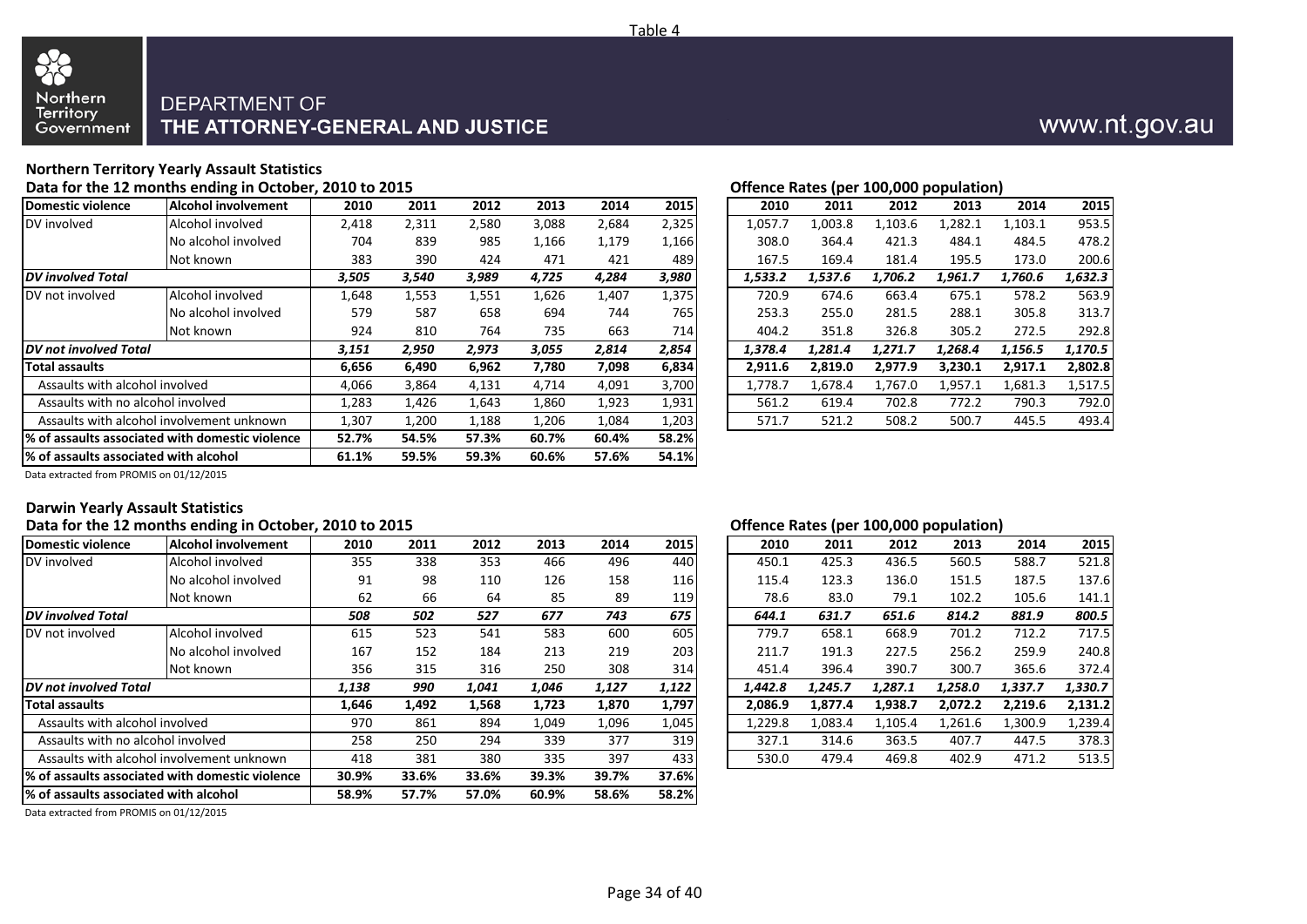

#### **Palmerston Yearly Assault Statistics**

#### Data for the 12 months ending in October, 2010 to 2015 **Data for the 12 months ending in October**, 2010 to 2015

| Domestic violence                     | <b>Alcohol involvement</b>                       | 2010  | 2011  | 2012  | 2013  | 2014  | 2015  | 2010    | 2011    | 2012    | 2013    | 2014    | 2015    |
|---------------------------------------|--------------------------------------------------|-------|-------|-------|-------|-------|-------|---------|---------|---------|---------|---------|---------|
| DV involved                           | Alcohol involved                                 | 162   | 124   | 145   | 146   | 161   | 112   | 561.6   | 426.0   | 489.8   | 468.6   | 497.5   | 331.6   |
|                                       | No alcohol involved                              | 38    | 45    | 65    | 89    | 70    | 66    | 131.7   | 154.6   | 219.6   | 285.7   | 216.3   | 195.4   |
|                                       | Not known                                        | 28    | 31    | 29    | 33    | 41    | 39    | 97.1    | 106.5   | 98.0    | 105.9   | 126.7   | 115.5   |
| <b>DV</b> involved Total              |                                                  | 228   | 200   | 239   | 268   | 272   | 217   | 790.3   | 687.0   | 807.3   | 860.2   | 840.5   | 642.5   |
| DV not involved                       | Alcohol involved                                 | 86    | 108   | 91    | 88    | 91    | 64    | 298.1   | 371.0   | 307.4   | 282.4   | 281.2   | 189.5   |
|                                       | No alcohol involved                              | 54    | 56    | 69    | 57    | 46    | 86    | 187.2   | 192.4   | 233.1   | 183.0   | 142.1   | 254.6   |
|                                       | Not known                                        | 92    | 76    | 80    | 74    | 66    | 65    | 318.9   | 261.1   | 270.2   | 237.5   | 203.9   | 192.5   |
| <b>IDV</b> not involved Total         |                                                  | 232   | 240   | 240   | 219   | 203   | 215   | 804.2   | 824.4   | 810.6   | 702.9   | 627.3   | 636.6   |
| Total assaults                        |                                                  | 460   | 440   | 479   | 487   | 475   | 432   | 1,594.6 | 1,511.5 | 1,617.9 | 1,563.1 | 1,467.8 | 1,279.1 |
| Assaults with alcohol involved        |                                                  | 248   | 232   | 236   | 234   | 252   | 176   | 859.7   | 796.9   | 797.1   | 751.1   | 778.7   | 521.1   |
| Assaults with no alcohol involved     |                                                  | 92    | 101   | 134   | 146   | 116   | 152   | 318.9   | 346.9   | 452.6   | 468.6   | 358.4   | 450.0   |
|                                       | Assaults with alcohol involvement unknown        | 120   | 107   | 109   | 107   | 107   | 104   | 416.0   | 367.6   | 368.2   | 343.4   | 330.6   | 307.9   |
|                                       | 1% of assaults associated with domestic violence | 49.6% | 45.5% | 49.9% | 55.0% | 57.3% | 50.2% |         |         |         |         |         |         |
| % of assaults associated with alcohol |                                                  | 53.9% | 52.7% | 49.3% | 48.0% | 53.1% | 40.7% |         |         |         |         |         |         |
|                                       |                                                  |       |       |       |       |       |       |         |         |         |         |         |         |

| 2010    | 2011    | 2012    | 2013    | 2014    | 2015    |
|---------|---------|---------|---------|---------|---------|
| 561.6   | 426.0   | 489.8   | 468.6   | 497.5   | 331.6   |
| 131.7   | 154.6   | 219.6   | 285.7   | 216.3   | 195.4   |
| 97.1    | 106.5   | 98.0    | 105.9   | 126.7   | 115.5   |
| 790.3   | 687.0   | 807.3   | 860.2   | 840.5   | 642.5   |
| 298.1   | 371.0   | 307.4   | 282.4   | 281.2   | 189.5   |
| 187.2   | 192.4   | 233.1   | 183.0   | 142.1   | 254.6   |
| 318.9   | 261.1   | 270.2   | 237.5   | 203.9   | 192.5   |
| 804.2   | 824.4   | 810.6   | 702.9   | 627.3   | 636.6   |
| 1.594.6 | 1.511.5 | 1.617.9 | 1.563.1 | 1,467.8 | 1,279.1 |
| 859.7   | 796.9   | 797.1   | 751.1   | 778.7   | 521.1   |
| 318.9   | 346.9   | 452.6   | 468.6   | 358.4   | 450.0   |
| 416.0   | 367.6   | 368.2   | 343.4   | 330.6   | 307.9   |

Data extracted from PROMIS on 01/12/2015

#### **Alice Springs Yearly Assault Statistics Data for the 12 months ending in October, 2010 to 2015 Offence Rates (per 100,000 population)**

|                                       |                                                  |       |       |       |       |       |       | onchec nates (per 100)000 population) |         |         |         |         |         |
|---------------------------------------|--------------------------------------------------|-------|-------|-------|-------|-------|-------|---------------------------------------|---------|---------|---------|---------|---------|
| Domestic violence                     | Alcohol involvement                              | 2010  | 2011  | 2012  | 2013  | 2014  | 2015  | 2010                                  | 2011    | 2012    | 2013    | 2014    | 2015    |
| DV involved                           | Alcohol involved                                 | 767   | 703   | 797   | 953   | 727   | 723   | 2,701.8                               | 2,470.8 | 2,767.7 | 3,265.4 | 2,523.2 | 2,535.1 |
|                                       | No alcohol involved                              | 82    | 88    | 95    | 105   | 101   | 131   | 288.9                                 | 309.3   | 329.9   | 359.8   | 350.5   | 459.3   |
|                                       | Not known                                        | 110   | 117   | 138   | 118   | 79    | 115   | 387.5                                 | 411.2   | 479.2   | 404.3   | 274.2   | 403.2   |
| <b>DV</b> involved Total              |                                                  | 959   | 908   | 1,030 | 1,176 | 907   | 969   | 3,378.2                               | 3,191.3 | 3,576.9 | 4,029.5 | 3,147.9 | 3,397.6 |
| DV not involved                       | Alcohol involved                                 | 409   | 421   | 426   | 419   | 318   | 359   | 1,440.7                               | 1,479.7 | 1,479.4 | 1,435.7 | 1,103.7 | 1,258.8 |
|                                       | No alcohol involved                              | 106   | 126   | 100   | 119   | 175   | 169   | 373.4                                 | 442.9   | 347.3   | 407.7   | 607.4   | 592.6   |
|                                       | Not known                                        | 244   | 236   | 207   | 213   | 127   | 159   | 859.5                                 | 829.5   | 718.8   | 729.8   | 440.8   | 557.5   |
| <b>IDV</b> not involved Total         |                                                  | 759   | 783   | 733   | 751   | 620   | 687   | 2,673.7                               | 2,752.0 | 2,545.5 | 2,573.2 | 2,151.8 | 2,408.8 |
| <b>Total assaults</b>                 |                                                  | 1,718 | 1,691 | 1,763 | 1,927 | 1,527 | 1,656 | 6,051.9                               | 5,943.3 | 6,122.4 | 6,602.7 | 5,299.7 | 5,806.5 |
| Assaults with alcohol involved        |                                                  | 1,176 | 1,124 | 1,223 | 1,372 | 1,045 | 1,082 | 4,142.6                               | 3,950.5 | 4,247.1 | 4,701.0 | 3,626.8 | 3,793.8 |
| Assaults with no alcohol involved     |                                                  | 188   | 214   | 195   | 224   | 276   | 300   | 662.3                                 | 752.1   | 677.2   | 767.5   | 957.9   | 1,051.9 |
|                                       | Assaults with alcohol involvement unknown        | 354   | 353   | 345   | 331   | 206   | 274   | 1,247.0                               | 1,240.7 | 1,198.1 | 1,134.1 | 715.0   | 960.7   |
|                                       | 1% of assaults associated with domestic violence | 55.8% | 53.7% | 58.4% | 61.0% | 59.4% | 58.5% |                                       |         |         |         |         |         |
| % of assaults associated with alcohol |                                                  | 68.5% | 66.5% | 69.4% | 71.2% | 68.4% | 65.3% |                                       |         |         |         |         |         |
|                                       |                                                  |       |       |       |       |       |       |                                       |         |         |         |         |         |

|         | 2010  | 2011    | 2012    | 2013    | 2014    | 2015    |
|---------|-------|---------|---------|---------|---------|---------|
| 2,701.8 |       | 2,470.8 | 2,767.7 | 3,265.4 | 2,523.2 | 2,535.1 |
|         | 288.9 | 309.3   | 329.9   | 359.8   | 350.5   | 459.3   |
|         | 387.5 | 411.2   | 479.2   | 404.3   | 274.2   | 403.2   |
| 3,378.2 |       | 3,191.3 | 3,576.9 | 4,029.5 | 3,147.9 | 3,397.6 |
| 1,440.7 |       | 1,479.7 | 1,479.4 | 1,435.7 | 1,103.7 | 1,258.8 |
|         | 373.4 | 442.9   | 347.3   | 407.7   | 607.4   | 592.6   |
| 859.5   |       | 829.5   | 718.8   | 729.8   | 440.8   | 557.5   |
| 2,673.7 |       | 2,752.0 | 2,545.5 | 2,573.2 | 2,151.8 | 2,408.8 |
| 6,051.9 |       | 5,943.3 | 6,122.4 | 6,602.7 | 5,299.7 | 5,806.5 |
| 4,142.6 |       | 3,950.5 | 4,247.1 | 4,701.0 | 3,626.8 | 3,793.8 |
| 662.3   |       | 752.1   | 677.2   | 767.5   | 957.9   | 1,051.9 |
| 1,247.0 |       | 1,240.7 | 1,198.1 | 1,134.1 | 715.0   | 960.7   |

Data extracted from PROMIS on 01/12/2015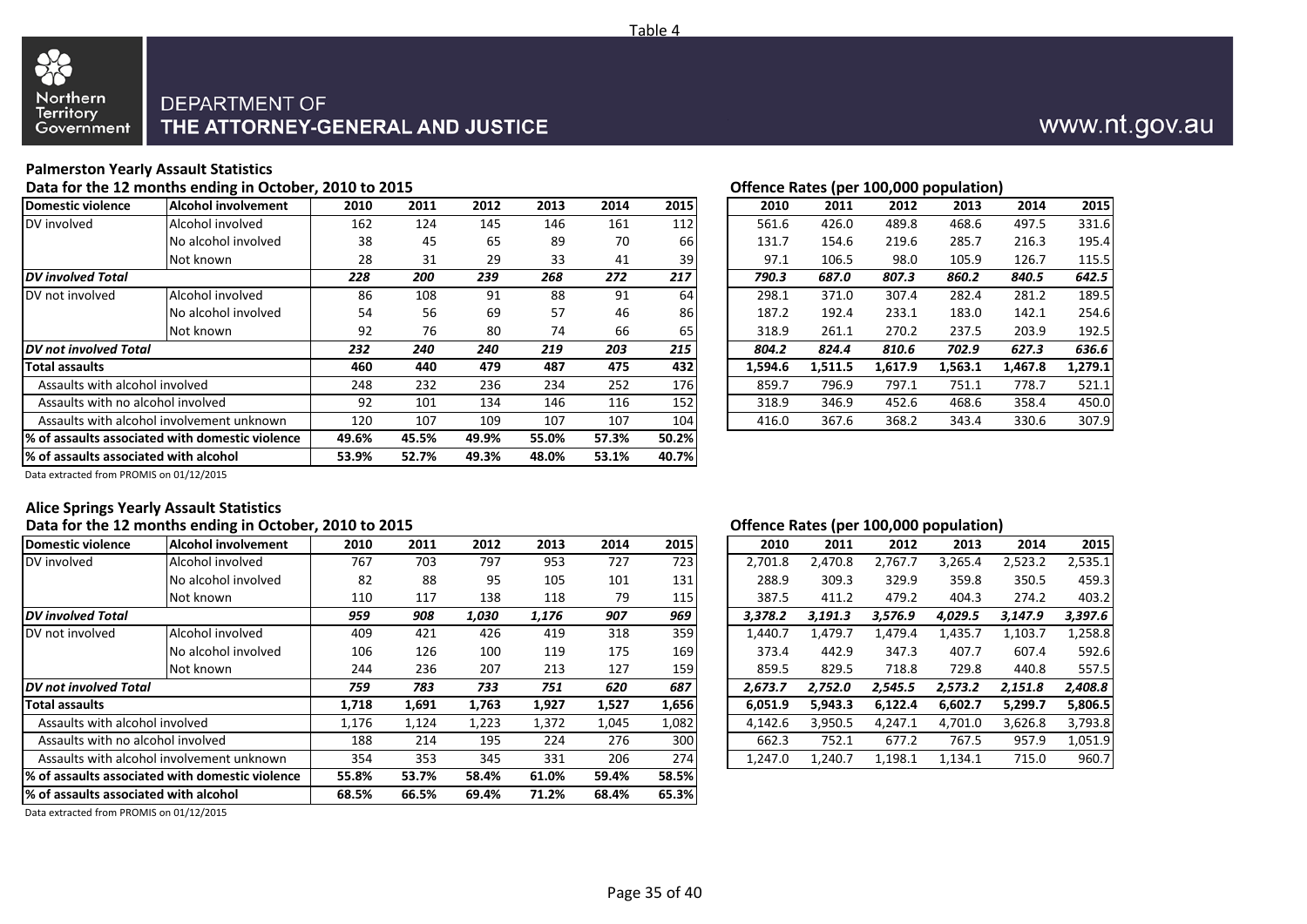

#### **Katherine Yearly Assault Statistics**

#### Data for the 12 months ending in October, 2010 to 2015 **Data for the U.S. Contract Contract Contract Contract Contract Contract Contract Contract Contract Contract Contract Contract Contract Contract Contract Contract Cont**

| Domestic violence                     | <b>Alcohol involvement</b>                       | 2010  | 2011  | 2012  | 2013  | 2014  | 2015  | 2010    | 2011    | 2012    | 2013    | 2014    | 2015    |
|---------------------------------------|--------------------------------------------------|-------|-------|-------|-------|-------|-------|---------|---------|---------|---------|---------|---------|
| DV involved                           | Alcohol involved                                 | 299   | 310   | 386   | 389   | 333   | 256   | 2,828.5 | 2,928.9 | 3,631.6 | 3,527.7 | 2,994.6 | 2,300.1 |
|                                       | No alcohol involved                              | 34    | 25    | 44    | 34    | 37    | 38    | 321.6   | 236.2   | 414.0   | 308.3   | 332.7   | 341.4   |
|                                       | Not known                                        | 29    | 29    | 33    | 41    | 40    | 21    | 274.3   | 274.0   | 310.5   | 371.8   | 359.7   | 188.7   |
| <b>DV</b> involved Total              |                                                  | 362   | 364   | 463   | 464   | 410   | 315   | 3,424.5 | 3,439.2 | 4,356.0 | 4,207.9 | 3,687.1 | 2,830.2 |
| DV not involved                       | Alcohol involved                                 | 185   | 169   | 185   | 164   | 130   | 85    | 1,750.1 | .,596.7 | 1,740.5 | 1,487.3 | 1,169.1 | 763.7   |
|                                       | No alcohol involved                              | 25    | 34    | 36    | 21    | 24    | 12    | 236.5   | 321.2   | 338.7   | 190.4   | 215.8   | 107.8   |
|                                       | Not known                                        | 77    | 52    | 47    | 42    | 45    | 30    | 728.4   | 491.3   | 442.2   | 380.9   | 404.7   | 269.5   |
| <b>IDV</b> not involved Total         |                                                  | 287   | 255   | 268   | 227   | 199   | 127   | 2,715.0 | 2.409.3 | 2,521.4 | 2.058.6 | 1,789.6 | 1,141.1 |
| Total assaults                        |                                                  | 649   | 619   | 731   | 691   | 609   | 442   | 6,139.4 | 5,848.5 | 6,877.4 | 6,266.4 | 5,476.6 | 3,971.2 |
| Assaults with alcohol involved        |                                                  | 484   | 479   | 571   | 553   | 463   | 341   | 4,578.6 | 4,525.7 | 5,372.1 | 5,015.0 | 4,163.7 | 3,063.8 |
| Assaults with no alcohol involved     |                                                  | 59    | 59    | 80    | 55    | 61    | 50    | 558.1   | 557.4   | 752.7   | 498.8   | 548.6   | 449.2   |
|                                       | Assaults with alcohol involvement unknown        | 106   | 81    | 80    | 83    | 85    | 51    | 1,002.7 | 765.3   | 752.7   | 752.7   | 764.4   | 458.2   |
|                                       | 1% of assaults associated with domestic violence | 55.8% | 58.8% | 63.3% | 67.1% | 67.3% | 71.3% |         |         |         |         |         |         |
| % of assaults associated with alcohol |                                                  | 74.6% | 77.4% | 78.1% | 80.0% | 76.0% | 77.1% |         |         |         |         |         |         |
|                                       |                                                  |       |       |       |       |       |       |         |         |         |         |         |         |

|         | $\mathbf{r}$ |         |         |         |         |
|---------|--------------|---------|---------|---------|---------|
| 2010    | 2011         | 2012    | 2013    | 2014    | 2015    |
| 2,828.5 | 2,928.9      | 3,631.6 | 3,527.7 | 2,994.6 | 2,300.1 |
| 321.6   | 236.2        | 414.0   | 308.3   | 332.7   | 341.4   |
| 274.3   | 274.0        | 310.5   | 371.8   | 359.7   | 188.7   |
| 3,424.5 | 3,439.2      | 4,356.0 | 4,207.9 | 3,687.1 | 2,830.2 |
| 1,750.1 | 1,596.7      | 1,740.5 | 1,487.3 | 1,169.1 | 763.7   |
| 236.5   | 321.2        | 338.7   | 190.4   | 215.8   | 107.8   |
| 728.4   | 491.3        | 442.2   | 380.9   | 404.7   | 269.5   |
| 2,715.0 | 2,409.3      | 2,521.4 | 2,058.6 | 1,789.6 | 1,141.1 |
| 6,139.4 | 5,848.5      | 6,877.4 | 6,266.4 | 5,476.6 | 3,971.2 |
| 4,578.6 | 4,525.7      | 5,372.1 | 5,015.0 | 4,163.7 | 3,063.8 |
| 558.1   | 557.4        | 752.7   | 498.8   | 548.6   | 449.2   |
| 1.002.7 | 765.3        | 752.7   | 752.7   | 764.4   | 458.2   |

Data extracted from PROMIS on 01/12/2015

#### **Tennant Creek Yearly Assault Statistics Data for the 12 months ending in October, 2010 to 2015 Offence Rates (per 100,000 population)**

|                                       | ------- --- --------                            |       |       |       |       |       |           |          | $\mathbf{r}$ |          | <u>--,--- p-p-m----,</u> |          |         |
|---------------------------------------|-------------------------------------------------|-------|-------|-------|-------|-------|-----------|----------|--------------|----------|--------------------------|----------|---------|
| Domestic violence                     | <b>Alcohol involvement</b>                      | 2010  | 2011  | 2012  | 2013  | 2014  | 2015      | 2010     | 2011         | 2012     | 2013                     | 2014     | 2015    |
| DV involved                           | Alcohol involved                                | 279   | 262   | 260   | 447   | 236   | 126       | 7,826.1  | 7,392.8      | 7,321.9  | 12,203.1                 | 6,448.1  | 3,485.5 |
|                                       | No alcohol involved                             | 28    | 50    | 39    | 55    | 35    | 21        | 785.4    | L,410.8      | 1,098.3  | 1,501.5                  | 956.3    | 580.9   |
|                                       | Not known                                       | 37    | 25    | 15    | 28    | 13    | 13        | 1,037.9  | 705.4        | 422.4    | 764.4                    | 355.2    | 359.6   |
| <b>DV</b> involved Total              |                                                 | 344   | 337   | 314   | 530   | 284   | 160       | 9,649.4  | 9,509.0      | 8,842.6  | 14,469.0                 | 7,759.6  | 4,426.0 |
| DV not involved                       | Alcohol involved                                | 109   | 105   | 92    | 113   | 71    | 58        | 3,057.5  | 2,962.8      | 2,590.8  | 3,084.9                  | 1,939.9  | 1.604.4 |
|                                       | No alcohol involved                             | 17    | 19    | 20    | 28    | 13    | <b>10</b> | 476.9    | 536.1        | 563.2    | 764.4                    | 355.2    | 276.6   |
|                                       | Not known                                       | 34    | 26    | 15    | 22    | 11    | 8         | 953.7    | 733.6        | 422.4    | 600.6                    | 300.5    | 221.3   |
| <b>IDV</b> not involved Total         |                                                 | 160   | 150   | 127   | 163   | 95    | 76        | 4,488.1  | 4.232.5      | 3,576.5  | 4.449.9                  | 2,595.6  | 2,102.4 |
| Total assaults                        |                                                 | 504   | 487   | 441   | 693   | 379   | 236       | 14,137.4 | 13.741.5     | 12,419.0 | 18,918.9                 | 10,355.2 | 6,528.4 |
| Assaults with alcohol involved        |                                                 | 388   | 367   | 352   | 560   | 307   | 184       | 10,883.6 | 10.355.5     | 9,912.7  | 15,288.0                 | 8,388.0  | 5,089.9 |
| Assaults with no alcohol involved     |                                                 | 45    | 69    | 59    | 83    | 48    | 31        | 1,262.3  | 1,947.0      | 1,661.5  | 2,265.9                  | 1,311.5  | 857.5   |
|                                       | Assaults with alcohol involvement unknown       | 71    | 51    | 30    | 50    | 24    | 21        | 1,991.6  | 1,439.1      | 844.8    | 1,365.0                  | 655.7    | 580.9   |
|                                       | % of assaults associated with domestic violence | 68.3% | 69.2% | 71.2% | 76.5% | 74.9% | 67.8%     |          |              |          |                          |          |         |
| % of assaults associated with alcohol |                                                 | 77.0% | 75.4% | 79.8% | 80.8% | 81.0% | 78.0%     |          |              |          |                          |          |         |
|                                       |                                                 |       |       |       |       |       |           |          |              |          |                          |          |         |

| 2010     | 2011     | 2012     | 2013     | 2014     | 2015    |
|----------|----------|----------|----------|----------|---------|
| 7,826.1  | 7,392.8  | 7,321.9  | 12,203.1 | 6,448.1  | 3,485.5 |
| 785.4    | 1,410.8  | 1,098.3  | 1,501.5  | 956.3    | 580.9   |
| 1,037.9  | 705.4    | 422.4    | 764.4    | 355.2    | 359.6   |
| 9,649.4  | 9,509.0  | 8,842.6  | 14,469.0 | 7,759.6  | 4,426.0 |
| 3,057.5  | 2,962.8  | 2,590.8  | 3,084.9  | 1,939.9  | 1,604.4 |
| 476.9    | 536.1    | 563.2    | 764.4    | 355.2    | 276.6   |
| 953.7    | 733.6    | 422.4    | 600.6    | 300.5    | 221.3   |
| 4,488.1  | 4,232.5  | 3,576.5  | 4,449.9  | 2,595.6  | 2,102.4 |
| 14,137.4 | 13,741.5 | 12,419.0 | 18,918.9 | 10,355.2 | 6,528.4 |
| 10,883.6 | 10,355.5 | 9,912.7  | 15,288.0 | 8,388.0  | 5,089.9 |
| 1,262.3  | 1,947.0  | 1,661.5  | 2,265.9  | 1,311.5  | 857.5   |
| 1.991.6  | 1.439.1  | 844.8    | 1.365.0  | 655.7    | 580.9   |

Data extracted from PROMIS on 01/12/2015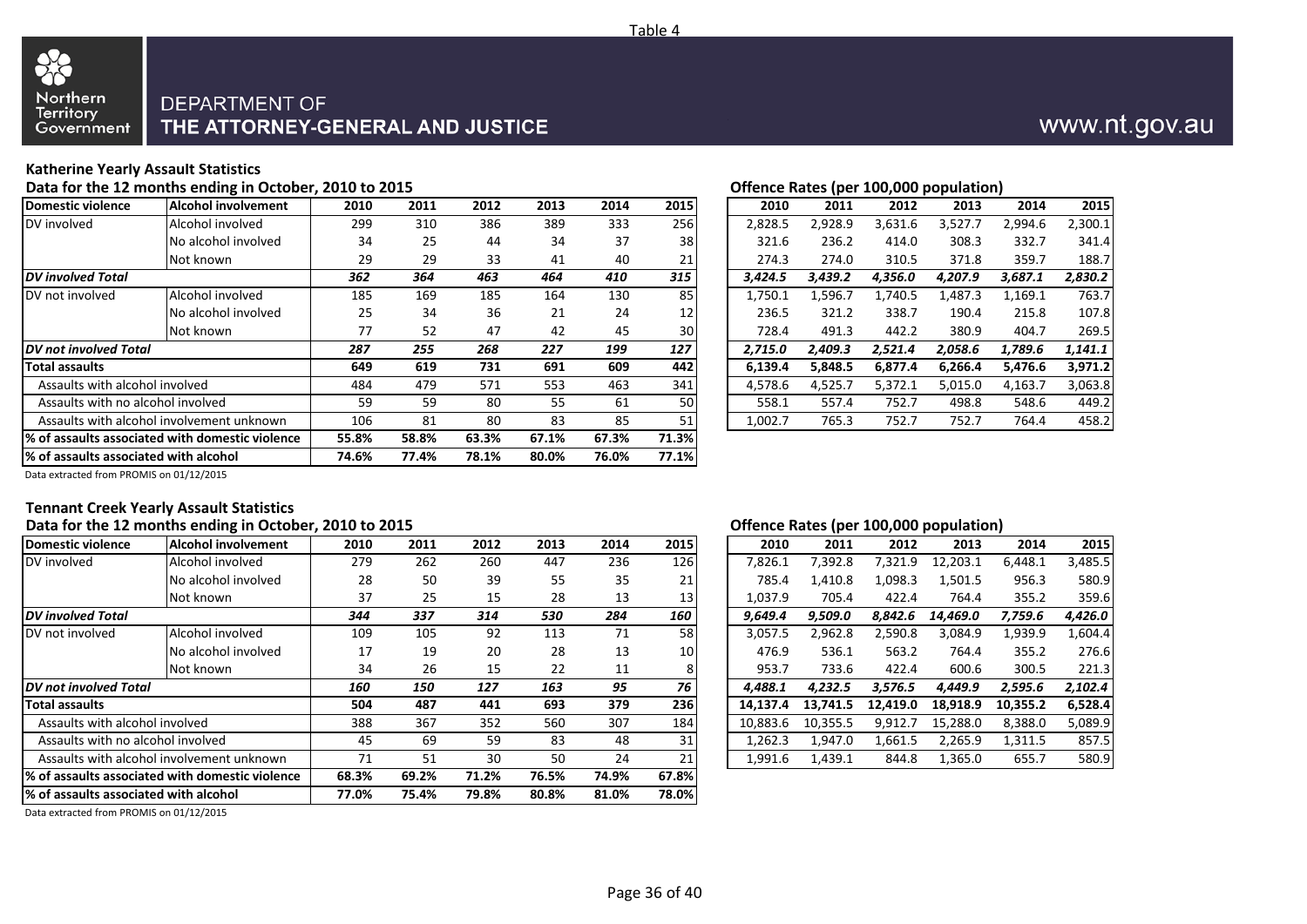



#### **Nhulunbuy Yearly Assault Statistics**

88

#### Data for the 12 months ending in October, 2010 to 2015 **Data for the U.S. Community Community** Community Community Community Community Community Community Community Community Community Community Community Community Communi

| Domestic violence                               | Alcohol involvement | 2010  | 2011  | 2012  | 2013  | 2014  | 2015            | 2010    | 2011    | 2012    | 2013    | 2014    | 2015    |
|-------------------------------------------------|---------------------|-------|-------|-------|-------|-------|-----------------|---------|---------|---------|---------|---------|---------|
| DV involved                                     | Alcohol involved    | 28    | 32    | 38    | 38    | 57    | 57              | 591.8   | 686.4   | 833.7   | 824.5   | 1,270.6 | .466.8  |
|                                                 | No alcohol involved | 6     | 3     | 8     | 26    | 22    | 19              | 126.8   | 64.4    | 175.5   | 564.1   | 490.4   | 488.9   |
|                                                 | Not known           |       | 4     |       |       |       |                 | 63.4    | 85.8    | 43.9    | 43.4    | 44.6    | 180.1   |
| <b>DV</b> involved Total                        |                     | 37    | 39    | 48    | 66    | 81    | 83              | 782.1   | 836.6   | 1,053.1 | 1,432.0 | 1,805.6 | 2,135.9 |
| DV not involved                                 | Alcohol involved    | 33    | 33    | 31    | 29    | 38    | 36              | 697.5   | 707.9   | 680.1   | 629.2   | 847.1   | 926.4   |
|                                                 | No alcohol involved |       |       | 5     |       | 10    |                 | 42.3    | 150.2   | 109.7   | 21.7    | 222.9   | 128.7   |
|                                                 | Not known           | 12    | 16    | 12    |       | 6     | ы               | 253.6   | 343.2   | 263.3   | 43.4    | 133.7   | 154.4   |
| DV not involved Total                           |                     | 47    | 56    | 48    | 32    | 54    | 47              | 993.4   | 1,201.2 | 1,053.1 | 694.3   | 1,203.7 | 1,209.5 |
| Total assaults                                  |                     | 84    | 95    | 96    | 98    | 135   | 130             | 1,775.5 | 2,037.8 | 2,106.2 | 2,126.3 | 3,009.4 | 3,345.3 |
| Assaults with alcohol involved                  |                     | 61    | 65    | 69    | 67    | 95    | 93              | 1,289.4 | 1,394.3 | 1,513.8 | 1,453.7 | 2,117.7 | 2,393.2 |
| Assaults with no alcohol involved               |                     | 8     | 10    | 13    | 27    | 32    | 24              | 169.1   | 214.5   | 285.2   | 585.8   | 713.3   | 617.6   |
| Assaults with alcohol involvement unknown       |                     | 15    | 20    | 14    |       | 8     | 13 <sub>l</sub> | 317.1   | 429.0   | 307.2   | 86.8    | 178.3   | 334.5   |
| % of assaults associated with domestic violence |                     | 44.0% | 41.1% | 50.0% | 67.3% | 60.0% | 63.8%           |         |         |         |         |         |         |
| % of assaults associated with alcohol           |                     | 72.6% | 68.4% | 71.9% | 68.4% | 70.4% | 71.5%           |         |         |         |         |         |         |

| 2010    | 2011    | 2012    | 2013    | 2014    | 2015    |
|---------|---------|---------|---------|---------|---------|
| 591.8   | 686.4   | 833.7   | 824.5   | 1,270.6 | 1,466.8 |
| 126.8   | 64.4    | 175.5   | 564.1   | 490.4   | 488.9   |
| 63.4    | 85.8    | 43.9    | 43.4    | 44.6    | 180.1   |
| 782.1   | 836.6   | 1,053.1 | 1,432.0 | 1,805.6 | 2,135.9 |
| 697.5   | 707.9   | 680.1   | 629.2   | 847.1   | 926.4   |
| 42.3    | 150.2   | 109.7   | 21.7    | 222.9   | 128.7   |
| 253.6   | 343.2   | 263.3   | 43.4    | 133.7   | 154.4   |
| 993.4   | 1,201.2 | 1,053.1 | 694.3   | 1,203.7 | 1,209.5 |
| 1,775.5 | 2,037.8 | 2,106.2 | 2,126.3 | 3,009.4 | 3,345.3 |
| 1,289.4 | 1,394.3 | 1,513.8 | 1,453.7 | 2,117.7 | 2,393.2 |
| 169.1   | 214.5   | 285.2   | 585.8   | 713.3   | 617.6   |
| 317.1   | 429.0   | 307.2   | 86.8    | 178.3   | 334.5   |

Data extracted from PROMIS on 01/12/2015

### **NT Balance Yearly Assault Statistics**

| Data for the 12 months change in october, 2010 to 2013 |       |                                              |       |       |       |       |  |                                                                                                                        |         |         |         |                                        |
|--------------------------------------------------------|-------|----------------------------------------------|-------|-------|-------|-------|--|------------------------------------------------------------------------------------------------------------------------|---------|---------|---------|----------------------------------------|
| Alcohol involvement                                    | 2010  | 2011                                         | 2012  | 2013  | 2014  | 2015  |  | 2011                                                                                                                   | 2012    | 2013    | 2014    | 2015                                   |
| Alcohol involved                                       | 528   | 542                                          | 601   | 649   | 674   | 611   |  | 728.5                                                                                                                  | 793.2   | 831.3   | 857.1   | 777.5                                  |
| No alcohol involved                                    | 425   | 530                                          | 624   | 731   | 756   | 775   |  | 712.4                                                                                                                  | 823.5   | 936.3   | 961.4   | 986.2                                  |
| Not known                                              | 114   | 118                                          | 143   | 164   | 157   | 175   |  | 158.6                                                                                                                  | 188.7   | 210.1   | 199.7   | 222.7                                  |
| <b>DV</b> involved Total                               |       | 1,190                                        | 1,368 | 1,544 | 1,587 | 1,561 |  | 1,599.5                                                                                                                | 1,805.5 | 1,977.6 | 2,018.2 | 1,986.5                                |
| Alcohol involved                                       | 211   | 194                                          | 185   | 230   | 159   | 168   |  | 260.8                                                                                                                  | 244.2   | 294.6   | 202.2   | 213.8                                  |
| No alcohol involved                                    | 208   | 193                                          | 244   | 255   | 257   | 280   |  | 259.4                                                                                                                  | 322.0   | 326.6   | 326.8   | 356.3                                  |
| Not known                                              | 109   | 89                                           | 87    | 132   | 100   | 132   |  | 119.6                                                                                                                  | 114.8   | 169.1   | 127.2   | 168.0                                  |
| DV not involved Total                                  | 528   | 476                                          | 516   | 617   | 516   | 580   |  | 639.8                                                                                                                  | 681.0   | 790.3   | 656.2   | 738.1                                  |
|                                                        | 1,595 | 1,666                                        | 1,884 | 2,161 | 2,103 | 2,141 |  | 2,239.3                                                                                                                | 2,486.5 | 2,767.9 | 2,674.4 | 2,724.6                                |
| Assaults with alcohol involved                         |       | 736                                          | 786   | 879   | 833   | 779   |  | 989.3                                                                                                                  | 1,037.3 | 1,125.9 | 1,059.4 | 991.3                                  |
| Assaults with no alcohol involved                      |       | 723                                          | 868   | 986   | 1,013 | 1,055 |  | 971.8                                                                                                                  | 1,145.6 | 1,262.9 | 1,288.3 | 1,342.6                                |
| Assaults with alcohol involvement unknown              |       | 207                                          | 230   | 296   | 257   | 307   |  | 278.2                                                                                                                  | 303.6   | 379.1   | 326.8   | 390.7                                  |
| % of assaults associated with domestic violence        |       | 71.4%                                        | 72.6% | 71.4% | 75.5% | 72.9% |  |                                                                                                                        |         |         |         |                                        |
| % of assaults associated with alcohol                  |       | 44.2%                                        | 41.7% | 40.7% | 39.6% | 36.4% |  |                                                                                                                        |         |         |         |                                        |
|                                                        |       | 1,067<br>739<br>633<br>223<br>66.9%<br>46.3% |       |       |       |       |  | 2010<br>717.1<br>577.2<br>154.8<br>1,449.2<br>286.6<br>282.5<br>148.0<br>717.1<br>2,166.4<br>1,003.7<br>859.8<br>302.9 |         |         |         | Offered nates (per 100,000 population) |

#### **Data for the 12 months ending in October, 2010 to 2015 Offence Rates (per 100,000 population)**

|         | $\blacksquare$ |         |         |         |         |
|---------|----------------|---------|---------|---------|---------|
| 2010    | 2011           | 2012    | 2013    | 2014    | 2015    |
| 717.1   | 728.5          | 793.2   | 831.3   | 857.1   | 777.5   |
| 577.2   | 712.4          | 823.5   | 936.3   | 961.4   | 986.2   |
| 154.8   | 158.6          | 188.7   | 210.1   | 199.7   | 222.7   |
| 1,449.2 | 1,599.5        | 1,805.5 | 1,977.6 | 2,018.2 | 1,986.5 |
| 286.6   | 260.8          | 244.2   | 294.6   | 202.2   | 213.8   |
| 282.5   | 259.4          | 322.0   | 326.6   | 326.8   | 356.3   |
| 148.0   | 119.6          | 114.8   | 169.1   | 127.2   | 168.0   |
| 717.1   | 639.8          | 681.0   | 790.3   | 656.2   | 738.1   |
| 2,166.4 | 2,239.3        | 2,486.5 | 2,767.9 | 2,674.4 | 2,724.6 |
| 1,003.7 | 989.3          | 1,037.3 | 1,125.9 | 1,059.4 | 991.3   |
| 859.8   | 971.8          | 1,145.6 | 1,262.9 | 1,288.3 | 1,342.6 |
| 302.9   | 278.2          | 303.6   | 379.1   | 326.8   | 390.7   |

Data extracted from PROMIS on 01/12/2015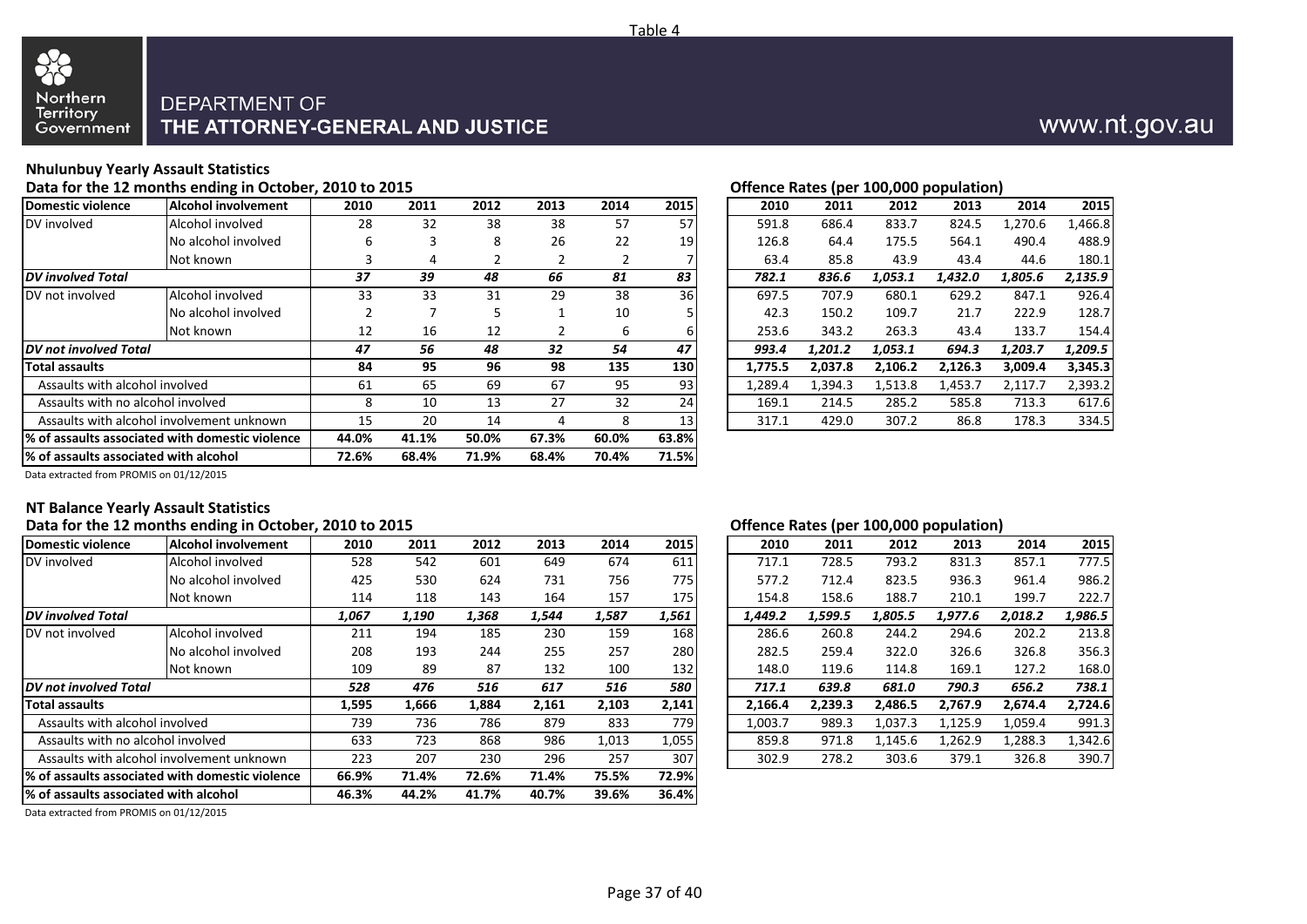

**Northern Territory Crime Statistics Data through October 2015**

33

| Assault                                            | The direct (and immediate/confrontational) infliction of force, injury or violence upon a person or the threat of such<br>force, injury or violence where there is an apprehension that the threat could be enacted, excluding offences of a sexual<br>nature.                                                                             |
|----------------------------------------------------|--------------------------------------------------------------------------------------------------------------------------------------------------------------------------------------------------------------------------------------------------------------------------------------------------------------------------------------------|
| <b>Actual Break-in</b>                             | Gaining unlawful entry, either forced or unforced, to a dwelling or other premises.                                                                                                                                                                                                                                                        |
| <b>Attempted Break-in</b>                          | Attempting but failing to gain unlawful entry to a dwelling or other premises.                                                                                                                                                                                                                                                             |
| <b>Attempted Murder</b>                            | Attempted, unlawful intentional killing of another person, where death did not actually result.                                                                                                                                                                                                                                            |
| <b>Break-in</b>                                    | Unlawful entry with intent of dwellings and other premises (excludes trespassing). Includes actual and attempted break-<br>ins.                                                                                                                                                                                                            |
| Domestic Violence                                  | Domestic violence includes any of the following conduct committed by a person against someone with whom the person<br>is in a domestic relationship: conduct causing harm (such as sexual or other assault), damaging property, intimidation or<br>stalking, economic abuse or attempting or threatening to commit these types of actions. |
| <b>Driving Causing Death</b>                       | In the Northern Territory, this offence group is used for hit and run offences resulting in death. Other traffic-related<br>deaths are categorised as dangerous or negligent acts endangering persons.                                                                                                                                     |
| <b>Homicide and Related</b><br><b>Offences</b>     | The actual or attempted unlawful killing of a person, including murder, manslaughter, attempted murder and driving<br>causing death.                                                                                                                                                                                                       |
| Illegal Use of Motor Vehicle                       | The taking of a vehicle illegally and without permission, with the intent of temporarily depriving the owner or possessor<br>of its use.                                                                                                                                                                                                   |
| Manslaughter                                       | Unlawful killing of another person without the intent to kill or with impaired capacity of one's mind.                                                                                                                                                                                                                                     |
| Motor Vehicle Theft and<br><b>Related Offences</b> | Includes illegal use of motor vehicle, theft of a motor vehicle and theft of motor vehicle parts or contents.                                                                                                                                                                                                                              |
| Murder                                             | Unlawful intentional killing of another person.                                                                                                                                                                                                                                                                                            |
| Non-Assaultive Sexual<br><b>Offences</b>           | Offences of a sexual nature that do not involve physical contact or intended contact, and where the victim does not give<br>consent, gives consent as a result of intimidation or deception, or consent is proscribed. Includes child pornography,<br>voyeurism and wilful exposure.                                                       |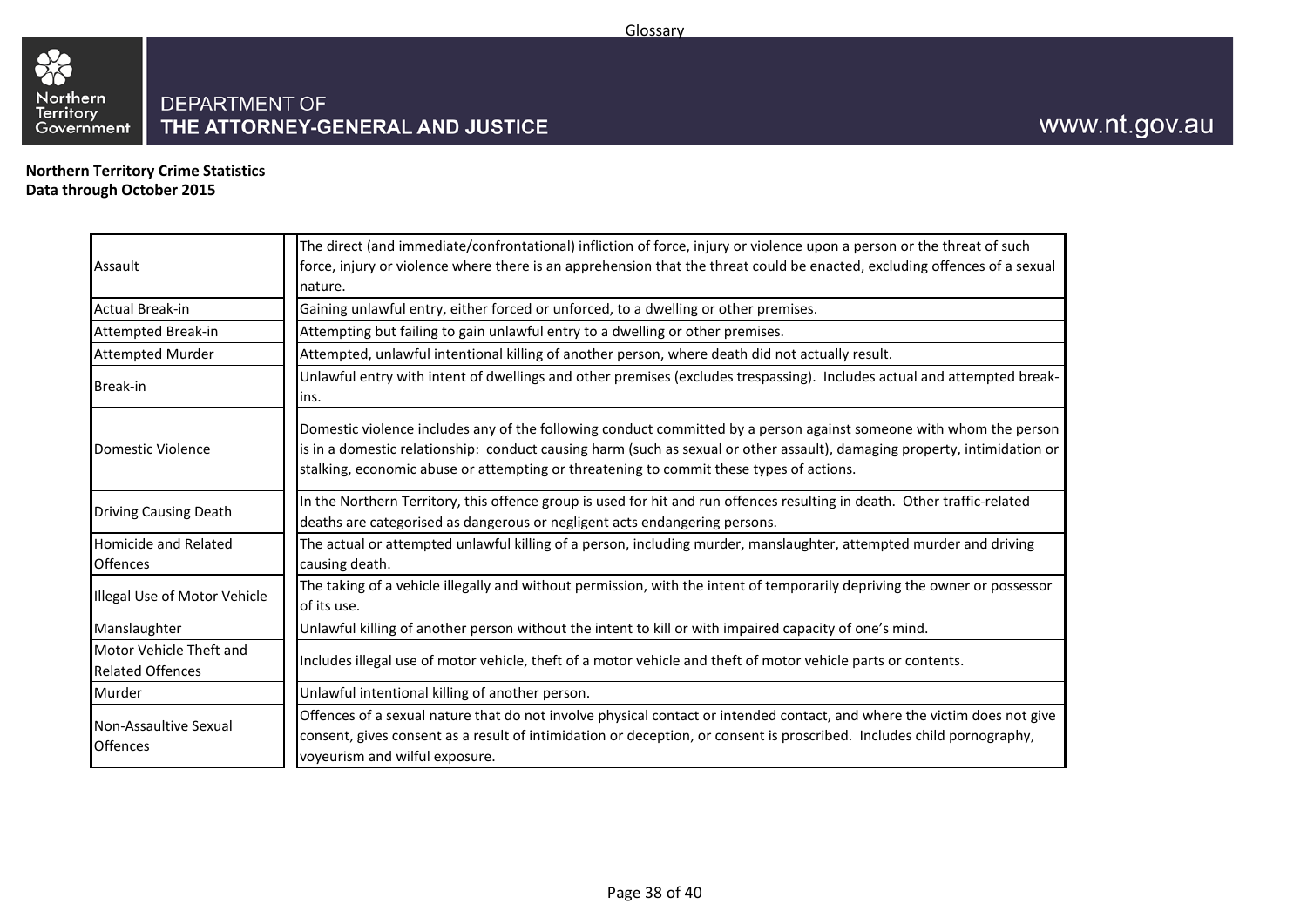

**Northern Territory Crime Statistics Data through October 2015**

| Northern Territory Balance                  | The Northern Territory Balance is the area of the Northern Territory that lies outside of the six urban centres of Darwin,<br>Palmerston, Alice Springs, Katherine, Tennant Creek and Nhulunbuy.                                                |  |  |  |  |  |  |
|---------------------------------------------|-------------------------------------------------------------------------------------------------------------------------------------------------------------------------------------------------------------------------------------------------|--|--|--|--|--|--|
| Offence                                     | An action that contravenes an act of law in force in the Northern Territory or the Commonwealth.                                                                                                                                                |  |  |  |  |  |  |
| Theft and Related Offences                  | A broad category involving the unlawful taking or obtaining of money, goods or services without the use of force, or the<br>receipt or handling of stolen money or goods. Includes offences such as stealing and shoplifting.                   |  |  |  |  |  |  |
| <b>Property Damage</b>                      | The unlawful destruction, damage, or defacement of property, including vandalism, graffiti and interfering with a motor<br>vehicle causing damage.                                                                                              |  |  |  |  |  |  |
| Robbery                                     | A broad category involving theft of property with the use or threat of immediate force.                                                                                                                                                         |  |  |  |  |  |  |
| Sexual Assault                              | Physical contact or intended contact of a sexual nature where the victim does not give consent, gives consent as a result<br>of intimidation or deception, or consent is proscribed. Includes rape (actual, intended and attempted) and incest. |  |  |  |  |  |  |
| Theft of Motor Vehicle Parts<br>or Contents | The taking of parts or contents from a motor vehicle illegally and without permission.                                                                                                                                                          |  |  |  |  |  |  |

Definitions are based on the Australian and New Zealand Standard Offence Classification system of 2011, published by the Australian Bureau of Statistics.